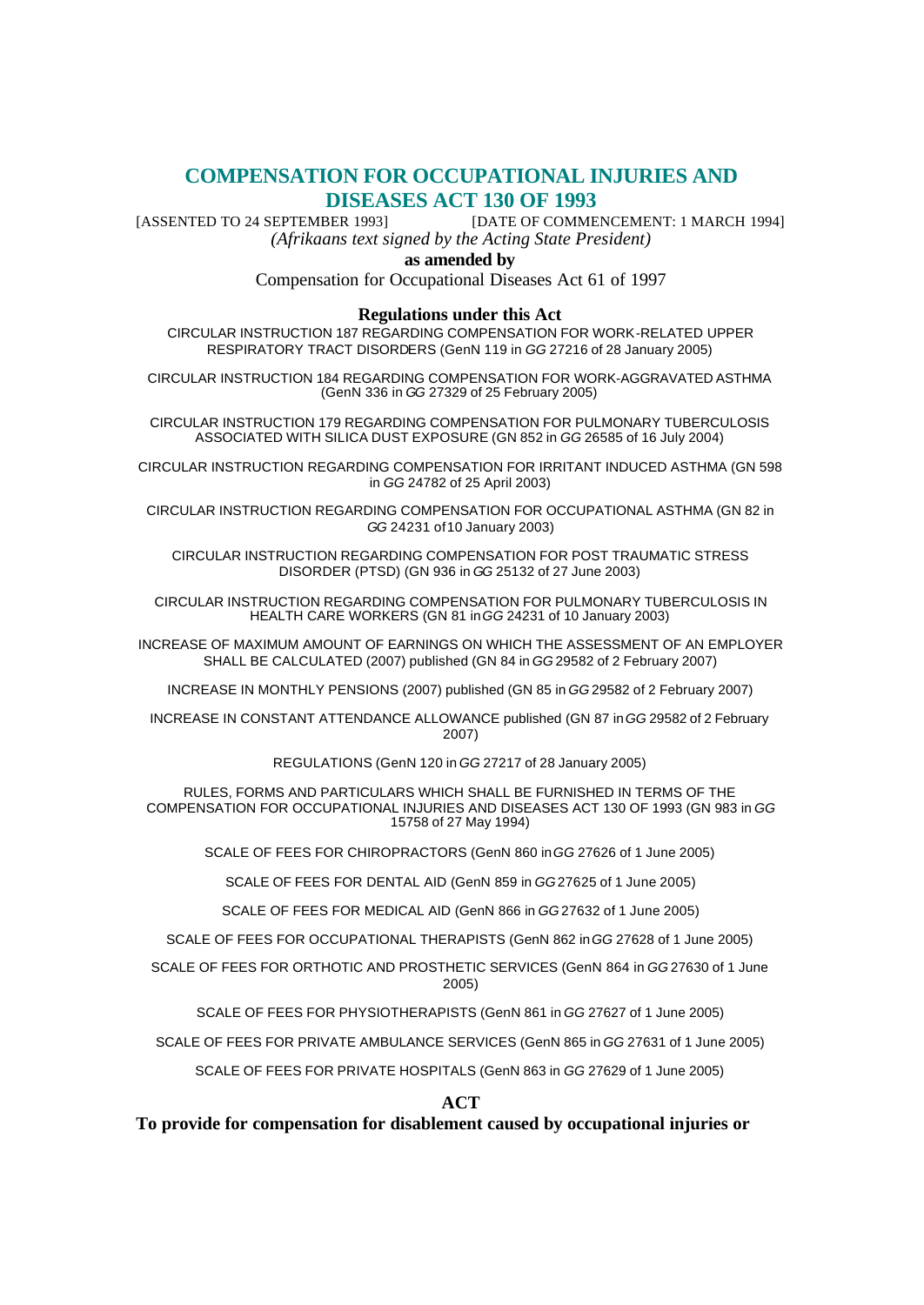**diseases sustained or contracted by employees in the course of their employment, or for death resulting from such injuries or diseases; and to provide for matters connected therewith.**

# ARRANGEMENT OF SECTIONS

*Section*

#### CHAPTER I INTERPRETATION OF ACT

| 1                                                   | Definitions.                                                                |  |
|-----------------------------------------------------|-----------------------------------------------------------------------------|--|
|                                                     | <b>CHAPTER II</b>                                                           |  |
|                                                     | <b>ADMINISTRATION OF ACT</b>                                                |  |
| Staff to assist Director-General.<br>$\overline{c}$ |                                                                             |  |
|                                                     | [S. 2 substituted by s. 2 of Act 61 of 1997.]                               |  |
| 3                                                   | Delegation of powers and assignment of duties by Director-General.          |  |
|                                                     | [S. 3 substituted by s. 3 of Act 61 of 1997.]                               |  |
| 4                                                   | Functions of Director-General.                                              |  |
|                                                     | [S. 4 amended by s. 37 of Act 61 of 1997.]                                  |  |
| 5                                                   | Power of Director-General to acquire and alienate immovable property and to |  |
|                                                     | raise money.                                                                |  |
|                                                     | [S. 5 amended by s. 37 of Act 61 of 1997.]                                  |  |
| 6                                                   | Powers of Director-General regarding witnesses and subpoenas.               |  |
|                                                     | [S. 6 amended by s. 37 of Act 61 of 1997.]                                  |  |
| 6A                                                  | Functions of commissioner.                                                  |  |
|                                                     | [S. 6A inserted by s. 5 of Act 61 of 1997.]                                 |  |
| 7                                                   | Powers of authorized person.                                                |  |
| 8                                                   | Assessors.                                                                  |  |
| 9                                                   | Compensation payable to assessors.                                          |  |
|                                                     | [S. 9 substituted by s. 7 of Act 61 of 1997.]                               |  |
| 10                                                  | Compensation Board.                                                         |  |
| 11                                                  | Composition of Board.                                                       |  |
|                                                     | [S. 11 substituted by s. 8 of Act 61 of 1997.]                              |  |
| 12                                                  | Functions of Board.                                                         |  |
| 13                                                  | Term of office and remuneration of members of Board.                        |  |
| 14                                                  | Meetings of Board.<br><b>CHAPTER III</b>                                    |  |
|                                                     | <b>COMPENSATION FUND AND RESERVE FUND</b>                                   |  |
| 15                                                  | Compensation fund.                                                          |  |
| 16                                                  | Application of compensation fund.                                           |  |
| 17                                                  | Valuation of compensation fund.                                             |  |
| 18                                                  | Accounting.                                                                 |  |
| 19                                                  | Reserve fund.                                                               |  |
| 20                                                  | Accounts and audit.                                                         |  |
| 21                                                  | Income of funds exempt from tax.                                            |  |
|                                                     | <b>CHAPTER IV</b>                                                           |  |
|                                                     | COMPENSATION FOR OCCUPATIONAL INJURIES                                      |  |
| 22                                                  | Right of employee to compensation.                                          |  |
| 23                                                  | Accidents outside Republic.                                                 |  |
| 24                                                  | Application of Act to seamen and airmen.                                    |  |
| 25                                                  | Accidents during training for or performance of emergency services.         |  |

26 Special circumstances in which Director-General may refuse award.

[S. 26 amended by s. 37 of Act 61 of 1997.]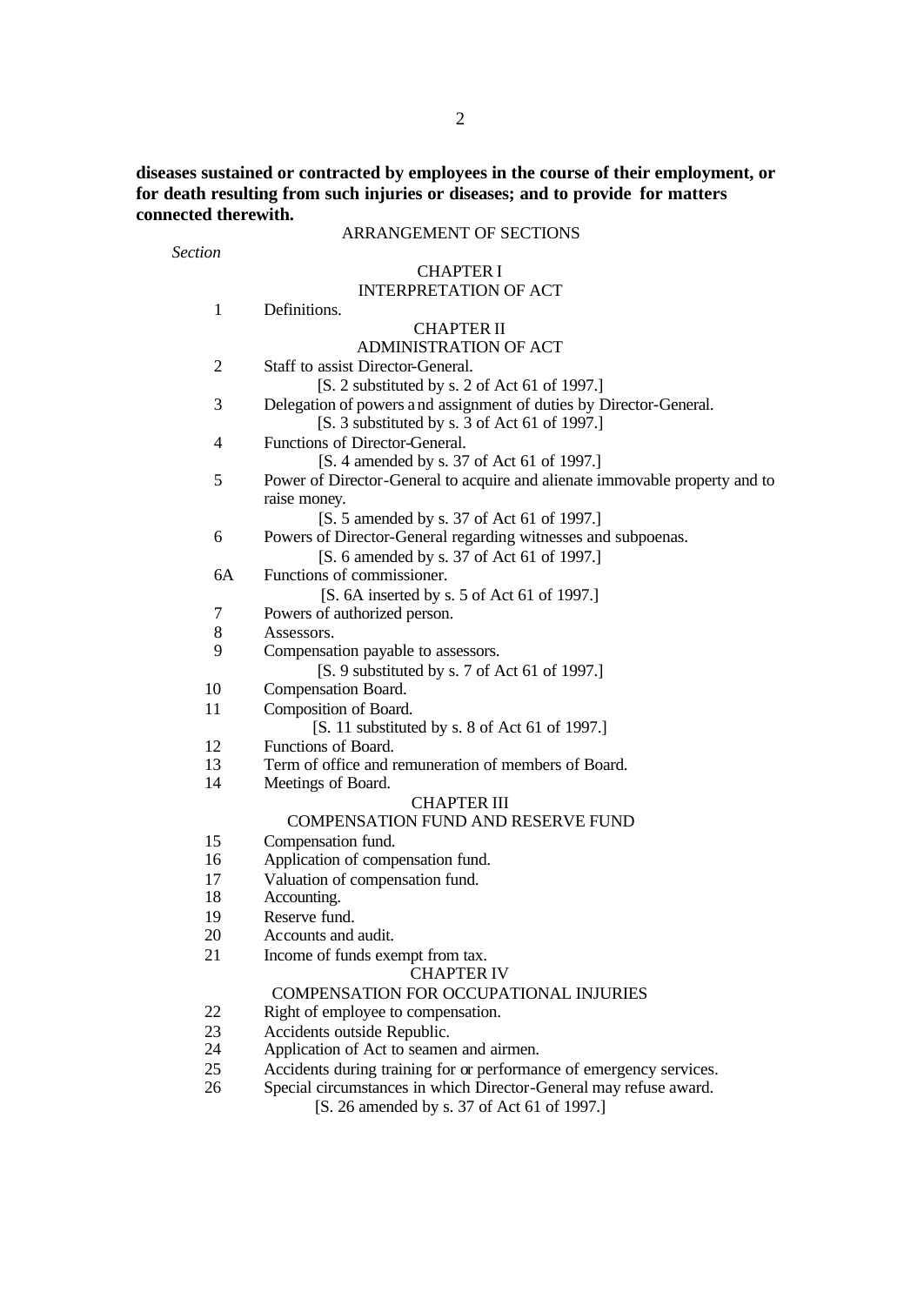- Special circumstances in which Director-General may make award.
	- [S. 27 amended by s. 37 of Act 61 of 1997.]
- Employee requiring constant help.
- 29 Liability for payment of compensation.<br>30 Mutual associations.
- Mutual associations.
- Security for payment of compensation and cost of medical aid by employers individually liable.
- Compensation may not be alienated or reduced.
- Cession or relinquishment of benefits void.
- Compensation not to form part of deceased employee's estate.
- Substitution of compensation for other legal remedies.
- 36 Recovery of damages and compensation paid from third parties.<br>37 Threats and compulsion.
	- Threats and compulsion.

# CHAPTER V

# CLAIMS FOR COMPENSATION

- Notice of accident by employee to employer.
- Notice of accident by employer to Director-General.

[S. 39 amended by s. 37 of Act 61 of 1997.]

- Inquiry by Director-General into accident. [S. 40 amended by s. 37 of Act 61 of 1997.]
- Particulars in support of claim.
- Employee to submit to medical examination.
- Claim for compensation.
- Prescription.
- Consideration of claim.
- Appearance of parties.

#### CHAPTER VI

#### DETERMINATION AND CALCULATION OF COMPENSATION

- Compensation for temporary total or partial disablement.
- Expiry of compensation for temporary total or partial disablement.
- Compensation for permanent disablement.
- Amendment of Schedule 2.
- Compensation for permanent disablement of employee in training or under 26 years of age.
- Payment of lump sum in lieu of pension.
- Compensation to employee previously in receipt of compensation.
- Amount of compensation if employee dies.
- Amendment of Schedule 4.
- Increased compensation due to negligence of employer.
- Increase of monthly pensions.
- Advances on compensation.
- Control over payment of compensation.
- Pensioner resident outside Republic.
- Recovery of compensation or other benefits.
- Provisional settlements.
- Manner of calculating earnings.
- Certain compensation to employers prohibited.

#### CHAPTER VII

# OCCUPATIONAL DISEASES

- Compensation for occupational diseases.
- Presumption regarding cause of occupational disease.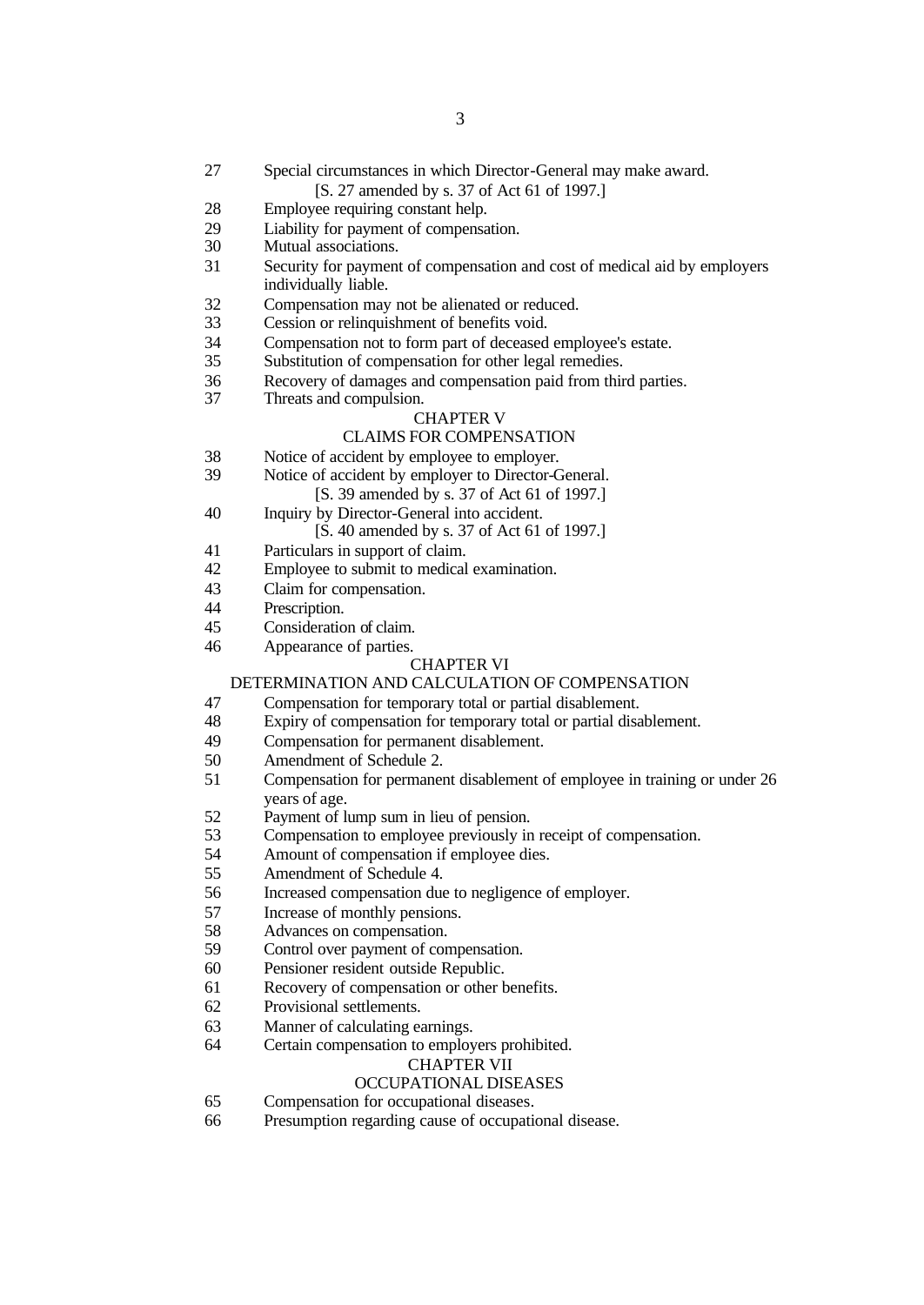- Calculation of compensation.
- Notice of occupational disease by employee and employer.
- Amendment of Schedule 3.
- Appointment of medical advisory panels.

#### CHAPTER VIII MEDICAL AID

- First aid.
- Conveyance of injured employee.
- Medical expenses.
- Submission of medical report.
- Director-General to decide on need for, and nature and sufficiency of, medical aid.

#### [S. 75 amended by s. 37 of Act 61 of 1997.]

- Fees for medical aid.
- Contributions by employees towards cost of medical aid prohibited.
- Medical aid provided by employers.
- Consultation of representative medical authorities by Director-General.
	- [S. 79 amended by s. 37 of Act 61 of 1997.]

#### CHAPTER IX

#### OBLIGATIONS OF EMPLOYERS

 Employer to register with Director-General and to furnish him with particulars.

[S. 80 amended by s. 37 of Act 61 of 1997.]

- Employer to keep record.
- Employer to furnish returns of earnings.
- Assessment of employer.
- Certain employers exempt from assessment.
- Variation of tariff of assessment.
- Assessment to be paid by employer to commissioner.
- Failure to pay assessment or other moneys.
- Contributions by employers individually liable and mutual associations.
- Mandators and contractors.

#### CHAPTER X

#### LEGAL PROCEDURES

Review of decisions by Director-General.

[S. 90 amended by s. 37 of Act 61 of 1997.]

- Objections and appeal against decisions of Director-General.
	- [S. 91 amended by s. 37 of Act 61 of 1997.]
- Director-General may state case for Supreme Court.
	- [S. 92 amended by s. 37 of Act 61 of 1997.]
- Evidence.

# CHAPTER XI

- GENERAL
- Arrangements with foreign states regarding compensation.
- Certain documents exempt from stamp duty.
- Disclosure of information.
- Regulations.
- False statements.
- Penalties.
- Repeal of laws.
- Short title and commencement.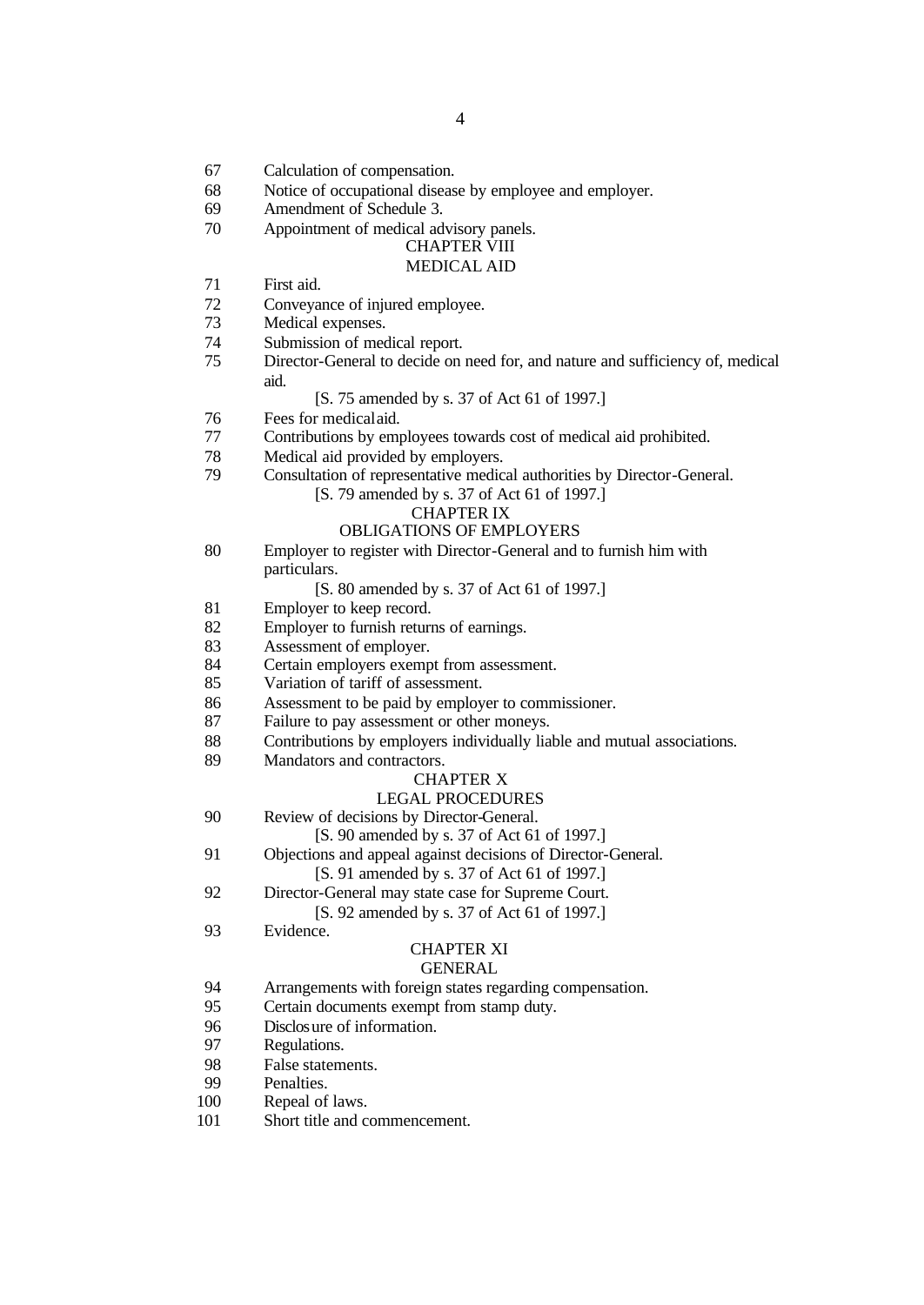Schedule 1 Schedule 2 Schedule 3 Schedule 4

# **CHAPTER I INTERPRETATION OF ACT (s 1)**

#### **1 Definitions**

In this Act, unless the context indicates otherwise-

**'accident'** means an accident arising out of and in the course of an employee's employment and resulting in a personal injury, illness or the death of the employee;

[Definition of 'accident' substituted by s. 1 *(a)* of Act 61 of 1997.]

**'actuary'** means any Fellow of an institute, faculty, society or chapter of actuaries approved by the Minister;

**'airman'** means an employee employed in any capacity in an aircraft; **'annual earnings'** means-

- *(a)* the amount referred to in section 82 (1) *(a)* if accepted by the Director-General as correct;
- *(b)* the amount determined by the Director-General if in his opinion the amount referred to in paragraph *(a)* is less than the amount actually paid; or
- *(c)* the estimated amount referred to in section 82 (5);
- [Definition of 'annual earnings' amended by s. 37 of Act 61 of 1997.]

**'assessment'** means an assessment made in terms of section 83;

**'assessor'** means a person appointed under section 8 as an assessor;

**'Board'** means the Compensation Board established by section 10;

**'business'** means any industry, undertaking, trade or occupation or any activity in which any employee is employed;

**'chiropractor'** means a person registered as a chiropractor in terms of the Associated Health Service Professions Act, 1982 (Act 63 of 1982);

**'commissioner'** means the Compensation Commissioner appointed under section 2 (1) *(a)*;

[Definition of 'commissioner' substituted by s. 1 *(b)* of Act 61 of 1997.]

**'compensation'** means compensation in terms of this Act and, where applicable, medical aid or payment of the cost of such medical aid;

[Definition of 'compensation' substituted by s. 1 *(c)* of Act 61 of 1997.] **'compensation fund'** means the fund established by section 15;

**'continental shelf'** means the continental shelf referred to in section 7 of the Territorial Waters Act, 1963 (Act 87 of 1963);

**'contractor'** means a person referred to as a contractor in section 89; **'dependant of an employee'** means-

- *(a)* a widow or widower who at the time of the employee's death was married to the employee according to civil law;
- *(b)* a widow or widower who at the time of the employee's death was a party to a marriage to the employee according to indigenous law or custom, if neither the husband nor the wife was a party to a subsisting civil marriage;
- *(c)* if there is no widow or widower referred to in paragraph *(a)* or *(b)*, a person with whom the employee was at the time of the employee's death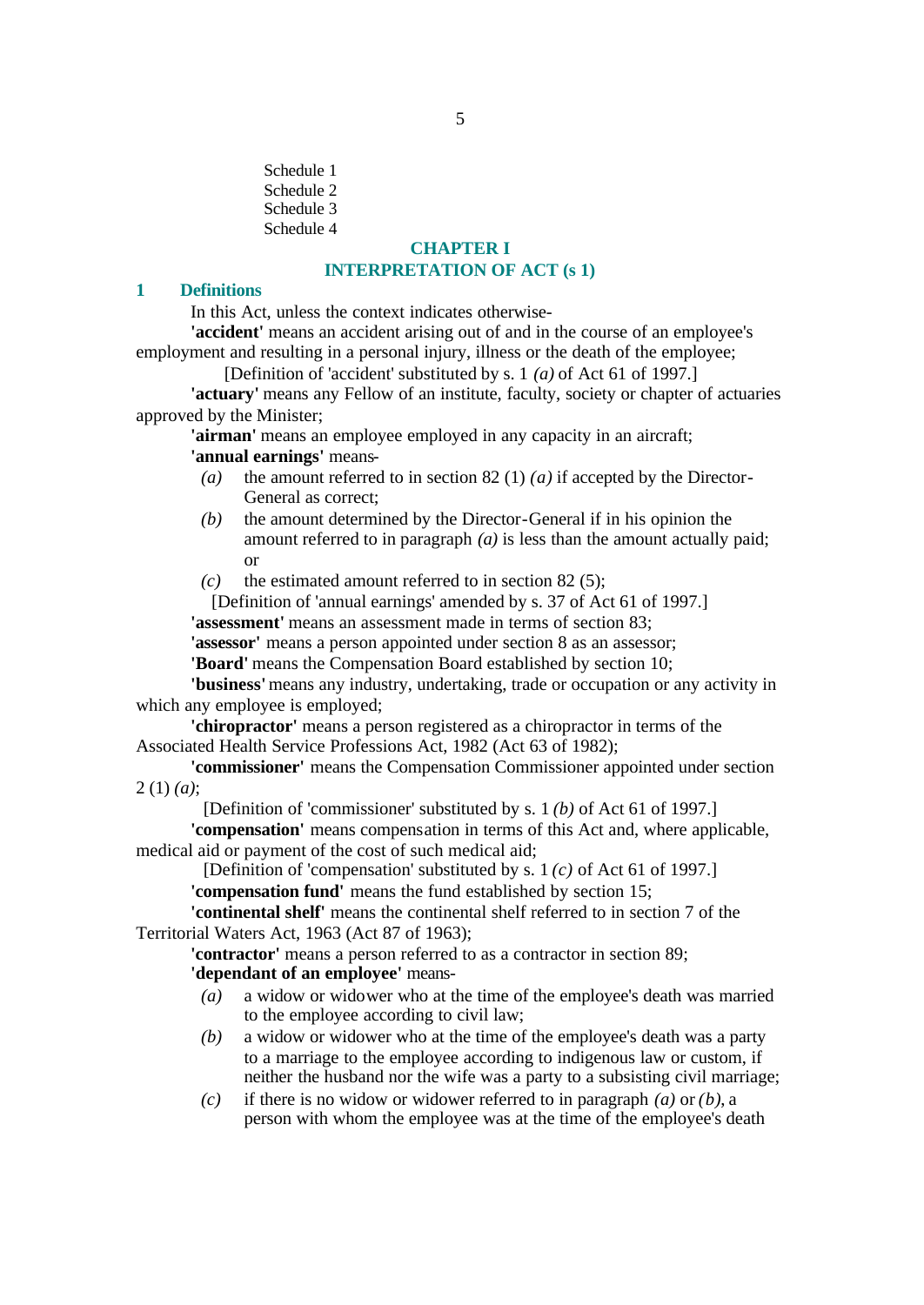living as husband and wife;

- *(d)* a child under the age of 18 years of the employee or of his or her spouse, and includes a posthumous child, step-child, an adopted child and a child born out of wedlock;
- *(e)* a child over the age of 18 years of the employee or of his or her spouse, and a parent or any person who in the opinion of the Director-General was acting in the place of a parent, a brother, a sister, a half-brother or halfsister, a grandparent or a grandchild of the employee,

and who was in the opinion of the Director-General at the time of the employee's death wholly or partly financially dependent upon the employee;

[Definition of 'dependant of an employee' substituted by s. 1 *(d)* of Act 61 of 1997.] **'Director-General'** means the Director-General of the Department of Labour;

[Definition of 'Director-General' inserted by s. 1 *(e)* of Act 61 of 1997.]

**'disablement'** means temporary partial disablement, temporary total disablement, permanent disablement or serious disfigurement, as the case may be;

[Definition of 'disablement' substituted by s. 1 *(f)* of Act 61 of 1997.] **'earnings'** means the remuneration of an employee at the time of the accident or the commencement of the occupational disease as calculated in terms of this Act;

[Definition of 'earnings' substituted by s. 1 *(g)* of Act 61 of 1997.] **'employee'** means a person who has entered into or works under a contract of service or of apprenticeship or learnership, with an employer, whether the contract is express or implied, oral or in writing, and whether the remuneration is calculated by time or by work done, or is in cash or in kind, and includes-

- *(a)* a casual employee employed for the purpose of the employer's business;
- *(b)* a director or member of a body corporate who has entered into a contract of service or of apprenticeship or learnership with the body corporate, in so far as he acts within the scope of his employment in terms of such contract;
- *(c)* a person provided by a labour broker against payment to a client for the rendering of a service or the performance of work, and for which service or work such person is paid by the labour broker;
- *(d)* in the case of a deceased employee, his dependants, and in the case of an employee who is a person under disability, a curator acting on behalf of that employee;

but does not include-

- (i) a person, including a person in the employ of the State, performing military service or undergoing training referred to in the Defence Act, 1957 (Act 44 of 1957), and who is not a member of the Permanent Force of the South African Defence Force;
- (ii) a member of the Permanent Force of the South African Defence Force while on 'service in defence of the Republic' as defined in section 1 of the Defence Act, 1957;
- (iii) a member of the South African Police Force while employed in terms of section 7 of the Police Act, 1958 (Act 7 of 1958), on 'service in defence of the Republic' as defined in section 1 of the Defence Act, 1957;
- (iv) a person who contracts for the carrying out of work and himself engages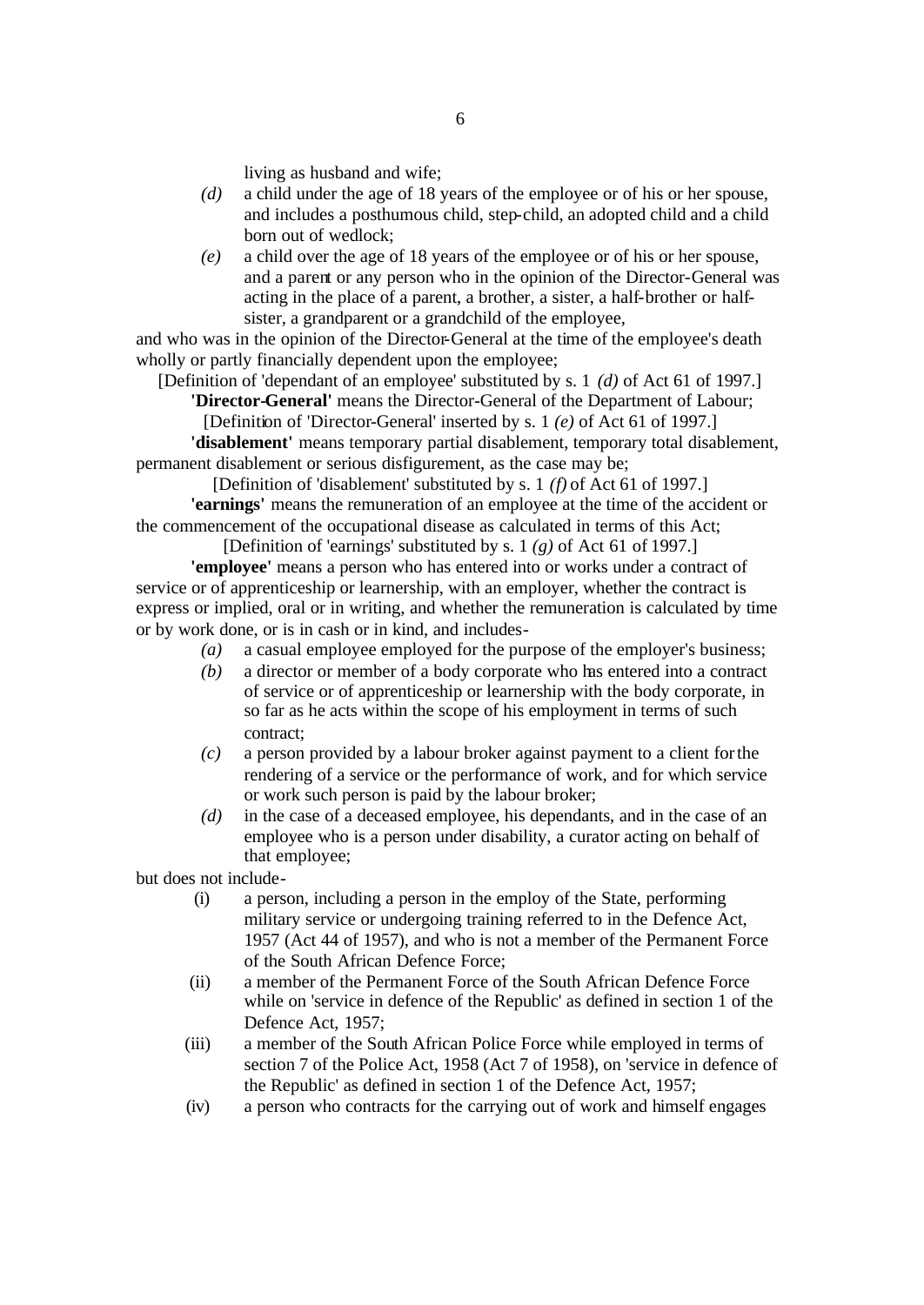other persons to perform such work;

(v) a domestic employee employed as such in a private household;

**'employer'** means any person, including the State, who employs an employee, and includes-

- *(a)* any person controlling the business of an employer;
- *(b)* if the services of an employee are lent or let or temporarily made available to some other person by his employer, such employer for such period as the employee works for that other person;
- *(c)* a labour broker who against payment provides a person to a client for the rendering of a service or the performance of work, and for which service or work such person is paid by the labour broker;

**'employer individually liable'** means an employer who in terms of section 84 (1) *(a)* is exempt from paying assessments to the compensation fund;

**'employers' organization'** means an employers' organization as defined in section 1 of the Labour Relations Act, 1956 (Act 28 of 1956);

**'financial year'** means the period between the first day of March in any year and the last day of February in the following year, both dates included;

**'mandator'** means a person referred to as a mandator in section 89;

**'medical aid'** means medical, surgical or hospital treatment, skilled nursing services, any remedial treatment approved by the Director-General, the supply and repair of any prosthesis or any device necessitated by disablement, and ambulance services where, in the opinion of the Director-General, they were essential;

[Definition of 'medical aid' amended by s. 37 of Act 61 of 1997.]

**'medical practitioner'** means a person registered as a medical practitioner in terms of the Medical, Dental and Supplementary Health Service Professions Act, 1974 (Act 56 of 1974);

**'Minister'** means the Minister of Labour;

[Definition of 'Minister' substituted by s. 1 *(h)* of Act 61 of 1997.]

**'mutual association'** means a mutual association licensed under section 30; **'National Revenue Fund'** means the fund established by section 213 of the

Constitution of the Republic of South Africa, 1996 (Act 108 of 1996); [Definition of 'National Revenue Fund' inserted by s. 1 *(i)* of Act 61 of 1997.]

**'natural resources'** means the natural resources referred to in section 7 of the

Territorial Waters Act, 1963 (Act 87 of 1963);

**'occupational disease'** means any disease contemplated in section 65 (1) *(a)* or *(b)*;

[Definition of 'occupational disease' substituted by s. 1 *(j)* of Act 61 of 1997.]

**'occupational injury'** means a personal injury sustained as a result of an accident;

**'pension'** means a pension referred to in section 49 or 54;

**'periodical payment'** means a periodical payment of compensation in respect of temporary disablement;

**'permanent disablement'**, in relation to an employee and subject to section 49, means the permanent inability of such employee to perform any work as a result of an accident or occupational disease for which compensation is payable;

[Definition of 'permanent disablement' inserted by s. 1 *(k)* of Act 61 of 1997.]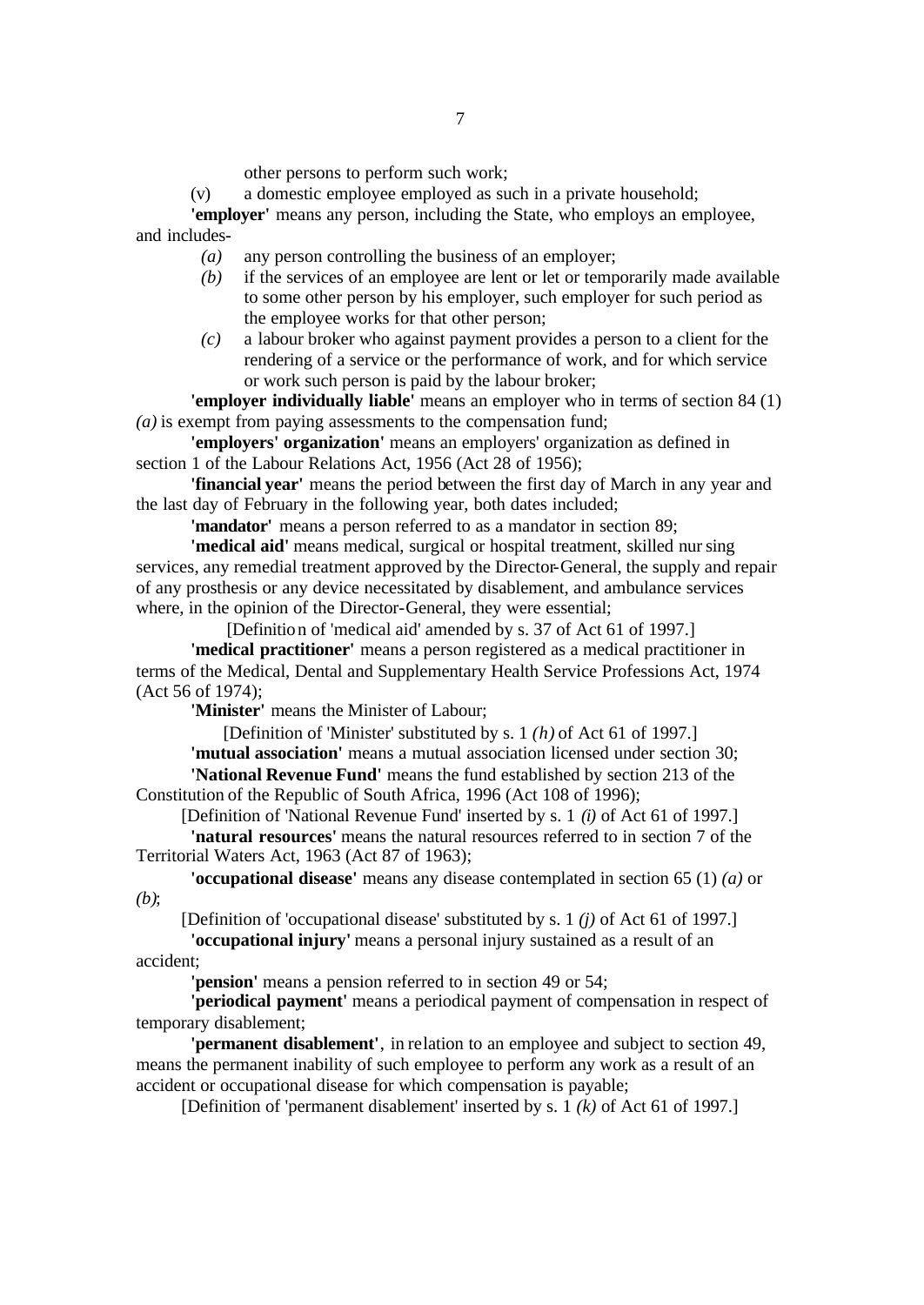**'person under disability'** means a minor, a lunatic or any person who by law is subject to curatorship or tutorship;

**'prescribed'** means prescribed in terms of this Act or by regulation;

**'presiding officer'** means any officer appointed in terms of section 2 (1) *(a)* or *(b)* and designated as such by the Director-General;

[Definition of 'presiding officer' inserted by s. 1 *(l)* of Act 61 of 1997.]

**'regulation'** means a regulation made in terms of this Act;

**'reserve fund'** means the fund established by section 19;

**'seaman'** means an employee employed in any capacity on board a ship by the owner or person in command of the ship;

**'serious and wilful misconduct'** means-

- *(a)* being under the influence of intoxicating liquor or a drug having a narcotic effect;
- *(b)* a contravention of any law for the protection or the health of employees or for the prevention of accidents, if such contravention was committed wilfully or with a reckless disregard of the provisions of such law; or
- *(c)* any other act or omission which the Director-General having regard to all the circumstances considers to be serious and wilful misconduct; [Para. *(c)* amended by s. 37 of Act 61 of 1997.]

**'South African aircraft'** means an aircraft registered or licensed in the Republic in terms of a law governing the registration or licensing of aircraft, and the owner of which is resident in the Republic or has a place of business in the Republic;

**'South African ship'** means a vessel used in navigation which-

- *(a)* is registered in the Republic in terms of any law governing the registration of ships and is not registered in any other state in terms of a similar law; or
- *(b)* is owned or chartered by a person whose head office or place of business is in the Republic or by a person who resides in the Republic;

#### **'State Revenue Fund'** ......

[Definition of 'State revenue Fund' deleted by s. 1 *(m)* of Act 61 of 1997.] **'tariff of assessment'** means the tariff of assessment referred to in section 83 (1);

**'temporary partial disablement'**, in relation to an employee, means the temporary partial inability of such employee as a result of an accident or occupational disease for which compensation is payable to perform the whole of the work at which he or she was employed at the time of such accident or at the commencement of such occupational disease or to resume work at a rate of earnings not less than that which he or she was receiving at the time of such accident or at the commencement of such occupational disease;

[Definition of 'temporary partial disablement' substituted by s. 1 *(n)* of Act 61 of 1997.]

**'temporary total disablement'**, in relation to an employee, means the temporary total inability of such employee as a result of an accident or occupational disease for which compensation is payable to perform the work at which he or she was employed at the time of such accident or at the commencement of such occupational disease or work similar thereto;

[Definition of 'temporary total disablement' substituted by s. 1 *(o)* of Act 61 of 1997.]

**'this Act'** includes the Schedules thereto and any regulation;

**'trade union'** means a trade union as defined in section 1 of the Labour Relations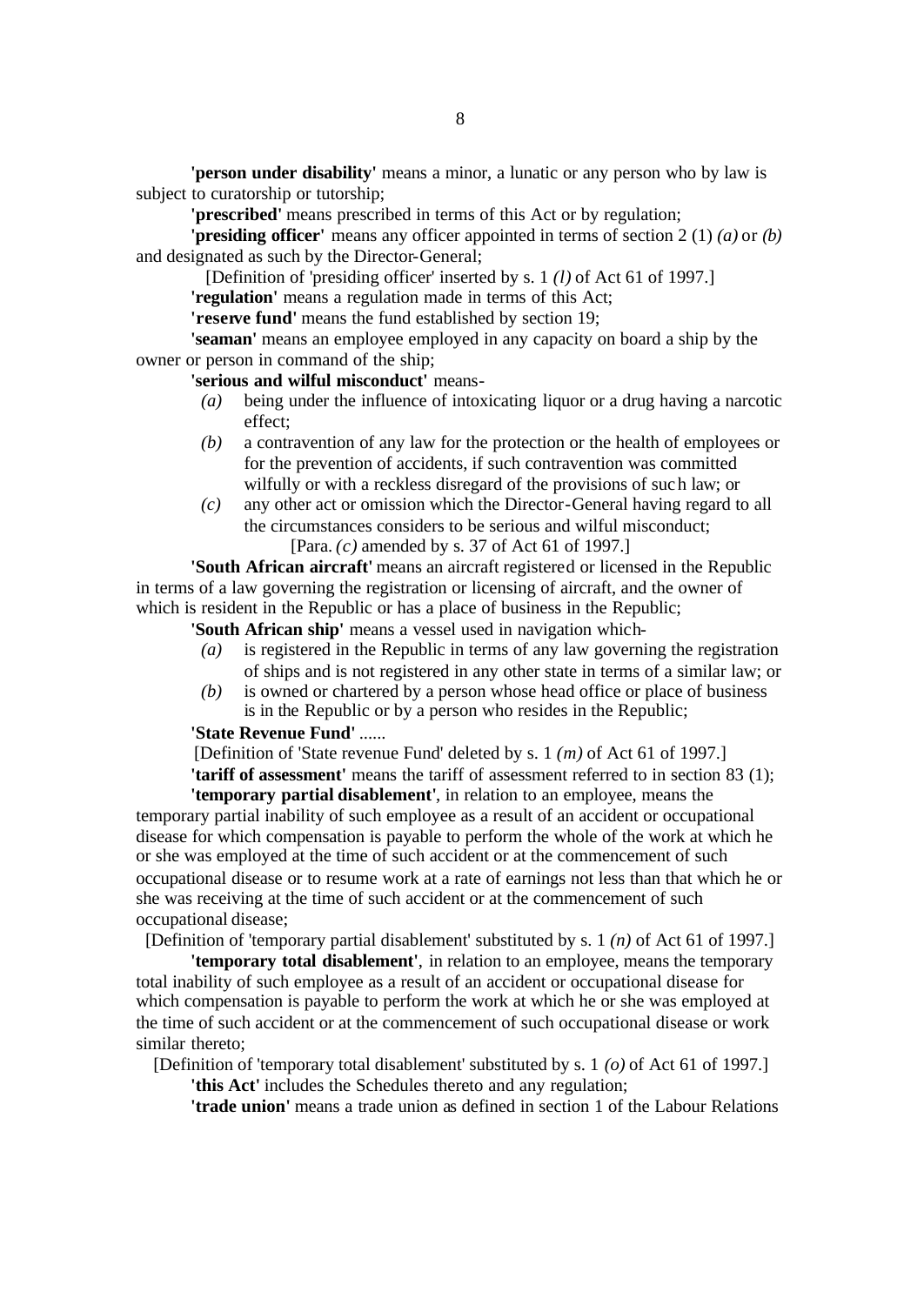Act, 1956 (Act 28 of 1956), and includes an employees' organization recognized by law and functioning;

**'Workmen's Compensation Act'** means the Workmen's Compensation Act, 1941 (Act 30 of 1941).

# **CHAPTER II**

# **ADMINISTRATION OF ACT (ss 2-14)**

# **2 Staff to assist Director-General**

(1) The Minister shall, subject to such conditions as he or she may determine, in order to assist the Director-General in the performance of his or her functions in terms of or under this Act and subject to the laws governing the public service, appoint-

- *(a)* an officer to be called the Compensation Commissioner; and
- *(b)* such other officers and employees as the Minister or an officer designated by him or her may deem necessary.

(2) The commissioner, and the officers and employees referred to in subsection (1) *(b)*, shall be remunerated out of the National Revenue Fund, which shall be reimbursed out of the compensation fund for the expenditure concerned.

[S. 2 substituted by s. 2 of Act 61 of 1997.]

# **3 Delegation of powers and assignment of duties by Director-General**

(1) The Director-General may, subject to such conditions as he or she may determine, delegate any of his or her powers or assign any of his or her duties to the commissioner, or an officer or employee referred to in section 2 (1) *(b)*, and may at any time cancel any such delegation or assignment.

(2) A delegation or assignment under subsection (1)-

- *(a)* shall not divest the Director-General of the power delegated or duty assigned, and he or she may at any time amend or set aside any decision made thereunder; and
- *(b)* shall not prevent the exercise of the power or the performance of the duty concerned by the Director-General himself or herself.
	- [S. 3 substituted by s. 3 of Act 61 of 1997.]

# **4 Functions of Director-General**

(1) Subject to the provisions of this Act, the Director-General shall-

 $(a)$ 

[Para. *(a)* deleted by s. 4 *(b)* of Act 61 of 1997.]

- *(b)* inquire into accidents and occupational diseases;
- *(c)* adjudicate on claims and other matters coming before him for decision;
- *(d)* issue an order for the payment of compensation in respect of an award made by him;
- *(e)* decide whether a person is an employee, an employer, a mandator or a contractor for the purposes of this Act;
- *(f)* decide any question relating to-
	- (i) a right to compensation;
	- (ii) the submission, consideration and adjudication of claims for compensation;
	- (iii) the calculation of earnings;
	- (iv) the degree of disablement of any employee;
	- (v) the amount and manner of payment of compensation;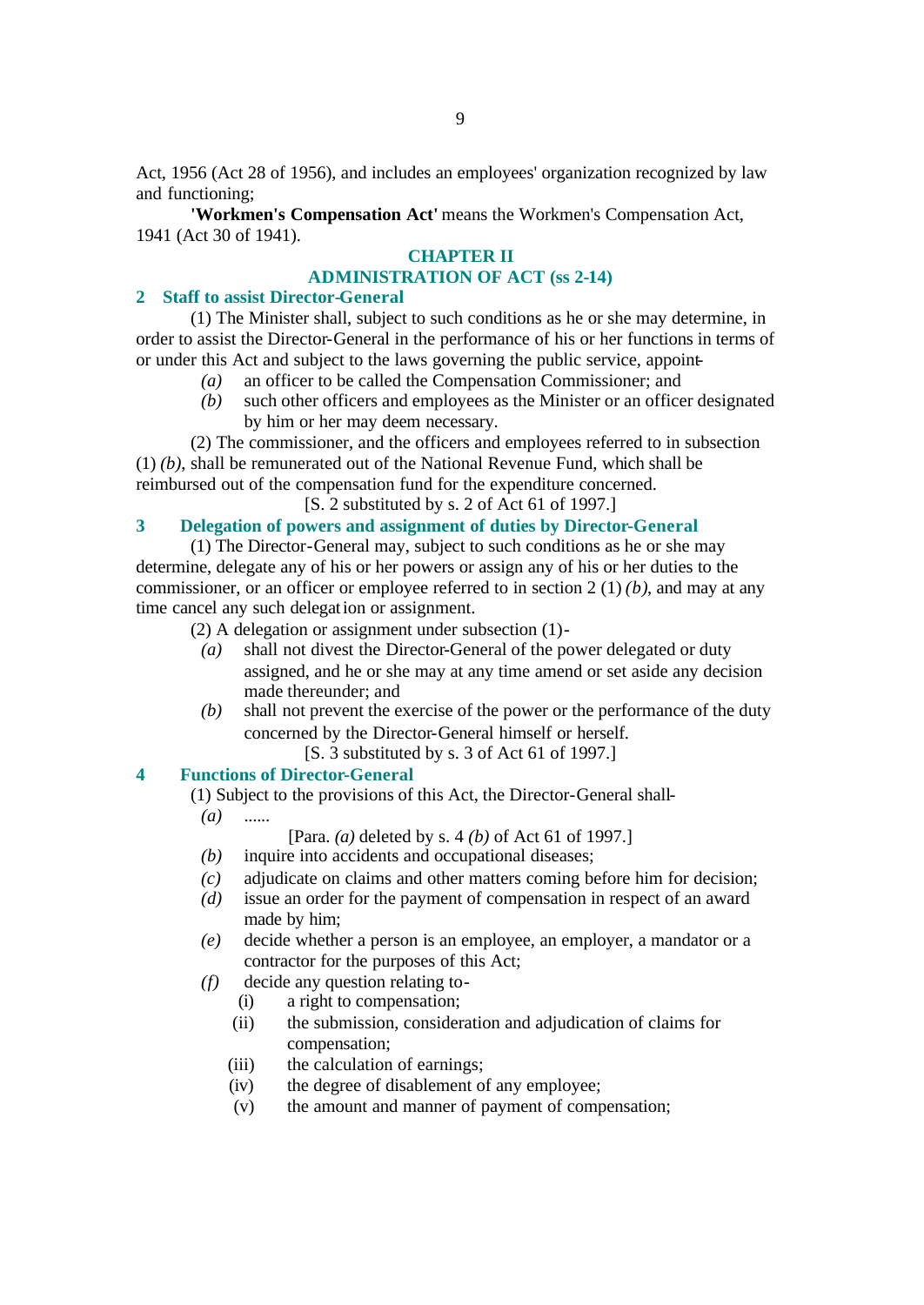- (vi) the award, withholding, review, discontinuance, suspension, increase or reduction of compensation;
- (vii) the liability for payment of compensation as contemplated in section 29;
- *(g)* decide whether a person is a dependant of an employee and, if so, the percentage of dependence, and, in the case where there is more than one dependant, which shall receive compensation and the allocation of compensation among them;

[Para. *(g)* substituted by s. 4 *(c)* of Act 61 of 1997.]

- *(h)* consider and adjudicate upon claims in terms of section 62;
- *(i)* decide upon-
	- (i) the need for, and the nature and sufficiency of, medical aid;
	- (ii) the reasonableness of the cost of medical aid, and the amount and manner of payment of such cost;
- *(j)* decide upon the liability for assessment, tariffs of assessment, the amounts of assessments, the manner of payment of assessments and related matters;
- *(k)* decide upon any other question falling within his functions in connection with the administration of this Act:
- *(l)* administer the compensation fund and the reserve fund;
- *(m)* recover amounts due to the compensation fund, including amounts which should not have been paid out in terms of this Act, or write off such amounts if, in his opinion, they cannot be recovered;
- *(n)* after the conclusion of each financial year submit a report to the Minister regarding the administration of this Act during that year;
- *(o)* record statistics and information regarding the occurrence and causes of accidents and occupational diseases, and the award of benefits in terms of this Act;
- *(p)* institute such inquiries and perform such other functions as may be prescribed, or as he may deem necessary for the administration of this Act. [Sub-s. (1) amended by s. 4 *(a)* of Act 61 of 1997.]
- (2) The Director-General may-
	- *(a)* for the administration of this Act enter into an agreement with any person for the performance of a particular task or of particular work or for the rendering of particular services on such conditio ns and for such remuneration as may be agreed upon;
	- *(b)* found, establish or subsidize, or assist with the founding, establishment or subsidizing of, a body, organization or scheme whose objects include one or more of the following:
		- (i) The prevention of accidents or of any disease which is due to the nature of a particular activity;
		- (ii) the promotion of the health or safety of employees;
		- (iii) the provision of facilities designed to assist injured employees and employees suffering from occupational diseases to return to their work or to reduce or remove any disability resulting from their injuries or diseases;
		- (iv) the carrying out of any activity which will contribute to the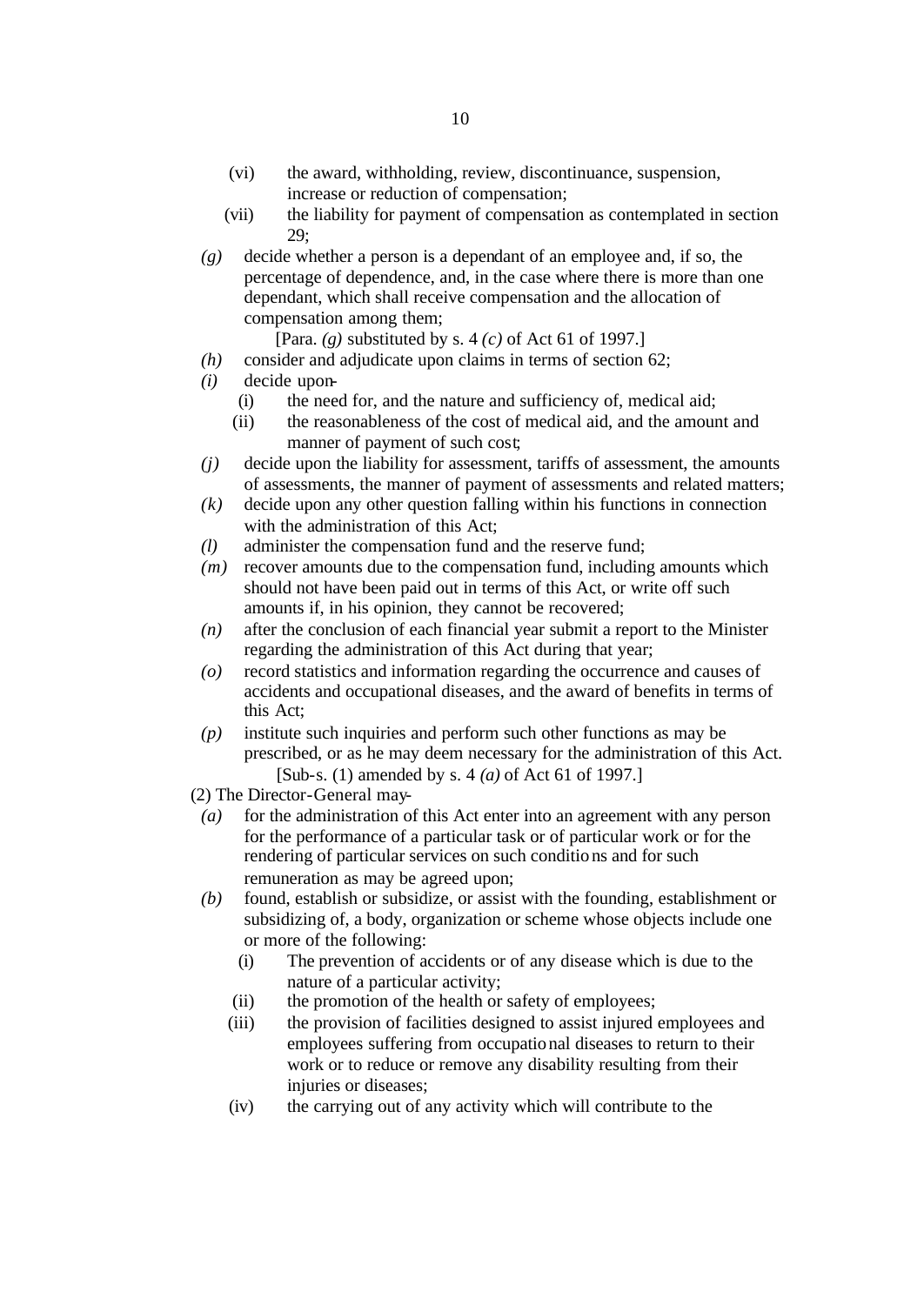attainment of any of the objects referred to in subparagraphs (i), (ii) and (iii);

- *(c)* purchase or otherwise acquire shares in any body, organization or scheme referred to in paragraph *(b)*, and alienate any shares so acquired;
- *(d)* apply unclaimed compensation for the general welfare of injured employees or employees suffering from occupational diseases;
- *(e)* ......

[Para. *(e)* deleted by s. 4 *(e)* of Act 61 of 1997.]

- [Sub-s. (2) amended by s. 4 *(d)* of Act 61 of 1997.]
- **5 Power of Director-General to acquire and alienate immovable property and to raise money**
	- (1) The Director-General may with the approval of the Minister-
		- *(a)* raise money by way of loans;
		- *(b)* purchase or otherwise acquire immovable property, and alienate such property.

(2) Immovable property acquired under subsection (1) shall be held in the name of the Director-General in trust for the compensation fund.

[S. 5 amended by s. 37 of Act 61 of 1997.]

#### **6 Powers of Director-General regarding witnesses and subpoenas**

(1) *(a)* The Director-General may subpoena any person who in his opinion is able to give information concerning the subject of any inquiry in terms of this Act, or who is suspected to have or in the opinion of the Director-General has in his possession or custody or under his control any book, document or thing which has a bearing on the inquiry, to appear before him at a time and place specified in the subpoena, to be interrogated or to produce such book, document or thing, and the Director-General may retain such book, document or thing for further investigation.

*(b)* An inquiry referred to in paragraph *(a)* shall take place in public unless the Director-General orders otherwise.

(2) The Director-General may call and administer an oath to, or accept an affirmation from, any person present at such an inquiry who was or could have been subpoenaed in terms of subsection (1), and the Director-General or an assessor may interrogate such person and order him to produce any book, document or thing in his possession or custody or under his control.

(3) A person who-

- *(a)* has been duly subpoenaed under subsection (1) and who fails without sufficient cause to attend at the time and place specified in the subpoena;
- *(b)* has been duly subpoenaed under subsection (1) or called under subsection (2) and who-
	- (i) fails to remain in attendance until excused by the Director-General from further attendance;
	- (ii) refuses to be sworn as a witness or to make an affirmation;
	- (iii) refuses or fails to answer fully and satisfactorily any question lawfully put to him under subsection (2);
	- (iv) refuses or fails to produce any book, document or thing in his possession or custody or under his control which he has been required to produce under subsection (1) or (2);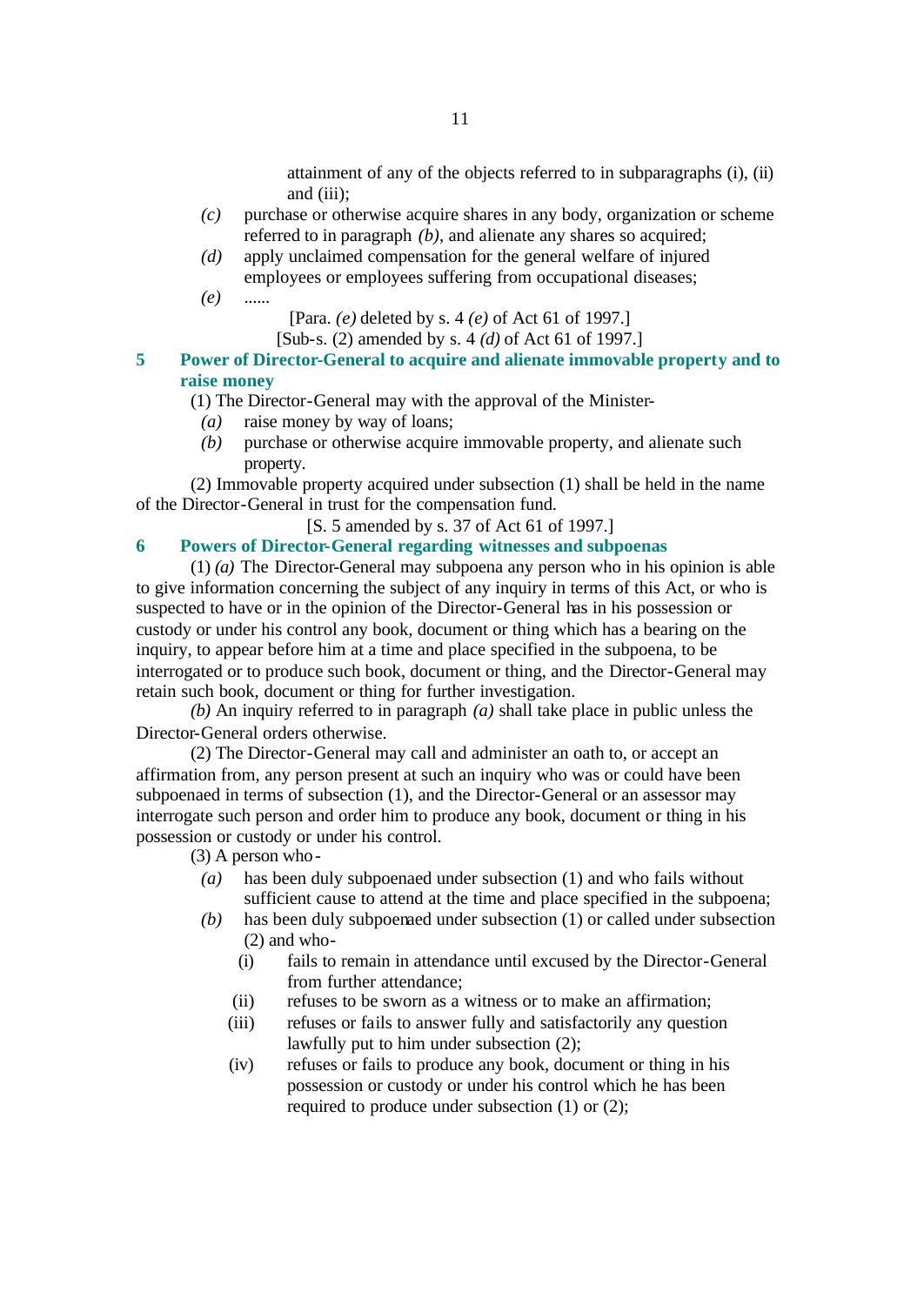*(c)* hinders or obstructs the Director-General in the performance of any of his functions in terms of this section,

shall be guilty of an offence.

(4) A person who, after having been sworn as a witness or having made an affirmation, makes a false statement knowing it to be false, shall be guilty of an offence and shall upon conviction be liable to the penalty that may be imposed for perjury.

(5) The law relating to privilege as applicable to a witness testifying in a court of law shall be applicable at an inquiry referred to in subsection (1).

(6) If a person has been subpoenaed to appear before the Director-General and the Director-General is satisfied that such person has as a result of his appearance suffered any pecuniary loss or had to incur expense, the Director-General may pay out of the compensation fund the prescribed allowances or the amount of the loss or expense, whichever is the lesser.

(7) The Director-General may delegate any of his functions under this section to an assessor, an officer or employee referred to in section 1 of the Public Service Act, 1984 (Act 111 of 1984), or a medical practitioner, and in this section 'Director-General' includes any such assessor, officer, employee or medical practitioner while acting within the scope of such delegation.

[S. 6 amended by s. 37 of Act 61 of 1997.]

# **6A Functions of commissioner**

The commissioner shall-

- *(a)* receive notices of accidents and occupational diseases, claims for compensation, medical reports and accounts, objections, applications, returns of earnings and payments due to the compensation fund;
- *(b)* by notice in the *Gazette* prescribe the rules referred to in section 56 (3) *(c)*, as well as the forms to be used and the particulars to be furnished in connection with notice of occupational injuries and diseases, claims for compensation or any other form or matter which he or she may deem necessary for the administration of this Act.

[S. 6A inserted by s. 5 of Act 61 of 1997.]

# **7 Powers of authorized person**

(1) The Director-General may authorize any assessor, any officer or employee referred to in section 1 of the Public Service Act, 1984 (Act 111 of 1984), or any medical practitioner to investigate any matter that he may deem necessary for the performance of his functions.

[Sub-s. (1) amended by s. 37 of Act 61 of 1997.]

(2) A person authorized under subsection (1) (in this section referred to as an 'authorized person') shall be furnished with a certificate to that effect signed by the Director-General.

[Sub-s. (2) amended by s. 37 of Act 61 of 1997.]

(3) An authorized person may-

- *(a)* without previous notice, at all reasonable times enter any premises, and take an interpreter or other assistant or a police officer with him onto the premises;
- *(b)* while he is on the premises, or at any time thereafter, question any person who is or was on the premises, either alone or in the presence of any other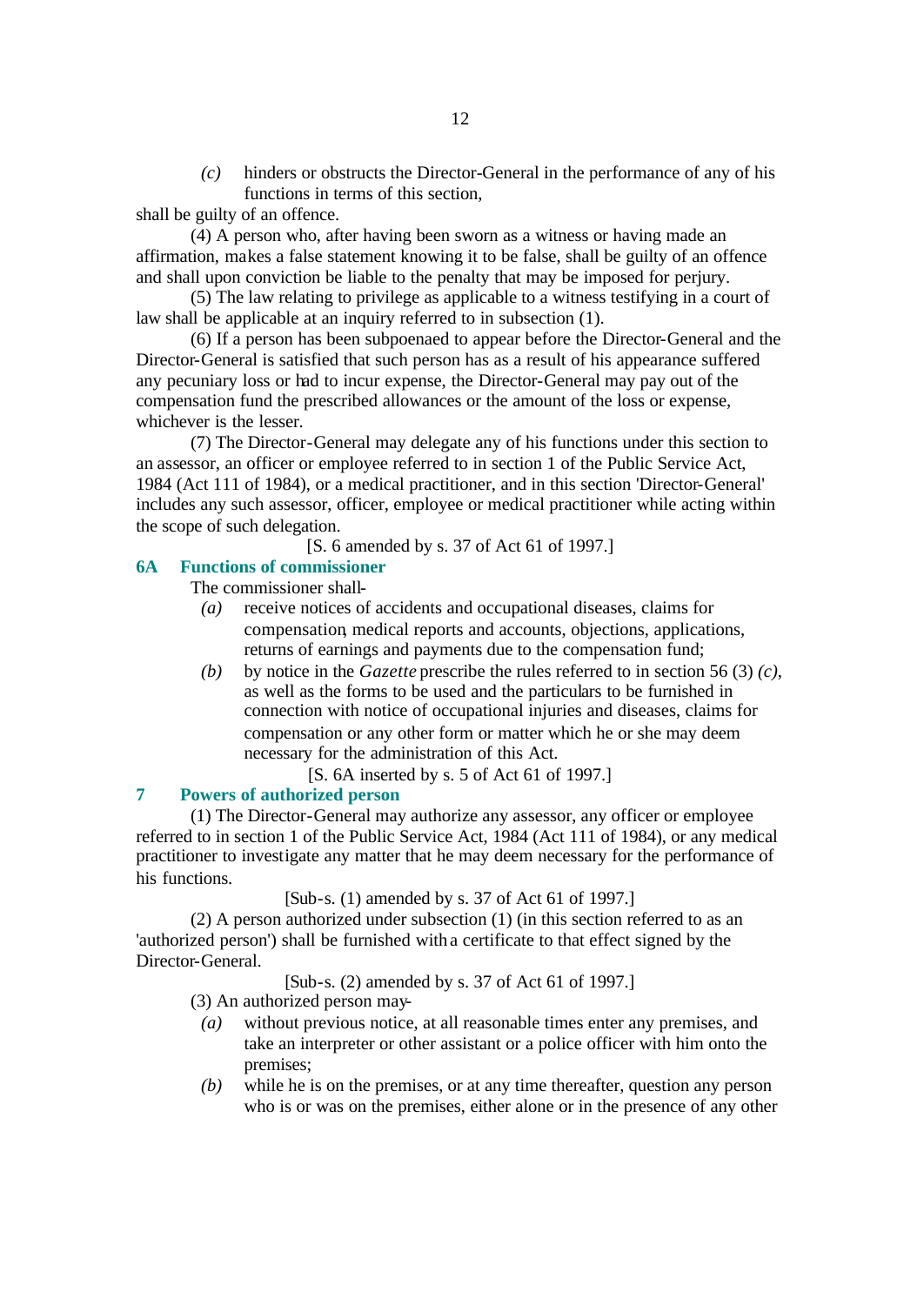person on any matter to which this Act relates;

- *(c)* order any person who has control over or custody of any book, document or thing on or in those premises to produce to him forthwith, or at such time and place as may be determined by him, such book, document or thing;
- *(d)* at any time and place order any person who has the possession or custody of or is in the control of a book, document or thing relating to the business of an employer or previous employer, to produce forthwith or at such time and place as may be determined by him, such book, document or thing;
- *(e)* seize any book, document or thing which in his opinion may serve as evidence in any matter in terms of this Act;
- *(f)* examine or cause to be examined any book, document or thing produced to him or seized by him, and make extracts therefrom or copies thereof, and order any person who in his opinion is qualified thereto to explain any entry therein;
- *(g)* order an employee to appear before him at such time and place as may be determined by him, and question that employee.

(4) An authorized person performing any function in terms of this section shall on demand produce the certificate referred to in subsection (2).

(5) Any person who-

- *(a)* falsely holds himself out to be an authorized person;
- *(b)* refuses or fails to answer fully and satisfactorily any question put to him by an authorized person in the performance of his functions;
- *(c)* refuses or fails to comply with any lawful request of or order by an authorized person;
- *(d)* hinders or obstructs an authorized person in the performance of his functions,
- shall be guilty of an offence.
- **8 Assessors**

(1) The Minister may after consultation with the Board appoint so many persons as assessors as he may deem necessary to assist the Director-General in the hearing of any objection in terms of section 91.

[Sub-s. (1) amended by s. 37 of Act 61 of 1997.]

(2) The assessors referred to in subsection (1) shall be persons who in the opinion of the Minister represent the interests of employees and employers, respectively, and to that end the Minister may consult any organization representing employees or employers.

(3) The number of assessors appointed to represent the interests of employees shall be equal to the number of assessors appointed to represent the interests of employers.

(4) The Minister may in addition to the assessors referred to in subsection (1) appoint one or more medical practitioners, including a medical practitioner appointed under section 2 (1) *(b)*, as medical assessors.

[Sub-s. (4) substituted by s. 6 of Act 61 of 1997.]

(5) An assessor shall be appointed for such period and on such conditions as the Minister may determine, but the Minister may at any time terminate the appointment of an assessor who-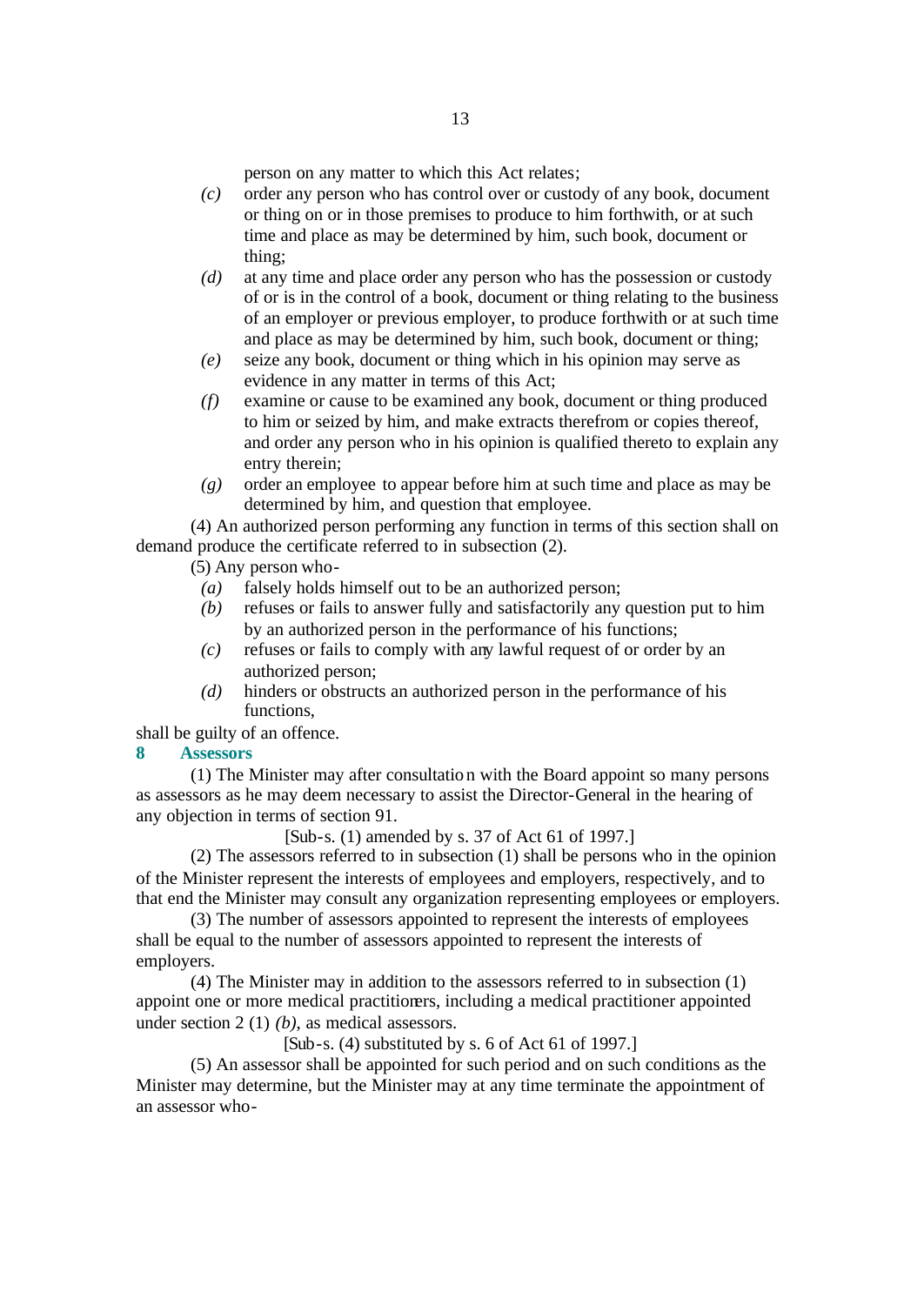- *(a)* has been guilty of misconduct or neglect of duty;
- *(b)* is not able to perform his functions in terms of this Act properly; or
- *(c)* in his opinion no longer represents the interests on the ground of which he was appointed.

(6) An assessor shall be paid the prescribed remuneration and travelling and subsistence allowances out of the compensation fund.

# **9 Compensation payable to assessors**

(1) If an assessor, excluding an assessor in the employ of an employer contemplated in section 84 (1)  $(a)$  (i), meets with an accident arising out of and in the course of the performance by him or her of his or her functions as assessor and resulting in a personal injury, illness or his or her death, he or she or his or her dependants, as the case may be, shall be entitled to compensation as if he or she were an employee at the time of the accident.

(2) Compensation in terms of this section shall be paid by the Director-General out of the compensation fund.

[S. 9 substituted by s. 7 of Act 61 of 1997.]

# **10 Compensation Board**

There is hereby established a board to be known as the Compensation Board. **11 Composition of Board** 

(1) The Board shall consist of-

- *(a)* the Director-General or an officer contemplated in section 2 (1) *(a)* or *(b)* designated by him or her, who shall act as chairperson;
- *(b)* two persons appointed by the Minister, one of whom shall be appointed after consultation with the Minister of Health;
- *(c)* the Chief Inspector of Occupational Health and Safety or his or her nominee;
- *(d)* one person as a member and one person as an alternate member appointed by the Minister from a list of the names of not more than three persons nominated in order of preference by The Rand Mutual Assurance Company Limited;
- *(e)* one person as a member and one person as an alternate member appointed by the Minister from a list of the names of not more than three persons nominated in order of preference by the Federated Employers' Mutual Assurance Company Limited;
- *(f)* two persons as members and up to two persons as alternate members appointed by the Minister from a list of the names of not more than six persons nominated in order of preference by the South African Medical and Dental Council;
- *(g)* three persons as members and up to three persons as alternate members appointed by the Minister to represent the interests of all employers from a list of the names of not more than 10 persons nominated in order of preference by employers' organisations;
- *(h)* five persons as members and up to five persons as alternate members appointed by the Minister to represent the interests of all employees from a list of the names of not more than 16 persons nominated in order of preference by employees' organisations.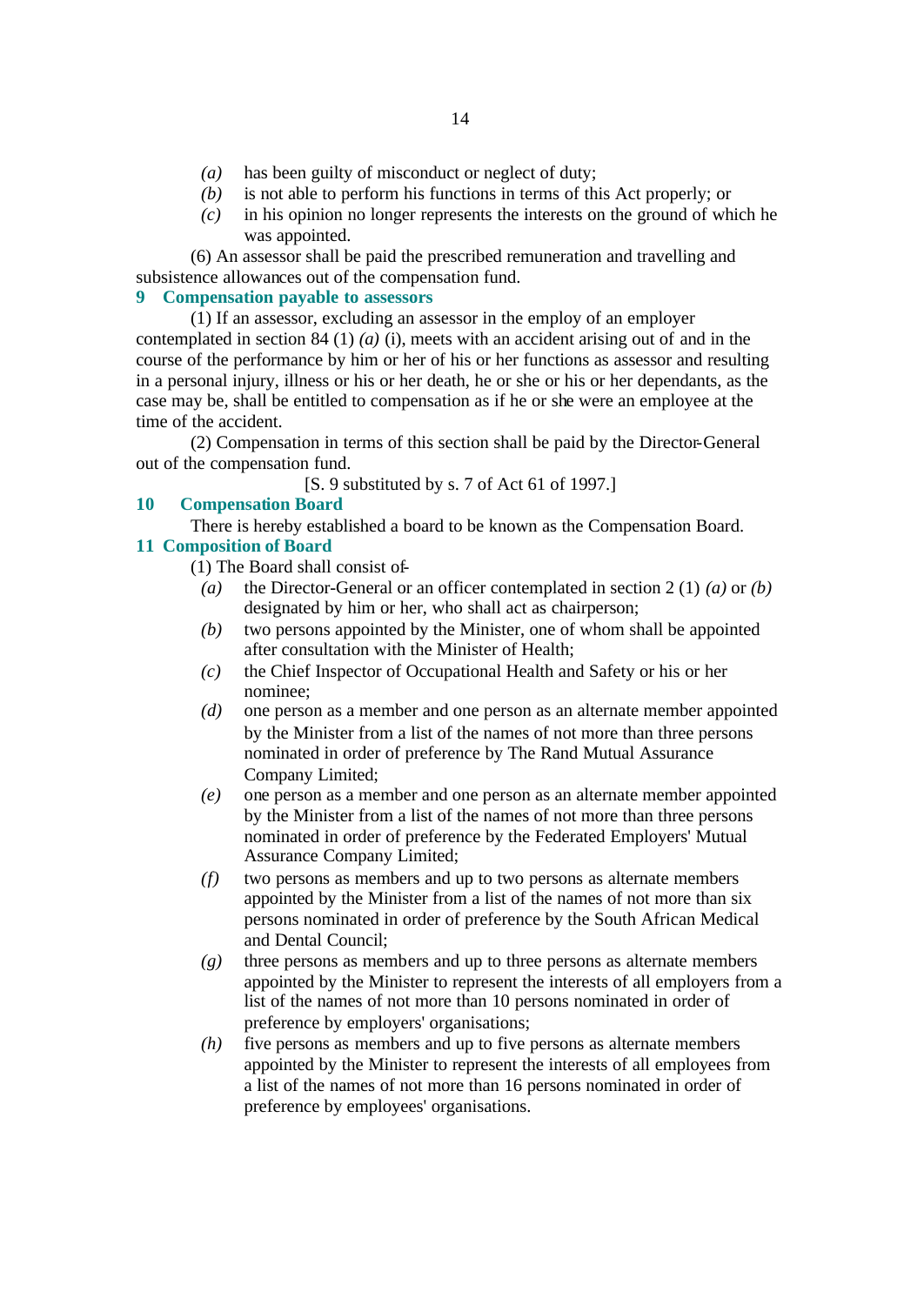(2) An assessor may not be appointed as a member or an alternate member of the Board.

(3) An alternate member may attend and take part in the proceedings at any meeting of the Board whenever the member in whose stead he or she has been appointed as an alternate member, is absent from the meeting.

[S. 11 substituted by s. 8 of Act 61 of 1997.]

# **12 Functions of Board**

(1) The Board shall advise the Minister regarding-

- *(a)* matters of policy arising out of or in connection with the application of this Act;
- *(b)* the nature and extent of the benefits that shall be payable to employees or dependants of employees, including the adjustment of existing pensions;
- *(c)* the appointment of assessors;
- *(d)* the amendment of this Act.

(2) The Board may at the request of the Director-General advise him regarding the performance of a particular aspect of his functions.

[Sub-s. (2) amended by s. 37 of Act 61 of 1997.]

# **13 Term of office and remuneratio n of members of Board**

(1) The members of the Board appointed by the Minister shall be appointed for a period not exceeding four years and on such conditions as the Minister may determine, but the Minister may at any time terminate the appointment of any member who-

*(a)* has been guilty of misconduct or neglect of duty; or

*(b)* is not able to perform his functions in terms of this Act properly.

(2) The Minister may-

- *(a)* at the request of a mutual association referred to in section 11 (1) *(d)* or *(e)* terminate the appointment of a member representing such association; and
- *(b)* terminate the appointment of a member referred to in section 11 (1) *(g)* or *(h)* if in his opinion such member no longer represents the interests on the ground of which he was appointed.

(3) A member of the Board shall be paid the prescribed remuneration and travelling and subsistence allowances out of the compensation fund.

# **14 Meetings of Board**

(1) The Board shall meet at the times and places determined by the chairman.

(2) If six or more of the members of the Board request the Director-General in writing with a statement of reasons to convene a meeting, the Director-General shall within 21 days after having received such request convene a meeting of the Board.

# [Sub-s. (2) amended by s. 37 of Act 61 of 1997.]

(3) A quorum for a meeting of the Board shall be nine members of the Board.

(4) The decision of more than 75 per cent of the members present at a meeting of the Board shall be the decision of the Board.

# **CHAPTER III**

# **COMPENSATION FUND AND RESERVE FUND (ss 15-21)**

# **15 Compensation fund**

(1) There is hereby established a fund to be known as the compensation fund.

(2) The compensation fund shall consist of-

*(a)* any moneys vested in the compensation fund in terms of subsection (3);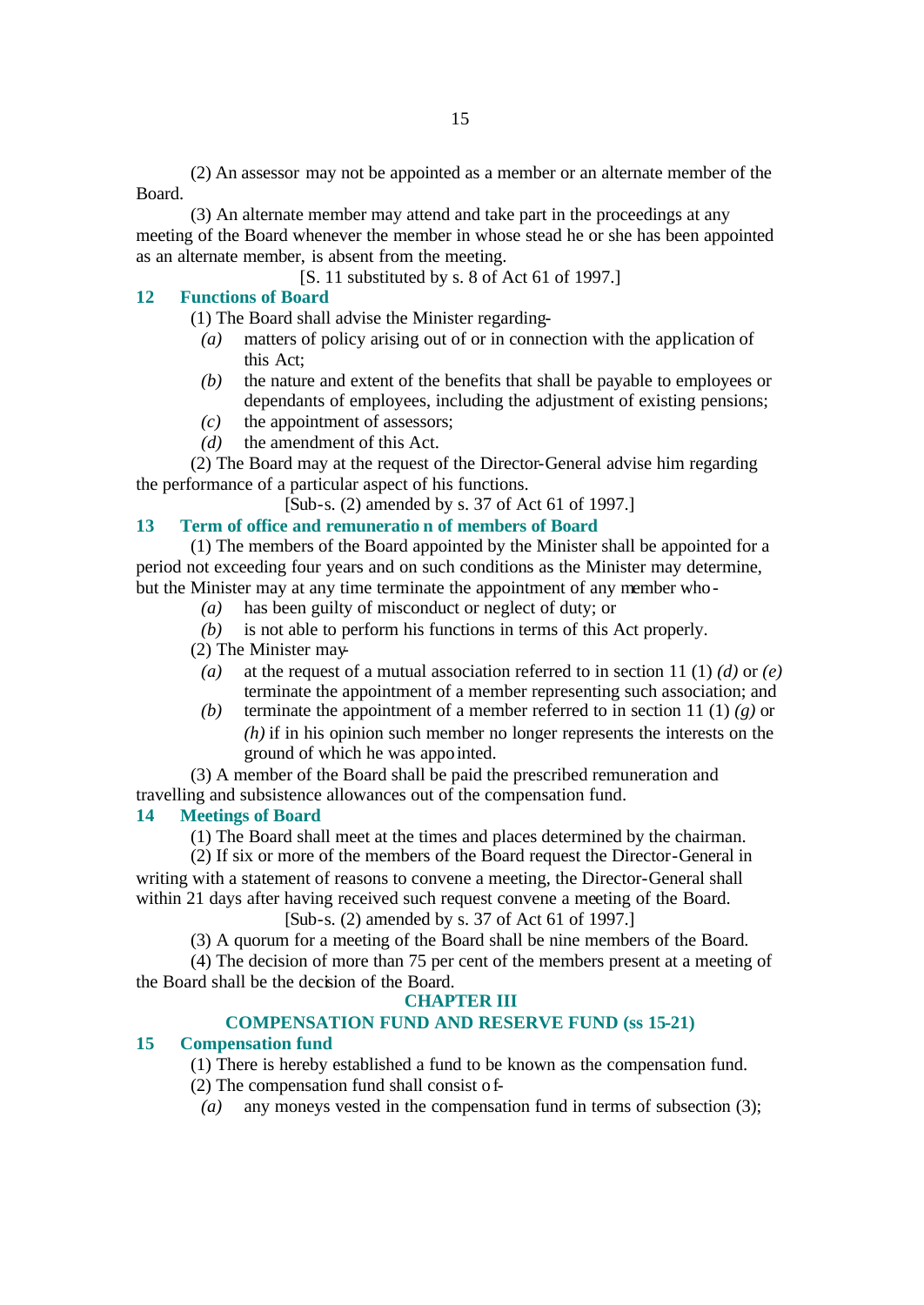- *(b)* the assessments paid by employers in terms of this Act;
- *(c)* any amounts paid by employers to the Director-General in terms of this Act;
- *(d)* any penalties and fines imposed in terms of this Act other than by a court of law;
- *(e)* any interest on investments of the compensation fund and the reserve fund;
- *(f)* any amounts transferred from the reserve fund;
- *(g)* the payments made to the Director-General in terms of section 88;
- *(h)* any other amounts to which the compensation fund may become entitled. [Sub-s. (2) amended by s. 37 of Act 61 of 1997.]

(3) *(a)* The accident fund established by section 64 of the Workmen's Compensation Act shall, as from the commencement of this Act, cease to exist, and all amounts credited to the accident fund immediately before such commencement, shall as from such commencement vest in the compensation fund.

*(b)* All liabilities and rights, existing as well as accruing, of the accident fund shall devolve upon the compensation fund as from the commencement of this Act.

# **16 Application of compensation fund**

(1) The compensation fund shall, subject to the provisions of this Act, be under the control of the Director-General and its moneys shall be applied by the Director-General to-

- *(a)* the payment of compensation, the cost of medical aid or other pecuniary benefits to or on behalf of or in respect of employees in terms of this Act where no other person is liable for such payment;
- *(b)* the maintenance of the reserve fund;
- *(c)* the payment of expenses incurred in or in connection with the performance of his functions in terms of section 4 (2);
- *(d)* the reimbursement of the National Revenue Fund in respect of remuneration paid in terms of section 2 (2);

[Para. *(d)* substituted by s. 9 of Act 61 of 1997.]

- *(e)* the payment of the prescribed remuneration and travelling and subsistence allowances to assessors;
- *(f)* the payment of the cost of or in connection with the medical examination of employees;
- $(g)$  the payment of witness fees in terms of section 6 (6);
- *(h)* the payment of any other expenditure incurred by the Director-General in the performance of his functions in terms of this Act.
	- [Sub-s. (1) amended by s. 37 of Act 61 of 1997.]

(2) The Director-General may transfer any surplus in the compensation fund to the reserve fund.

[Sub-s. (2) amended by s. 37 of Act 61 of 1997.]

## **17 Valuation of compensation fund**

(1) The assets and liabilities of the compensation fund shall from time to time, as the Director-General may consider necessary, but in any event at intervals of not more than three years, be valued by an actuary appointed by the Minister to determine the sufficiency of the fund.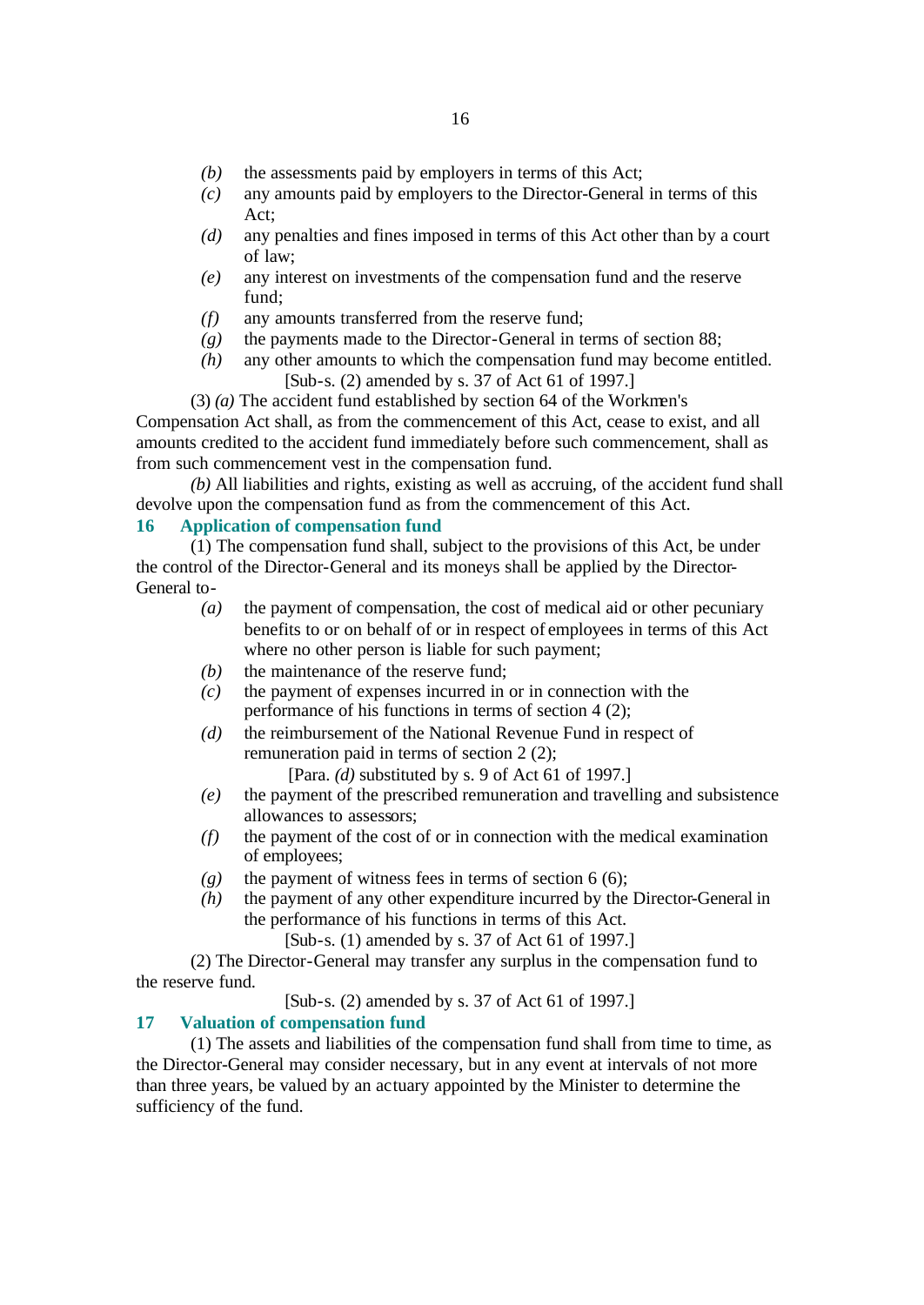[Sub-s. (1) amended by s. 37 of Act 61 of 1997.]

(2) The result of the valuation referred to in subsection (1) shall be included in the next annual report of the Director-General succeeding the completion of the valuation.

[Sub-s. (2) amended by s. 37 of Act 61 of 1997.]

# **18 Accounting**

(1) The Director-General shall receive all money payable to or for the benefit of the compensation fund in terms of this Act, and shall be charged with the responsibility of accounting for all money received and the utilization thereof.

(2) The Director-General may transfer any part of the moneys in the compensation fund and the reserve fund to the Public Debt Commissioners for investment.

[S. 18 amended by s. 37 of Act 61 of 1997.]

## **19 Reserve fund**

(1) There is hereby established a fund to be known as the reserve fund, consisting of cash or investments or both.

(2) The amount of the reserve fund shall be determined by the Director-General. [Sub-s. (2) amended by s. 37 of Act 61 of 1997.]

(3) The objects of the reserve fund are-

*(a)* to provide for unforeseen demands on the compensation fund;

*(b)* to stabilize the tariffs of assessment.

(4) Payments out of the reserve fund shall take place on the authorization of the Director-General.

[Sub-s. (4) amended by s. 37 of Act 61 of 1997.]

(5) The reserve fund established in terms of section 66 of the Workmen's Compensation Act shall, as from the commencement of this Act, cease to exist, and all amounts credited to the said reserve fund immediately before such commencement shall as from such commencement vest in the reserve fund established by subsection (1).

#### **20 Accounts and audit**

(1) The Director-General shall keep such accounts, including an account wit h a bank contemplated in the Banks Act, 1990 (Act 94 of 1990), and records as are necessary for the exercise of proper control over the compensation fund and the reserve fund, and shall prepare yearly balance sheets made up to the last day of the financial year, showing in all necessary detail the assets and liabilities and the revenue and expenditure of the funds.

[Sub-s. (1) substituted by s. 10 of Act 61 of 1997.]

(2) The accounts of the said funds shall be audited by the Auditor-General, and the cost of such audit shall be paid out of the compensation fund.

(3) The Director-General shall, as soon as possible after the completion of the balance sheets referred to in subsection (1), submit a copy thereof and a copy of the report referred to in section  $4(1)(n)$  to the Minister, who shall table such copies in Parliament within 30 days after receipt thereof, if Parliament is in ordinary session or, if Parliament is not in ordinary session, within 30 days of the commencement of its next ensuing ordinary session.

[Sub-s. (3) amended by s. 37 of Act 61 of 1997.]

# **21 Income of funds exempt from tax**

The income of the compensation fund and the reserve fund, including income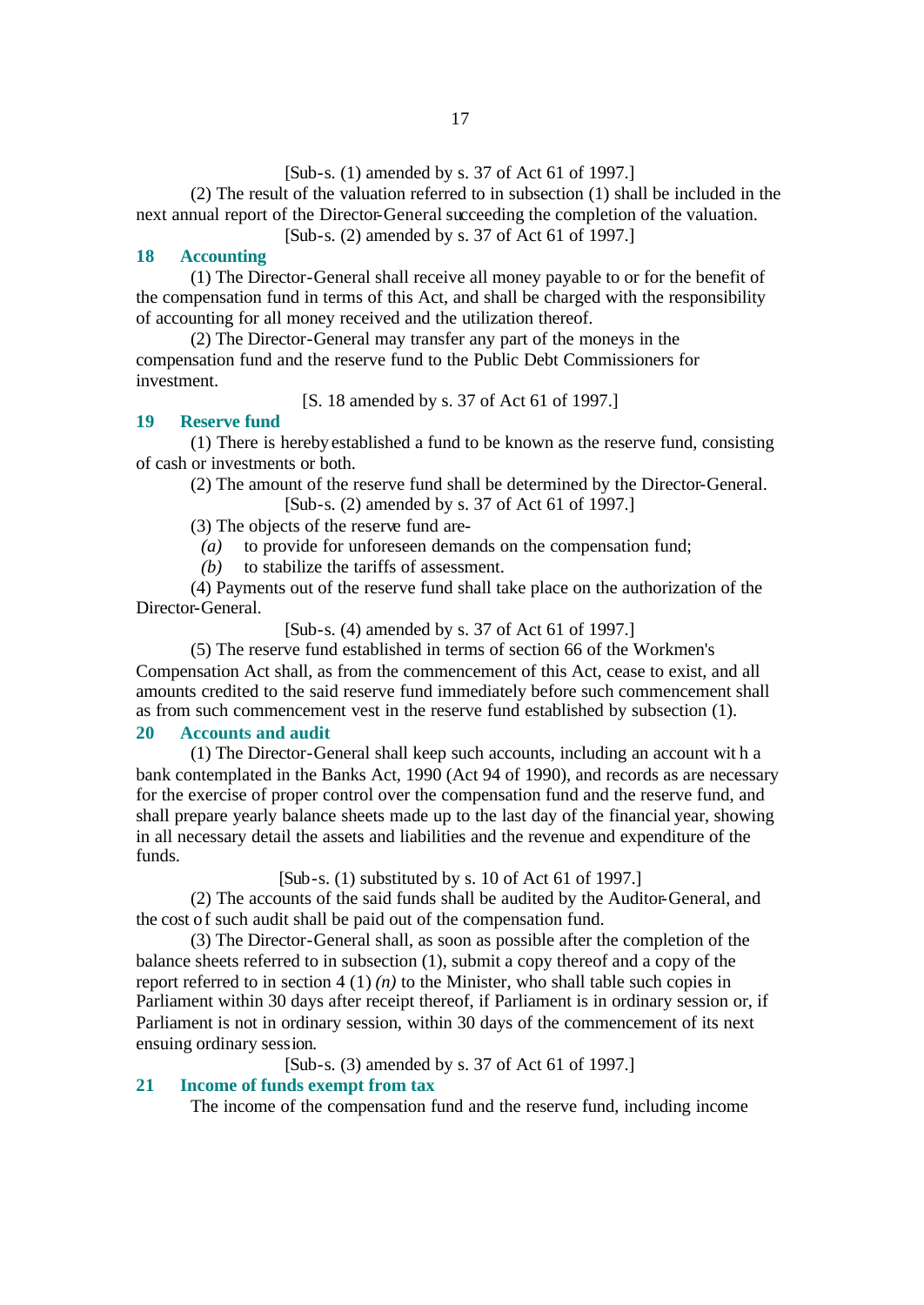from any investments, shall be exempt from income tax.

**CHAPTER IV**

# **COMPENSATION FOR OCCUPATIONAL INJURIES (ss 22-37)**

# **22 Right of employee to compensation**

(1) If an employee meets with an accident resulting in his disablement or death such employee or the dependants of such employee shall, subject to the provisions of this Act, be entitled to the benefits provided for and prescribed in this Act.

(2) No periodical payments shall be made in respect of temporary total disablement or temporary partial disablement which lasts for three days or less.

(3) *(a)* If an accident is attributable to the serious and wilful misconduct of the employee, no compensation shall be payable in terms of this Act, unless-

- (i) the accident results in serious disablement; or
- (ii) the employee dies in consequence thereof leaving a dependant wholly financially dependent upon him.

*(b)* Notwithstanding paragraph *(a)* the Director-General may, and the employer individually liable or mutual association concerned, as the case may be, shall, if ordered thereto by the Director-General, pay the cost of medical aid or such portion thereof as the Director-General may determine.

[Para. *(b)* amended by s. 37 of Act 61 of 1997.]

(4) For the purposes of this Act an accident shall be deemed to have arisen out of and in the course of the employment of an employee notwithstanding that the employee was at the time of the accident acting contrary to any law applicable to his employment or to any order by or on behalf of his employer, or that he was acting without any order of his employer, if the employee was, in the opinion of the Director-General, so acting for the purposes of or in the interests of or in connection with the business of his employer.

[Sub-s. (4) amended by s. 37 of Act 61 of 1997.]

(5) For the purposes of this Act the conveyance of an employee free of charge to or from his place of employment for the purposes of his employment by means of a vehicle driven by the employer himself or one of his employees and specially provided by his employer for the purpose of such conveyance, shall be deemed to take place in the course of such employee's employment.

# **23 Accidents outside Republic**

(1) *(a)* If an employer carries on business chiefly in the Republic and an employee of his ordinarily employed in the Republic, meets with an accident while temporarily employed outside the Republic, such employee shall, subject to paragraph *(c)*, be entitled to compensation as if the accident had happened in the Republic.

*(b)* The amount of compensation contemplated in paragraph *(a)* shall be determined on the basis of the earnings which the employee, in the opinion of the Director-General, would have received if he had remained in the Republic.

[Para. *(b)* amended by s. 37 of Act 61 of 1997.]

*(c)* This subsection shall cease to apply to an employee after he has been employed outside the Republic for a continuous period of 12 months, save by agreement between the Director-General, the employee and the employer concerned, and subject to such conditions as the Director-General may determine.

#### [Para. *(c)* amended by s. 37 of Act 61 of 1997.]

(2) If an employee resident in the Republic meets with an accident while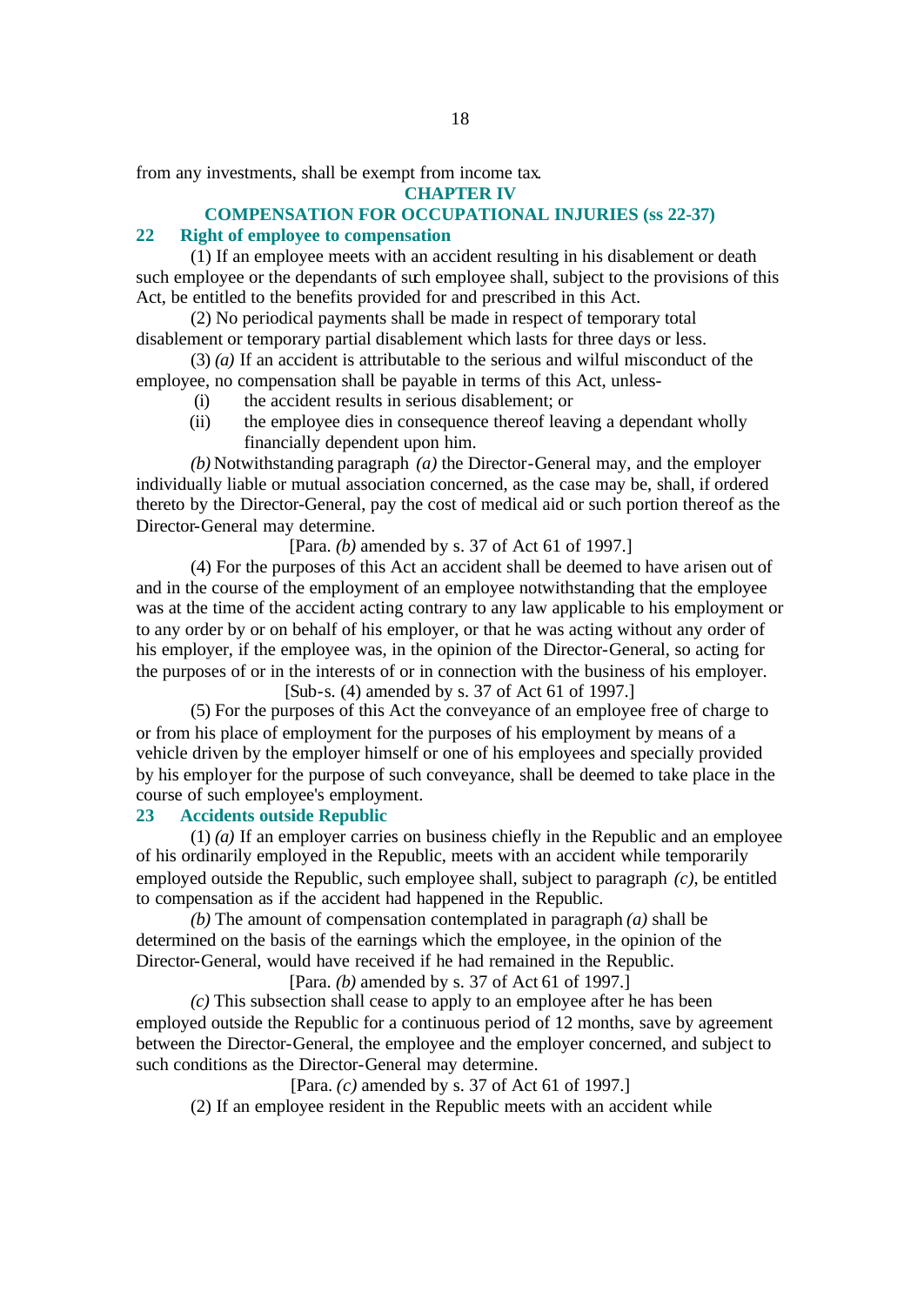employed in, on or above the continental shelf, such employee shall be entitled to compensation as if the accident had happened in the Republic.

(3) *(a)* If an employer carries on business chiefly outside the Republic and an employee of his ordinarily employed outside the Republic, meets with an accident while temporarily employed in the Republic, such employee shall not be entitled to compensation unless the employer has previously agreed with the Director-General that such employee shall be entitled to compensation and, where applicable, has paid the necessary assessments in respect of him.

# [Para. *(a)* amended by s. 37 of Act 61 of 1997.]

*(b)* An employee referred to in paragraph *(a)* who is so temporarily employed in the Republic for a continuous period of more than 12 months, shall be deemed to be ordinarily employed by such employer in the Republic.

(4) If, in terms of the law of the state in which an accident happens, an employee, in the circumstances referred to in subsection (1), is entitled to compensation or if an employee meets with an accident in the circumstances referred to in subsection (2) or in the Republic and he would be entitled to compensation in terms of the law of any other state as well as in terms of this Act, he shall by written notice to the Director-General elect to claim compensatio n either in terms of this Act or in terms of the law of the other state.

[Sub-s. (4) amended by s. 37 of Act 61 of 1997.]

# **24 Application of Act to seamen and airmen**

This Act shall apply to a seaman or airman-

- *(a)* while employed on a South African ship or aircraft;
- *(b)* while, subject to section 23 (3), employed in the Republic on any other ship or aircraft.

# **25 Accidents during training for or performance of emergency services**

If an employee meets with an accident-

- *(a)* while he is, with the consent of his employer, being trained in organized first aid, ambulance or rescue work, fire-fighting or any other emergency service;
- *(b)* while he is engaged in or about his employer's mine, works or premises in organized first aid, ambulance or rescue work, fire-fighting or any other emergency service;
- *(c)* while he is, with the consent of his employer, engaged in any organized first aid, ambulance or rescue work, fire-fighting or other emergency service on any mine, works or premises other than his employer's,

such accident shall, for the purposes of this Act, be deemed to have arisen out of and in the course of his employment.

# **26 Special circumstances in which Director-General may refuse award**

If a right to compensation in terms of this Act arises owing to the death or disablement of an employee as a result of an accident, the Director-General may refuse to award the whole or a portion of such compensation and the Director-General, or, if authorized thereto by the Director-General, the employer individually liable or mutual association concerned, as the case may be, may also refuse to pay the whole or any portion of the cost of medical aid-

*(a)* if the employee at any time represented to the employer or the Director-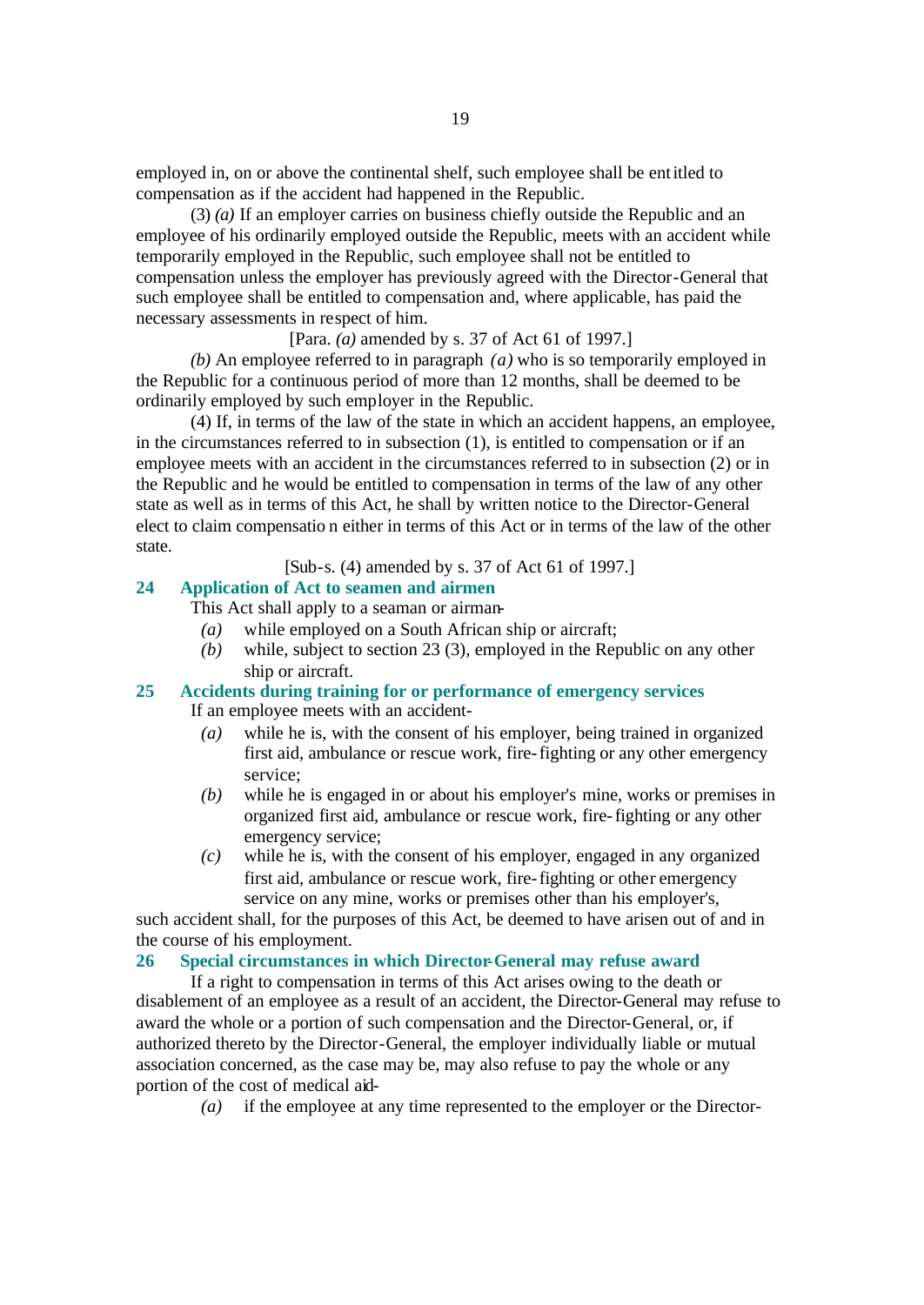General, knowing the information to be false, that he was not then suffering from or had not previously suffered from a serious injury or occupational disease or any other serious disease, and such an accident was caused by, or the death resulted from or the disablement resulted from or was aggravated by, such injury or disease; or

*(b)* if, in the opinion of the Director-General, the death was caused, or the disablement was caused, prolonged or aggravated, by the unreasonable refusal or wilful neglect of the employee to submit to medical aid in respect of any injury or disease, whether caused by the accident or existing before the accident.

# [S. 26 amended by s. 37 of Act 61 of 1997.]

# **27 Special circumstances in which Director-General may make award**

If in a claim for compensation in terms of this Act it appears to the Director-General that the contract of service or apprenticeship or learnership of the employee concerned is invalid, he may deal with such claim as if the contract was valid at the time of the accident.

[S. 27 amended by s. 37 of Act 61 of 1997.]

#### **28 Employee requiring constant help**

If the injury in respect of which compensation is payable causes disablement of such a nature that the employee is unable to perform the essential actions of life without the constant help of another person, the Director-General may in addition to any other benefits in terms of this Act grant an allowance<sup>i\*</sup> towards the cost of such help.

[S. 28 amended by s. 37 of Act 61 of 1997.]

# **29 Liability for payment of compensation**

If an employee is entitled to compensation in terms of this Act, the Director-General or the employer individually liable or the mutual association concerned, as the case may be, shall be liable for the payment of such compensation.

[S. 29 amended by s. 37 of Act 61 of 1997.]

# **30 Mutual associations**

(1) The Minister may, for such period and subject to such conditions as he may determine, issue a licence to carry on the business of insurance of employers against their liabilities to employees in terms of this Act to a mutual association which was licensed on the date of commencement of this Act in terms of section 95 (1) of the Workmen's Compensation Act: Provided that the Minister may, from time to time, order that, in addition to any securities deposited in terms of the Insurance Act, 1943 (Act 27 of 1943), and the Workmen's Compensation Act, securities considered by the Director-General to be sufficient to cover the liabilities of the mutual association in terms of this Act be deposited with the Director-General or his or her nominee.

[Sub-s. (1) amended by s. 11 *(a)* of Act 61 of 1997.]

(2) Subject to the provisions of subsection (4), a security so deposited shall be used solely for making good the default of the association concerned in respect of any liability of an employer in terms of this Act, and for payment of any expenses lawfully incurred in connection with such making good or the enforcement of such liability.

(3) The Minister may from time to time determine the conditions upon which, the manner in which and the period within which any such security shall be made available to a person entitled to payment therefrom.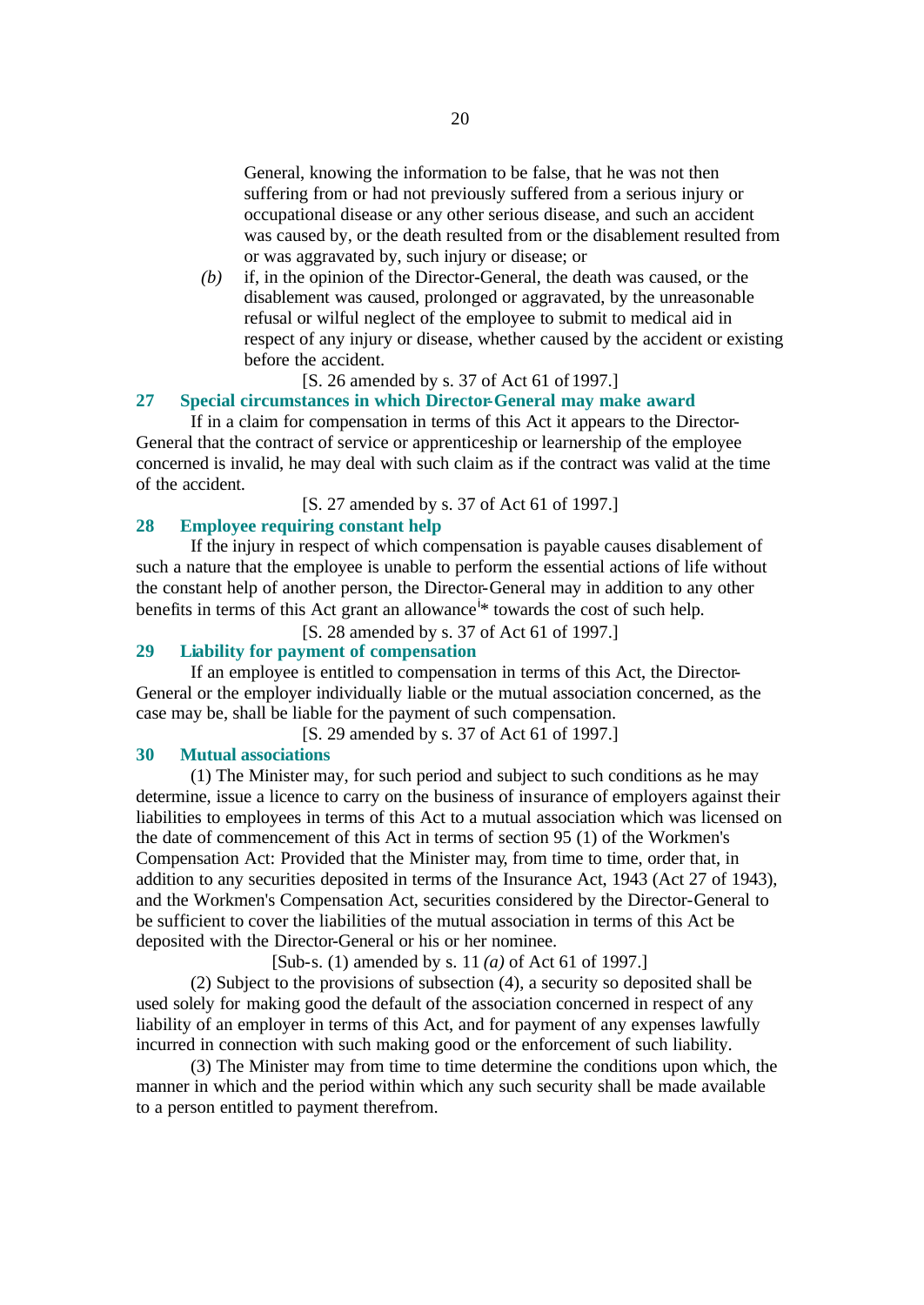(4) If the Minister is satisfied that the whole or any portion of such security is no longer necessary and that the association concerned is not in a position to incur a liability payable therefrom, he shall cause such security, or portion thereof, to be returned to such association.

(5) If an association has deposited with the Director-General or his or her nominee any such security and thereafter fails to meet in full any of its liabilities in terms of this Act, or is placed in liquidation, then, notwithstanding the provisions of any other law, such security shall vest in the Director-General for the purpose of the liabilities of the association in terms of this Act.

[Sub-s. (5) substituted by s. 11 *(b)* of Act 61 of 1997.]

(6) If at any time the Minister is satisfied that a mutual association has failed to comply with any of the conditions imposed by him or her under subsection (1), he or she may suspend or withdraw the licence issued to that association under the said subsection. [Sub-s. (6) substituted by s. 11 *(b)* of Act 61 of 1997.]

# **31 Security for payment of compensation and cost of medical aid by employers individually liable**

(1) The Director-General may order an employer individually liable to deposit such securities as in the opinion of the Director-General are sufficient to cover the liabilities of the employer in terms of this Act.

(2) If an employer has deposited with the Director-General any such security and thereafter fails to meet in full his liabilities in terms of this Act, the Director-General may apply such security to pay those liabilities, and he may deposit any unused balance in the compensation fund and apply it for the payment of future liabilities of that employer in terms of this Act.

[S. 31 amended by s. 37 of Act 61 of 1997.]

# **32 Compensation may not be alienated or reduced**

(1) Notwithstanding anything to the contrary in any other law contained, compensation shall not-

- *(a)* be ceded or pledged;
- *(b)* be capable of attachment or any form of execution under a judgment or order of a court of law;
- *(c)* ......
	- [Para. *(c)* deleted by s. 12 of Act 61 of 1997.]
- *(d)* be set off against any debt of the person entitled to the compensation.

(2) Notwithstanding subsection (1), the Director-General or the mutual association concerned, as the case may be, may pay compensation payable to an employee in whole or in part to the employer to the extent to which such employer has made payments to the employee in respect of disablement arising out of an occupational injury or disease.

[Sub-s. (2) amended by s. 37 of Act 61 of 1997.]

### **33 Cession or relinquishment of benefits void**

Any provision of an agreement existing at the commencement of this Act or concluded thereafter in terms of which an employee cedes or purports to cede or relinquishes or purports to relinquish any right to benefits in terms of this Act, shall be void.

**34 Compensation not to form part of deceased employee's estate**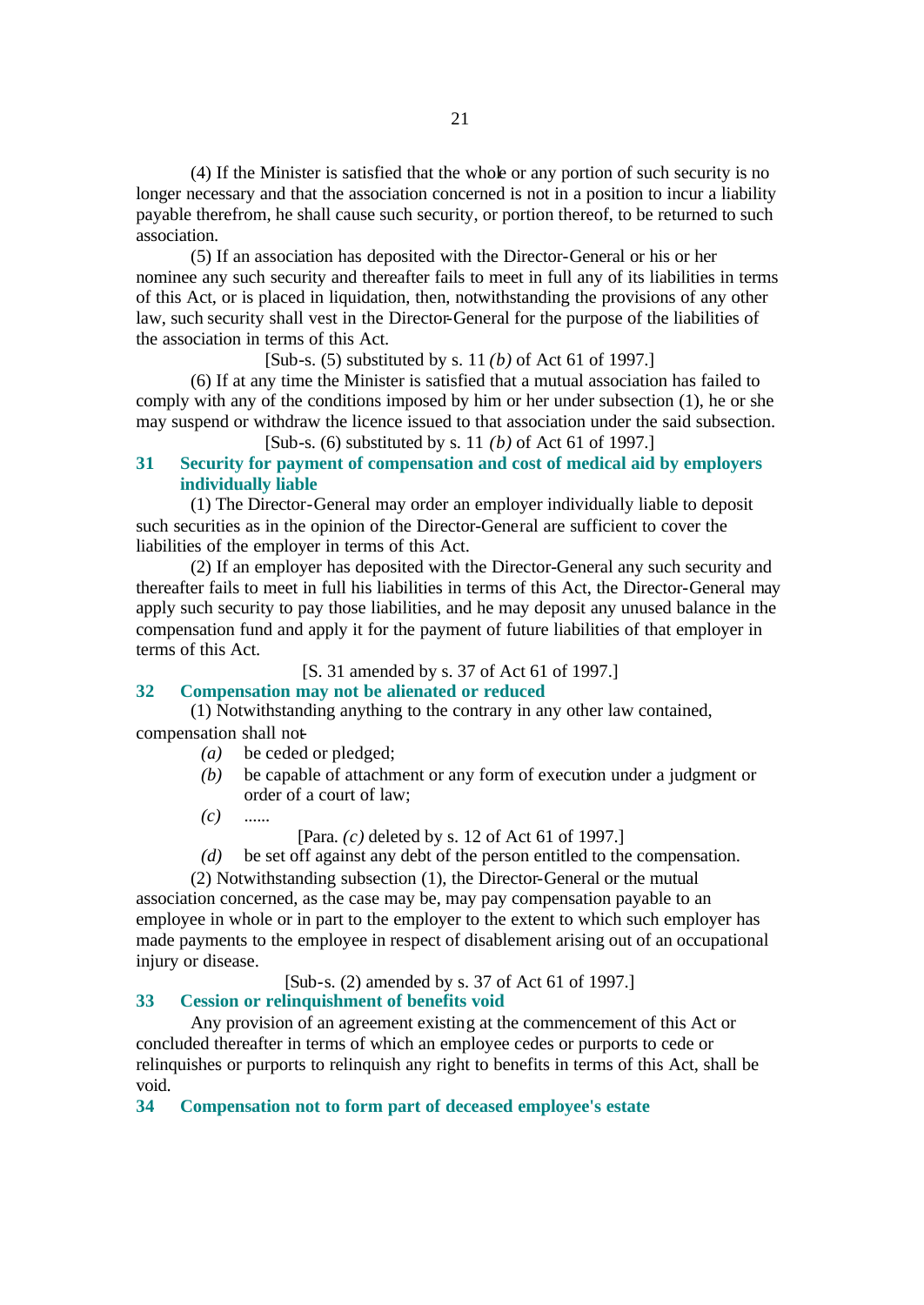Compensation in terms of this Act owing to the death of an employee shall not form part of his estate.

# **35 Substitution of compensation for other legal remedies**

(1) No action shall lie by an employee or any dependant of an employee for the recovery of damages in respect of any occupational injury or disease resulting in the disablement or death of such employee against such employee's employer, and no liability for compensation on the part of such employer shall arise save under the provisions of this Act in respect of such disablement or death.

(2) For the purposes of subsection  $(1)$  a person referred to in section 56(1)  $(b)$ ,  $(c)$ , *(d)* and *(e)* shall be deemed to be an employer.

# **36 Recovery of damages and compensation paid from third parties**

(1) If an occupational injury or disease in respect of which compensation is payable, was caused in circumstances resulting in some person other than the employer of the employee concerned (in this section referred to as the 'third party') being liable for damages in respect of such injury or disease-

- *(a)* the employee may claim compensation in terms of this Act and may also institute action for damages in a court of law against the third party; and
- *(b)* the Director-General or the employer by whom compensation is payable may institute action in a court of law against the third party for the recovery of compensation that he is obliged to pay in terms of this Act. [Para. *(b)* amended by s. 37 of Act 61 of 1997.]

(2) In awarding damages in an action referred to in subsection (1) *(a)* the court shall have regard to the compensation paid in terms of this Act.

[Sub-s. (2) substituted by s. 13 of Act 61 of 1997.]

(3) In an action referred to in subsection (1) *(b)* the amount recoverable shall not exceed the amount of damages, if any, which in the opinion of the court would have been awarded to the employee but for this Act.

(4) For the purposes of this section compensation includes the cost of medical aid already incurred and any amount paid or payable in terms of section 28, 54 (2) or 72 (2) and, in the case of a pension, the capitalized value as determined by the Director-General of the pension, irrespective of whether a lump sum is at any time paid in lieu of the whole or a portion of such pension in terms of section 52 or 60, and periodical payments or allowances, as the case may be.

[Sub-s. (4) amended by s. 37 of Act 61 of 1997.]

# **37 Threats and compulsion**

Any person who threatens an employee or in any manner compels or influences an employee to do something resulting in or directed at the deprivation of that employee's right to benefits in terms of this Act, shall be guilty of an offence.

#### **CHAPTER V**

# **CLAIMS FOR COMPENSATION (ss 38-46)**

# **38 Notice of accident by employee to employer**

(1) Written or verbal notice of an accident shall, as soon as possible after such accident happened, be given by or on behalf of the employee concerned to the employer, and notice of the accident may also be given as soon as possible to the commissioner in the prescribed manner.

(2) Failure to give notice to an employer as required in subsection (1) shall not bar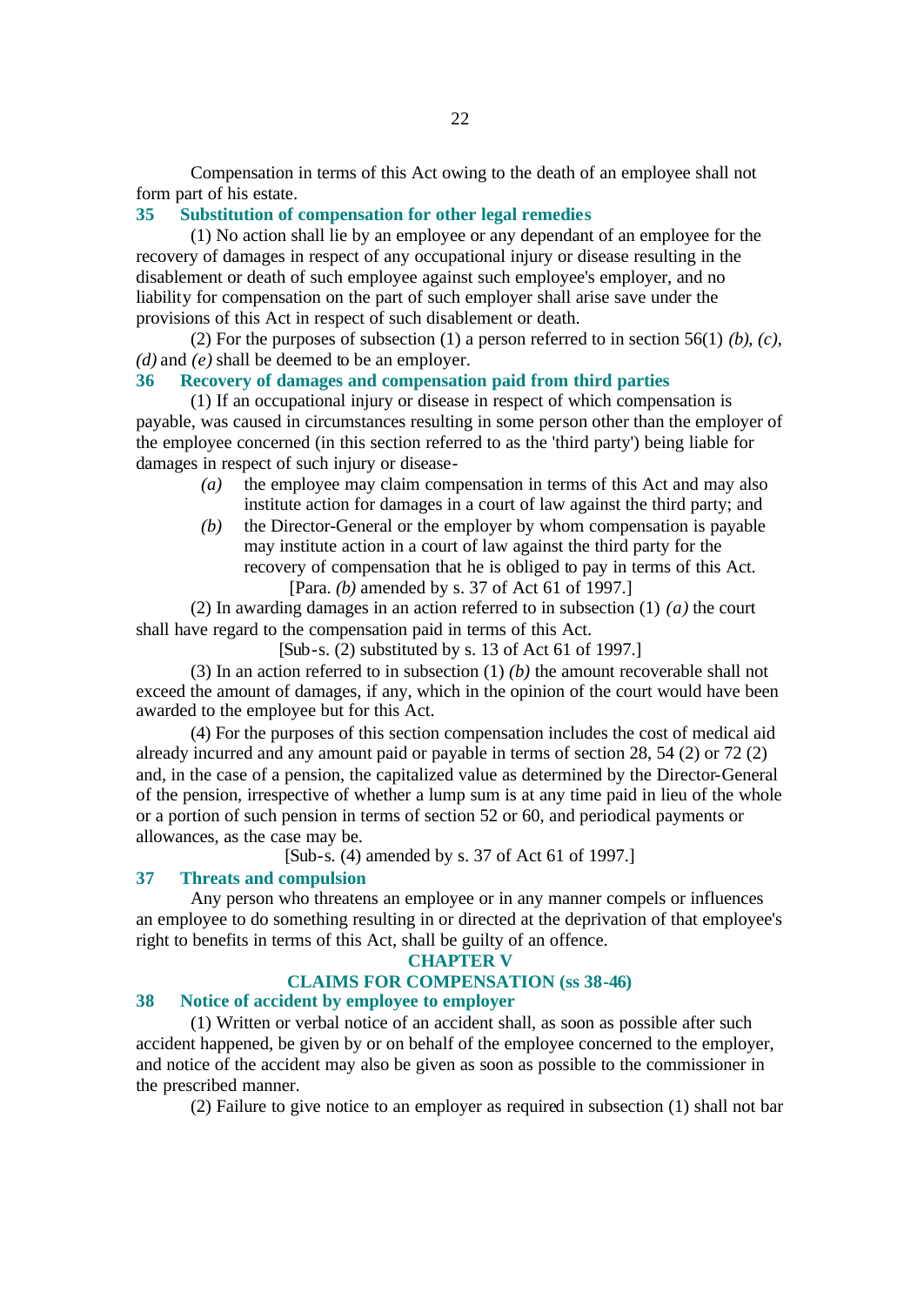a right to compensation if it is proved that the employer had knowledge of the accident from any other source at or about the time of the accident.

(3) Subject to section 43, failure to give notice to an employer as required in subsection (1), or any error or inaccuracy in such notice, shall not bar a right to compensation if in the opinion of the Director-General-

- *(a)* the compensation fund or the employer or mutual association concerned, as the case may be, is not or would not be seriously prejudiced by such failure, error or inaccuracy if notice is then given or the error or inaccuracy is corrected;
- *(b)* such failure, error or inaccuracy was caused by an oversight, absence from the Republic or other reasonable cause.

[Sub-s. (3) amended by s. 37 of Act 61 of 1997.]

(4) If a seaman or airman meets with an accident, the person in command or the owner of the ship or aircraft, as the case may be, shall for the purposes of this section and sections 39, 40, 41 and 43 be deemed to be the employer.

# **39 Notice of accident by employer to Director-General**

(1) Subject to the provisions of this section an employer shall within seven days after having received notice of an accident or having learned in some other way that an employee has met with an accident, report the accident to the commissioner in the prescribed manner.

(2) For the purposes of subsection (1) an employer referred to in section 84 (1) *(a)* (i) means, in the case of-

*(a)* the national and provincial spheres of government, the respective heads of departments referred to in section 7 (3) of the Public Service Act, 1994 (Proclamation 103 of 1994);

[Para. *(a)* substituted by s. 14 *(a)* of Act 61 of 1997.]

- *(b)* Parliament, the Secretary to Parliament;
- *(c)* a provincial legislature, the Secretary of the provincial legislature in question.

[Para. *(c)* substituted by s. 14 *(b)* of Act 61 of 1997.]

(3) *(a)*An employer referred to in section 84 (1) *(a)* (ii) shall within 60 days after the commencement of this Act, and an employer referred to in section 84 (1) *(a)* (iii) shall within 30 days after having been granted exemption under section 84 (2), furnish the commissioner in the prescribed manner with the name of a person who shall be responsible to report on behalf of such employer accidents as required by subsection (1) (in this section referred to as the 'responsible person').

[Para. *(a)* substituted by s. 14 *(c)* of Act 61 of 1997.]

*(b)* If such employer individually liable thereafter designa tes some other person as the responsible person such employer shall within 30 days after such designation notify the commissioner thereof in the prescribed manner.

(4) Notwithstanding subsection (1) the Director-General may upon application authorize an employer individually liable to report accidents at such intervals and in such manner as the Director-General may determine.

[Sub-s. (4) amended by s. 37 of Act 61 of 1997.]

(5) An employer referred to in section 84 (1) *(b)* shall report accidents to the mutual association concerned in the prescribed manner.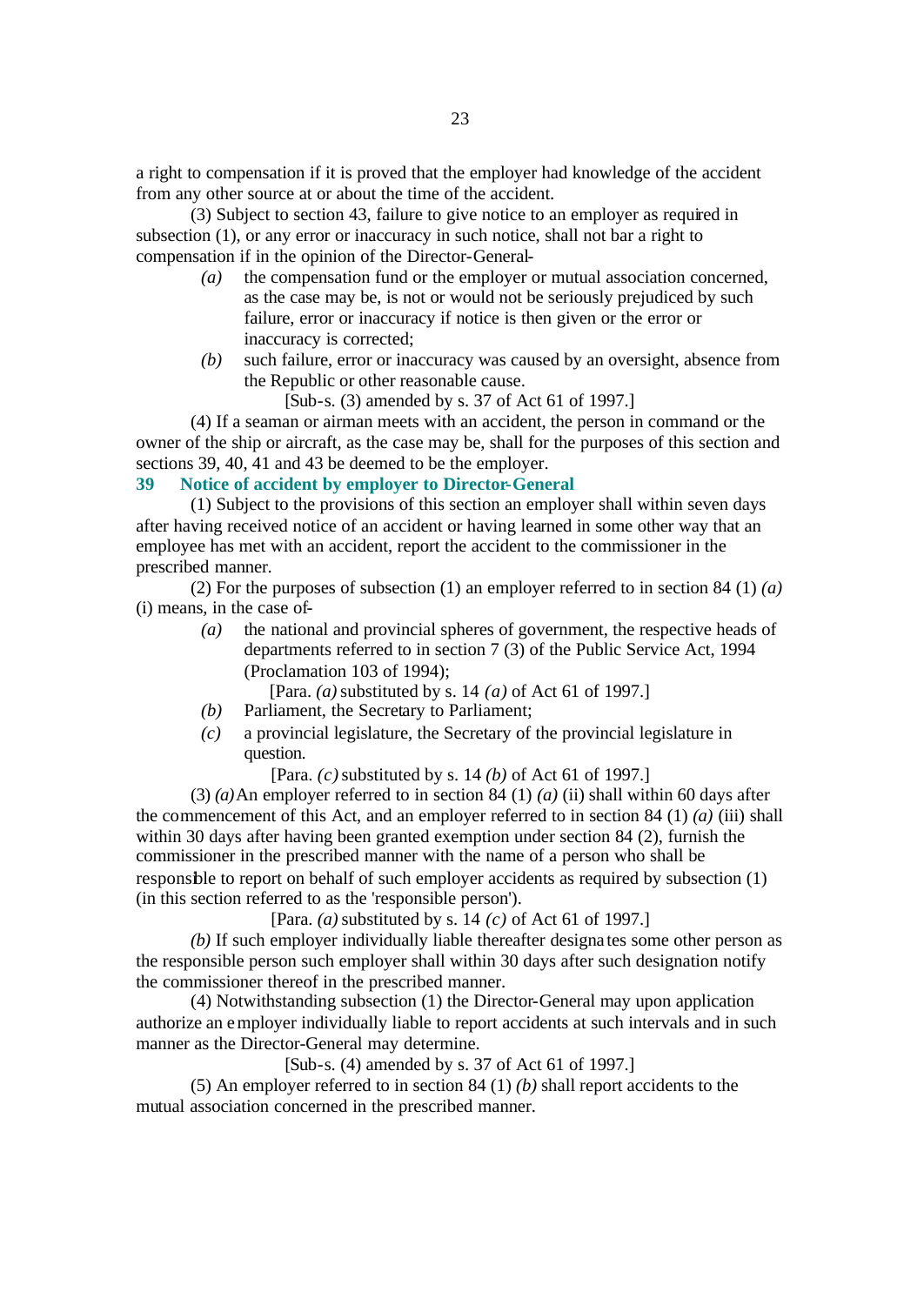(6) An employer, excluding an employer referred to in section 84 (1) *(a)* (i), (ii) and (iii), who fails to comply with subsection (1) shall be guilty of an offence.

[Sub-s. (6) substituted by s. 14 *(d)* of Act 61 of 1997.]

(7) For the purposes of this section an accident includes any injury reported by an employee to his employer, if the employee when reporting the injury alleges that it arose out of and in the course of his employment and irrespective of the fact that in the opinion of the employer the alleged accident did not so arise out of and in the course thereof.

(8) If an employer, excluding an employer referred to in section 84 (1) *(a)* (i), (ii) and (iii), fails to report in the prescribed manner an accident which has happened to an employee in his, her or its service within seven days after having received notice thereof or having learned thereof in some other manner, the Director-General may impose a fine of not more than the full amount of the compensation payable in respect of such accident upon him, her or it in addition to any other penalty to which he, she or it may be liable. [Sub-s. (8) substituted by s. 14 *(e)* of Act 61 of 1997.]

(9) If a fine is in terms of subsection (8) imposed upon an employer referred to in section 84 (1) *(b)*, and is paid to the Director-General or recovered by him, such fine shall be paid over to the mutual association concerned.

[Sub-s. (9) amended by s. 37 of Act 61 of 1997.]

(10) For the purposes of subsection (8) compensation includes the cost of medical aid and any amount paid or payable in terms of section 28, 54 (2) or 72 (2) and, in the case of a pension, the capitalized value as determined by the Director-General of the pension, irrespective of whether a lump sum is at any time paid in lieu of the whole or a portion of such pension in terms of section 52 or 60, and periodical payments or allowances, as the case may be.

[Sub-s. (10) amended by s. 37 of Act 61 of 1997.]

(11) If the Director-General is of the opinion that the failure referred to in subsection (8) was not wilful or was due to a cause over which the employer had no control or that the payment of the full amount of the compensation payable in respect of such accident, including the capitalized value as determined in subsection (10), will probably result in the insolvency of the employer concerned or, in the case of an employer that is a company, its liquidation, the Director-General may on such conditions as he may think fit-

- *(a)* reduce or remit any fine imposed by him;
- *(b)* permit the employer to pay the fine in such instalments as he may determine.

.]

(12) An employer shall at the request of an employee or the dependant of an employee furnish such employee or dependant with a copy of the notice of the accident furnished by the employer to the commissioner in respect of a claim for compensation by such employee or dependant.

[S. 39 amended by s. 37 of Act 61 of 1997.]

# **40 Inquiry by Director-General into accident**

(1) The Director-General shall, after having received notice of an accident or having learned in some other way that an employee has met with an accident, make such inquiry as he may deem necessary to enable him to decide upon any claim or liability in terms of this Act.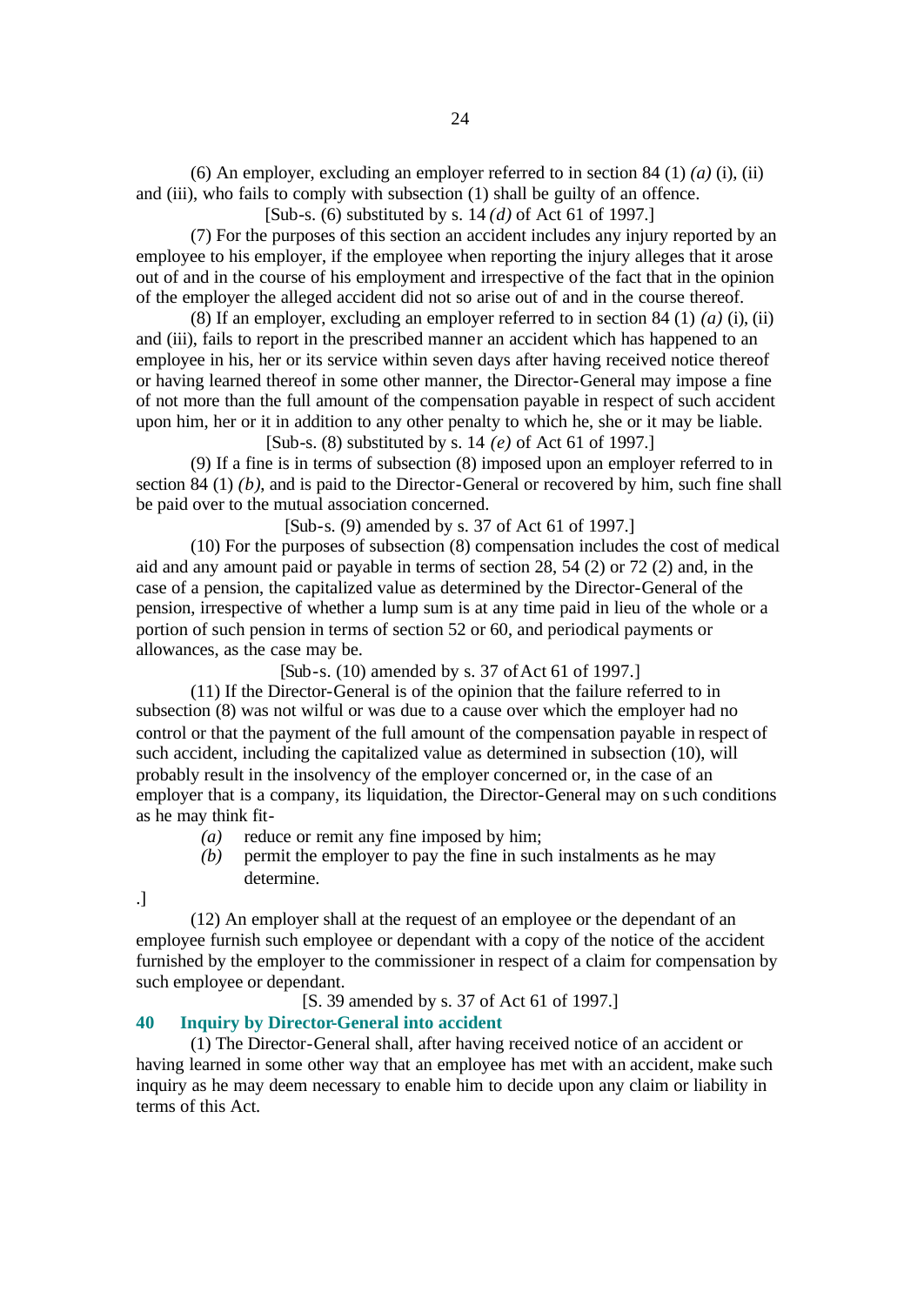(2) An employee or employer shall, at the request of the Director-General, furnish such further particulars regarding the accident and injuries concerned as the Director-General may require.

(3) The Director-General shall, at the request of an injured employee or his employer, furnish such information as the Director-General may deem necessary to enable that employee or employer to comply with the provisions of this Act.

(4) An employer who fails to comply with the provisions of this section shall be guilty of an offence.

(5) Notwithstanding section 4 (1) *(c)*, the Director-General may refuse to adjudicate on the claim of an employee who fails to comply with subsection (2).

[S. 40 amended by s. 37 of Act 61 of 1997.]

# **41 Particulars in support of claim**

(1) An employee who has met with an accident shall, when reporting the accident or thereafter at the request of the employer or commissioner, furnish such information and documents as may be prescribed or as the employer or commissioner may direct.

(2) Subject to section 62, an employer shall within seven days after having received a claim, medical report or other documents or information concerning such claim send such claim, report, documents or information to the commissioner.

[Sub-s. (2) substituted by s. 15 of Act 61 of 1997.]

# **42 Employee to submit to medical examination**

(1) An employee who claims compensation or to whom compensation has been paid or is payable shall when so required by the Director-General or the employer or mutual association concerned, as the case may be, after reasonable notice, submit himself at the time and place mentioned in the notice to an examination by the medical practitioner designated by the Director-General or the employer or mutual association concerned.

[Sub-s. (1) amended by s. 37 of Act 61 of 1997.]

(2) Such expenses incurred by the employee to comply with the provisions of this section as the Director-General may deem necessary and reasonable, and the prescribed remuneration for a medical examination in terms of this section, shall be paid by the party requiring the examination.

[Sub-s. (2) amended by s. 37 of Act 61 of 1997.]

(3) If, in the opinion of any medical practitioner, the employee is not capable of calling upon the designated medical practitioner, the employee shall inform the party requiring the examination thereof or cause him to be so informed, and the designated medical practitioner shall then examine the employee at a time and place as agreed upon.

(4) An employee shall be entitled at his own expense to have a medical practitioner or chiropractor of his choice present at an examination by a designated medical practitioner.

### **43 Claim for compensation**

(1) *(a)* A claim for compensation in terms of this Act shall be lodged by or on behalf of the claimant in the prescribed manner with the commissioner or the employer or the mutual association concerned, as the case may be, within 12 months after the date of the accident or, in the case of death, within 12 months after the date of death.

*(b)* If a claim for compensation is not lodged as prescribed in paragraph *(a)*, such claim for compensation shall not be considered in terms of this Act, except where the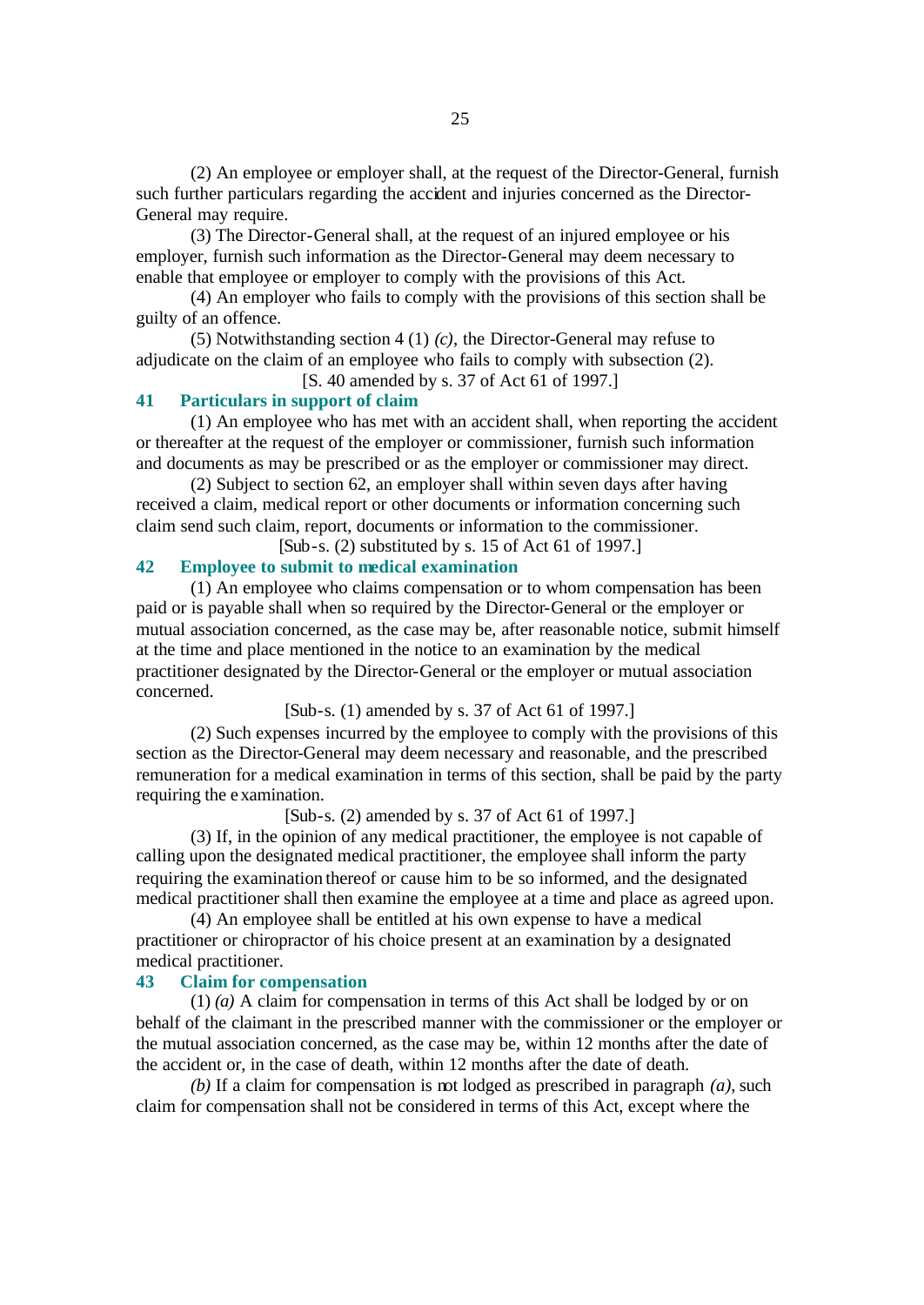accident concerned has been reported in terms of section 39.

(2) Notwithstanding subsection  $(1)$  *(a)* a claim for compensation by any seaman or airman may be lodged with the person in command of the ship or aircraft concerned, as the case may be, except if such seaman or airman is himself the person in command.

(3) If any seaman or airman meets with an accident outside the Republic resulting in death, a claim for compensation shall be instituted within 12 months after news of the death has been received by any dependant claiming compensation.

(4) The provisions of section 38 shall apply *mutatis mutandis* in respect of any failure to institute a claim or in respect of any error or inaccuracy in a claim instituted in terms of this section.

# **44 Prescription**

A right to benefits in terms of this Ac t shall lapse if the accident in question is not brought to the attention of the commissioner or of the employer or mutual association concerned, as the case may be, within 12 months after the date of such accident.

# **45 Consideration of claim**

(1) The Director-General shall consider and adjudicate on a claim for compensation, and for that purpose may carry out such investigation as he may deem necessary or he may formally hear the claim.

(2) If the Director-General decides upon a formal hearing, he shall in the prescribed manner give notice of the date, time and place of the hearing to the claimant and employer.

(3) If the Director-General considers it necessary that any person, including the claimant and the employer, should be present at a formal hearing to be interrogated, he may issue a subpoena for the appearance of such witness.

(4) Upon application by a person who in the opinion of the Director-General has a sufficient interest in the subject of a formal hearing, the Director-General shall issue a subpoena for the appearance of a person except if he is of the opinion that such person cannot further the investigation, in which case the Director-General shall issue a subpoena only if the party applying therefor deposits with the Director-General a sum sufficient to cover the necessary expenses to be incurred by the witness as well as the cost of the service of such subpoena.

(5) The provisions of section 6 shall apply *mutatis mutandis* to a person subpoenaed in terms of subsection (3) or (4).

(6) The Director-General may from time to time adjourn a formal hearing to a date, time and place determined by him.

(7) The Director-General shall keep or cause to be kept a record of the proceedings at a formal hearing, and upon payment of the prescribed fees any person may obtain a copy of such record.

[S. 45 amended by s. 37 of Act 61 of 1997.]

# **46 Appearance of parties**

(1) *(a)* Every party to a claim for compensation or his representative may appear before the Director-General at a formal hearing.

*(b)* The Director-General may designate any person to investigate a claim, attend a formal hearing, cross-examine witnesses, adduce rebutting evidence and present arguments.

[Sub-s. (1) amended by s. 37 of Act 61 of 1997.]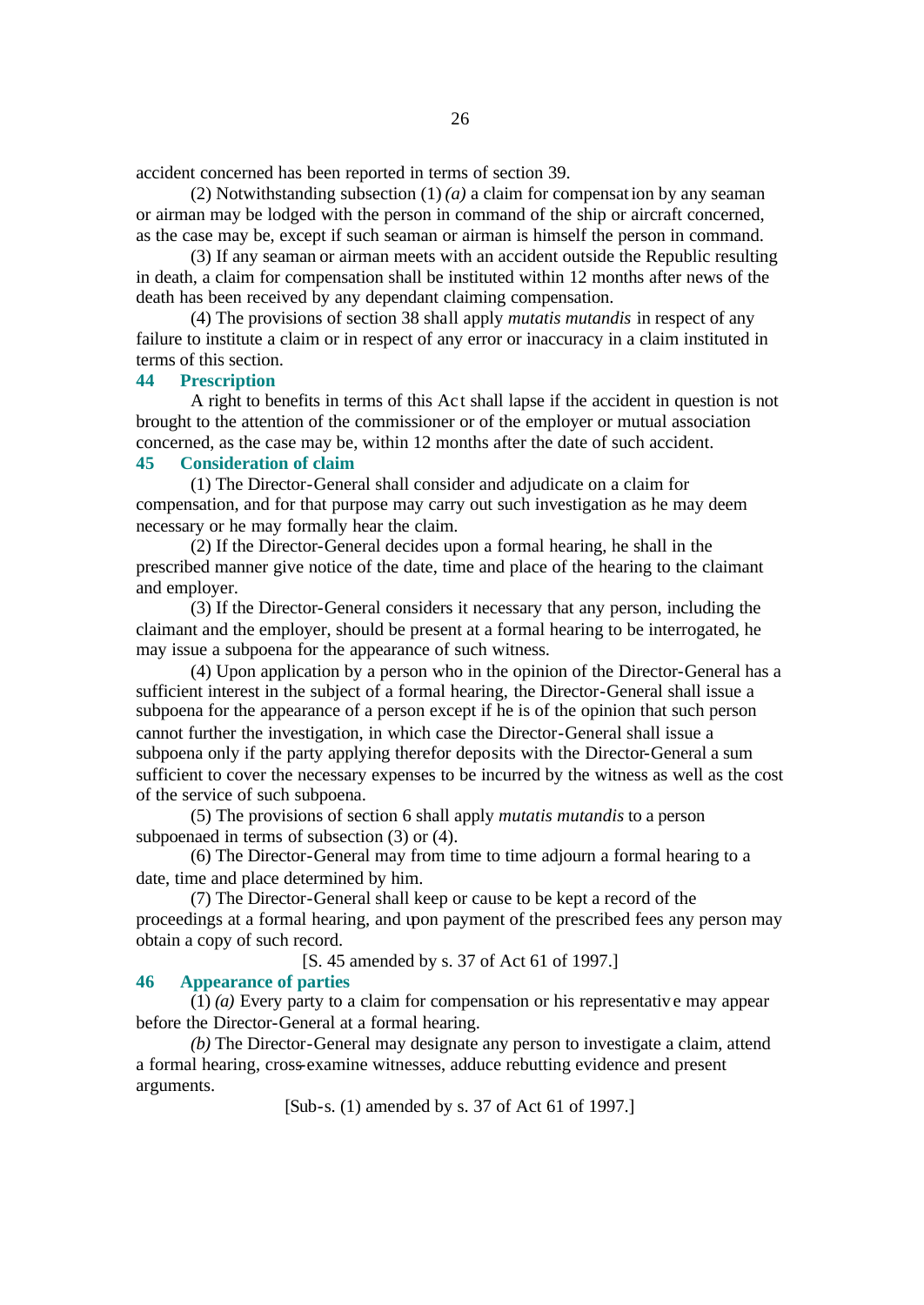(2) No person other than an advocate or attorney shall be entitled to any fees or remuneration except such necessary expenses as the Director-General may allow.

[Sub-s. (2) amended by s. 37 of Act 61 of 1997.]

(3) No fees or remuneration shall be claimed from an employee or employer except with the approval of the Director-General.

[Sub-s. (3) amended by s. 37 of Act 61 of 1997.]

(4) *(a)* The Director-General may of his or her own motion or on an *ex parte* application by a party to a claim for compensation, order any attorney employed by such party or a representative who has allegedly, contrary to subsection (2), claimed fees or remuneration, to submit to him or her a statement showing what he or she has received or contracted to receive from his or her client, and to submit for taxation his or her bill of costs, including attorney and client costs, against such client.

[Para. *(a)* substituted by s. 16 of Act 61 of 1997.]

*(b)* Upon such taxation the Director-General may allow such fees, costs and expenses as he may consider reasonable in the circumstances.

[Para. *(b)* amended by s. 37 of Act 61 of 1997.]

*(c)* If an amount has been paid in excess of the amount allowed upon taxation, the excess shall be refunded to the person concerned, and any agreement in terms of which such an excess is otherwise payable shall be void as to that excess.

(5) The provisions of subsections (2), (3) and (4) shall also apply to any act in connection with a claim for compensation which is not the subject of a formal hearing.

(6) Any person who agrees or attempts to collect any money contrary to the provisions of this section shall be guilty of an offence.

#### **CHAPTER VI**

# **DETERMINATION AND CALCULATION OF COMPENSATION (ss 47-64) 47 Compensation for temporary total or partial disablement**

(1) *(a)* Compensation for temporary total disablement shall be calculated on the basis set out in item 1 of Schedule 4 subject to the minimum and maximum amounts.

[Para. *(a)* substituted by s. 17 *(a)* of Act 61 of 1997.]

*(b)* ......

[Para. *(b)* deleted by s. 17 *(b)* of Act 61 of 1997.]

(2) Compensation for temporary partial disablement shall consist of such portion of the amount calculated in terms of subsection (1) as the Director-General may consider equitable.

[Sub-s. (2) amended by s. 37 of Act 61 of 1997.]

(3) *(a)* Notwithstanding section 29 the employer in whose service an employee is at the time of the accident shall be liable for the payment of the compensation referred to in subsection (1) for the first three months from the date of accident.

*(b)* After the expiry of the said three months, compensation so paid by such employer shall be repaid to the employer by the Director-General or mutual association concerned, as the case may be.

[Para. *(b)* substituted by s. 17 *(c)* of Act 61 of 1997.]

*(c)* An employer who fails to comply with paragraph *(a)* shall be guilty of an offence.

[Para. *(c)* added by s. 17 *(d)* of Act 61 of 1997.]

(4) Payment of compensation in terms of subsections (1) and (2) shall take place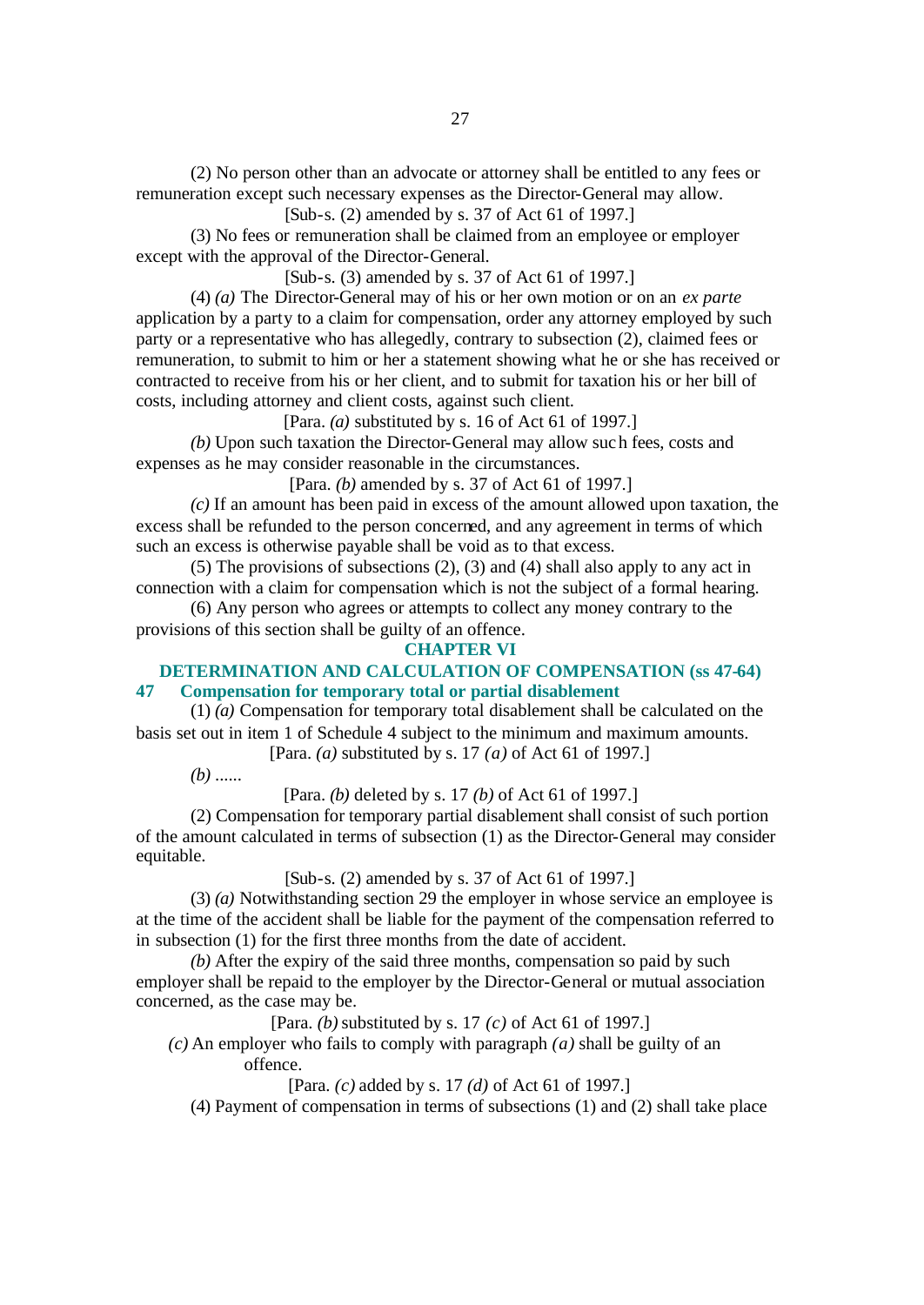in the form of periodical payments at such times and intervals, but not exceeding one month, as the Director-General may determine.

[Sub-s. (4) amended by s. 37 of Act 61 of 1997.]

(5) *(a)*Periodical payments shall take place for so long as the temporary total disablement continues, but not for a period exceeding 24 months.

[Para. *(a)* substituted by s. 17 *(e)* of Act 61 of 1997.]

*(b)* If such disablement continues for longer than 12 months, the Director-General may order the continuation of those payments for such further period as he may determine.

[Para. *(b)* amended by s. 37 of Act 61 of 1997.]

(6) Temporary total disablement continuing for more than 24 months may be treated by the Director-General as permanent disablement.

[Sub-s. (6) amended by s. 37 of Act 61 of 1997.]

(7) *(a)* No periodical payments shall be payable for the period in respect of which the employer pays the cost of maintenance of an injured seaman in terms of the merchant shipping law.

*(b)* Notwithstanding paragraph *(a)* such payments may be made as the Director-General may deem equitable but not exceeding the amount contemplated in subsection (1).

# [Para. *(b)* amended by s. 37 of Act 61 of 1997.]

# **48 Expiry of compensation for temporary total or partial disablement**

(1) The right to compensation for temporary total or partial disablement shall expire-

> *(a)* upon the termination of such disablement or if the employee resumes the work upon which he was employed at the time of the accident or occupational disease, or resumes any other work at the same or greater earnings;

*(b)* if the employee is awarded compensation for permanent disablement.

(2) Notwithstanding subsection (1) the Director-General may, and the employer individually liable or mutual association concerned, as the case may be, shall, if directed thereto by the Director-General, again award compens ation for temporary total or partial disablement if-

- *(a)* the disablement of the employee concerned recurs or deteriorates; or
- *(b)* the employee receives further medical aid necessitating further absence from his service, provided that such aid will in the opinion of the Director-General reduce his disablement.

[Sub-s. (2) amended by s. 37 of Act 61 of 1997.]

(3) If the Director-General awards compensation under subsection (2), he may suspend or direct the employer individually liable or mutual association concerned, as the case may be, to suspend any pension payments to the employee concerned in respect of the same accident for so long as such employee is receiving periodical payments.

[Sub-s. (3) amended by s. 37 of Act 61 of 1997.]

# **49 Compensation for permanent disablement**

(1) (*a*) Compensation<sup>ii</sup>\* for permanent disablement shall be calculated on the basis set out in items 2, 3, 4 and 5 of Schedule 4 subject to the minimum and maximum amounts.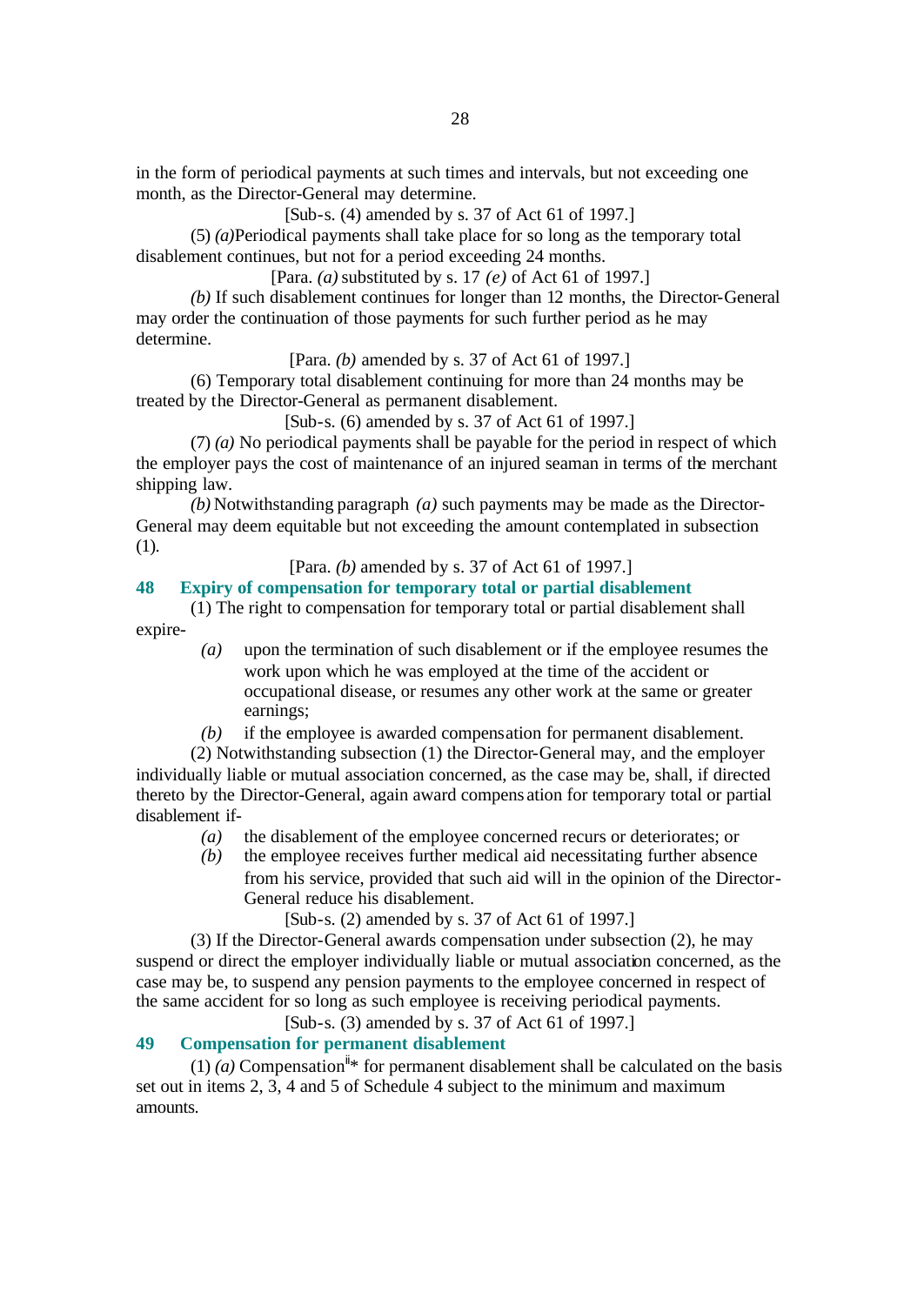[Para. *(a)* substituted by s. 18 *(a)* of Act 61 of 1997.]

*(b)* ......

# [Para. *(b)* deleted by s. 18 *(b)* of Act 61 of 1997.]

*(c)* If an injury or serious mutilation contemplated in paragraph *(a)* or *(b)* has unusually serious consequences for an employee as a result of the special nature of the employee's occupation, the Director-General may determine such higher percentage as he or she deems equitable.

[Para. *(c)* added by s. 18 *(c)* of Act 61 of 1997.]

(2) *(a)* If an employee has sustained an injury set out in Schedule 2, he shall for the purposes of this Act be deemed to be permanently disabled to the degree set out in the second column of the said Schedule.

*(b)* If an employee has sustained an injury or serious mutilation not mentioned in Schedule 2 which leads to permanent disablement, the Director-General shall determine such percentage of disablement in respect thereof as in his opinion will not lead to a result contrary to the guidelines of Schedule 2.

[Para. *(b)* amended by s. 37 of Act 61 of 1997.]

*(c)* If an injury or serious mutilation contemplated in paragraph *(a)* or *(b)* has unusually serious consequences for an employee as a result of the special nature of the employee's occupation, the Director-General may determine such higher percentage as he or she deems equitable.

[Para. *(c)* added by s. 18 *(c)* of Act 61 of 1997.]

(3) No payment for temporary disablement in terms of section 47 shall be deducted from compensation payable in terms of this section.

(4) For the purposes of this section 'monthly pension' means, where it appears in the relevant items in Schedule 4, a pension payable monthly during the lifetime of the employee and which expires at the end of the month in which the employee dies. **50 Amendment of Schedule 2**

The Minister may on the recommendation of the Director-General, and after consultation with the Board, amend Schedule 2 by notice in the *Gazette* in respect of injuries or categories of injuries as well as the percentage of disablement: Provided that at least 60 days before any such amendment a notice shall be published in the *Gazette*-

- *(a)* of the intention to effect an amendment and the proposed content of the amendment; and
- *(b)* inviting any person who wishes to comment on the proposed amendment to submit such comment in writing to the commissioner within the period mentioned in the notice.

[S. 50 amended by s. 19 of Act 61 of 1997.]

# **51 Compensation for permanent disablement of employee in training or under 26 years of age**

(1) If as a result of an accident an employee sustains permanent disablement and at the time of the accident-

- *(a)* was an apprentice or in the process of being trained in any trade, occupation or profession; or
- *(b)* was under 26 years of age,

the Director-General shall determine the earnings of such employee in accordance with subsection (2) for the purpose of the calculation of compensation in terms of section 49.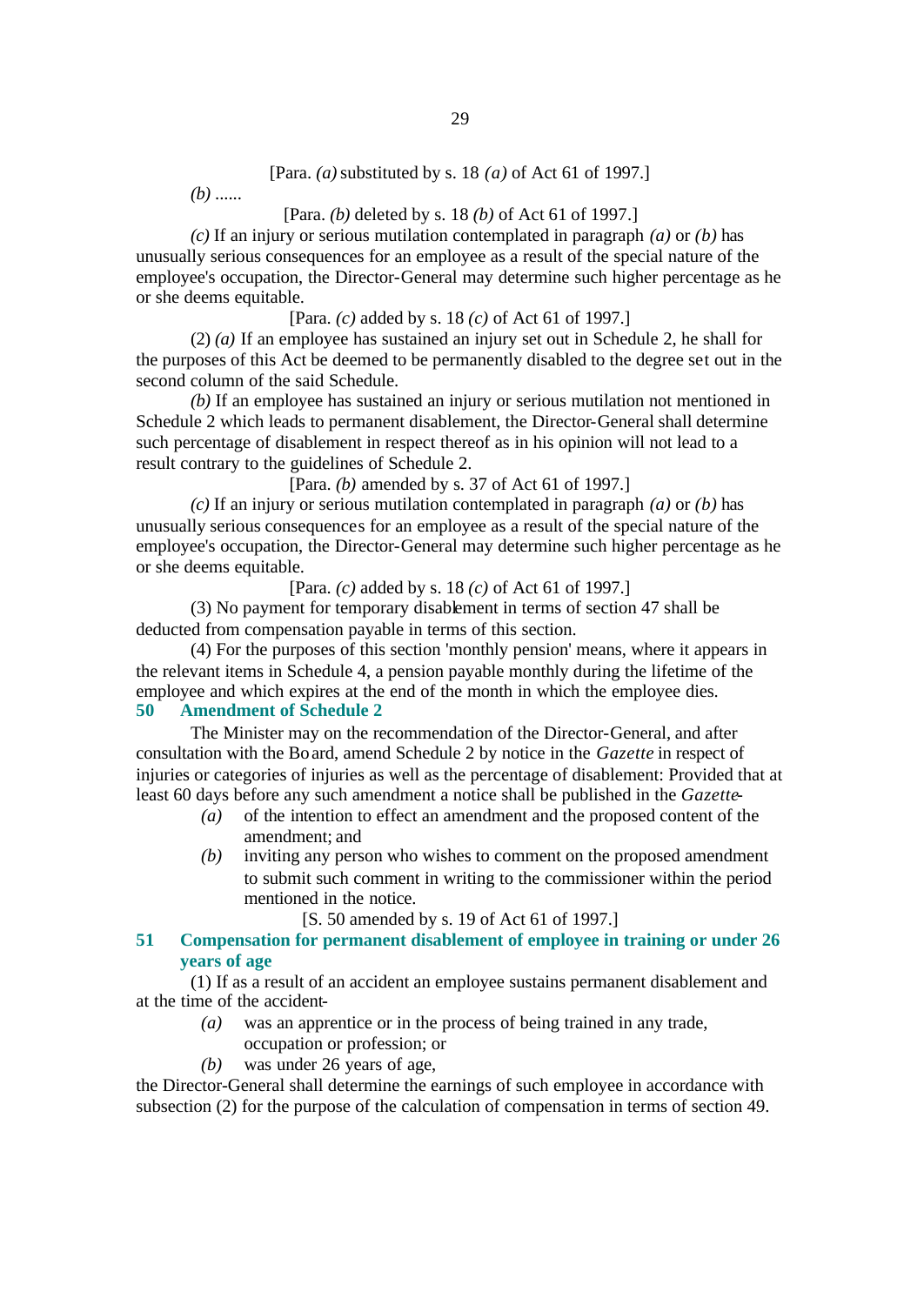# [Sub-s. (1) amended by s. 37 of Act 61 of 1997.]

(2)  $(a)$  In the case of an employee referred to in subsection (1)  $(a)$ , his earnings shall be calculated on the basis of the earnings to which a recently qualified person or a person in the same occupation, trade or profession with five years more experience than the employee would have been entitled at the time of the accident, whichever calculation is more favourable to the employee.

*(b)* In the case of an employee referred to in subsection (1) *(b)*, his earnings shall be calculated on the basis of the earnings to which a person of 26 years of age would normally have been entitled if at the time of the accident he had been performing the same work as the employee or a person in the same occupation, trade or profession with five years more experience than the employee, whichever calculation is more favourable to the employee.

# **52 Payment of lump sum in lieu of pension**

(1) If a pension does not exceed a prescribed amount, the Director-General may, upon the application of the pensioner, pay or direct the payment of a lump sum in lieu of that pension or a portion thereof.

[Sub-s. (1) amended by s. 37 of Act 61 of 1997.]

(2) *(a)* If a pension exceeds the prescribed amount, the Director-General may, upon the application of the pensioner, in lieu of a portion of that pension not exceeding the prescribed amount pay or direct the payment of a lump sum.

*(b)* If the balance of the pension payable is less than the prescribed amount per month, the Director-General may pay or direct the payment of a lump sum in lieu of the whole of such pension.

[Sub-s. (2) amended by s. 37 of Act 61 of 1997.]

(3) No pensio n or portion of a pension due to a child shall be paid in a lump sum.

(4) Any lump sum in terms of this section shall be calculated on the basis determined by the Director-General, and the payment thereof shall be subject to the control of the Director-General as referred to in section 59.

[Sub-s. (4) amended by s. 37 of Act 61 of 1997.]

#### **53 Compensation to employee previously in receipt of compensation**

(1) In awarding compensation to an employee in respect of permanent disablement or in reviewing an award of compensation, the Director-General may take into account any compensation awarded in terms of this Act or any other law to the employee as a result of permanent disablement.

[Sub-s. (1) amended by s. 37 of Act 61 of 1997.]

(2) If an employee has received compensation for permanent disablement in terms of this Act and subsequently meets with an accident resulting in further permanent disablement in respect of which compensation is payable in terms of this Act, the Director-General may calculate his compensation in respect of such further permanent disablement and, where applicable, also the first-mentioned compensation, on the basis of the earnings that he received at the time of any of the accidents concerned, whichever earnings are more favourable to the employee.

[Sub-s. (2) amended by s. 37 of Act 61 of 1997.]

(3) Subject to section 56, an employee shall not be paid compensation in the form of a pension or pensions in respect of one or more accidents if it amounts to more than the pension payable in respect of 100 per cent disablement.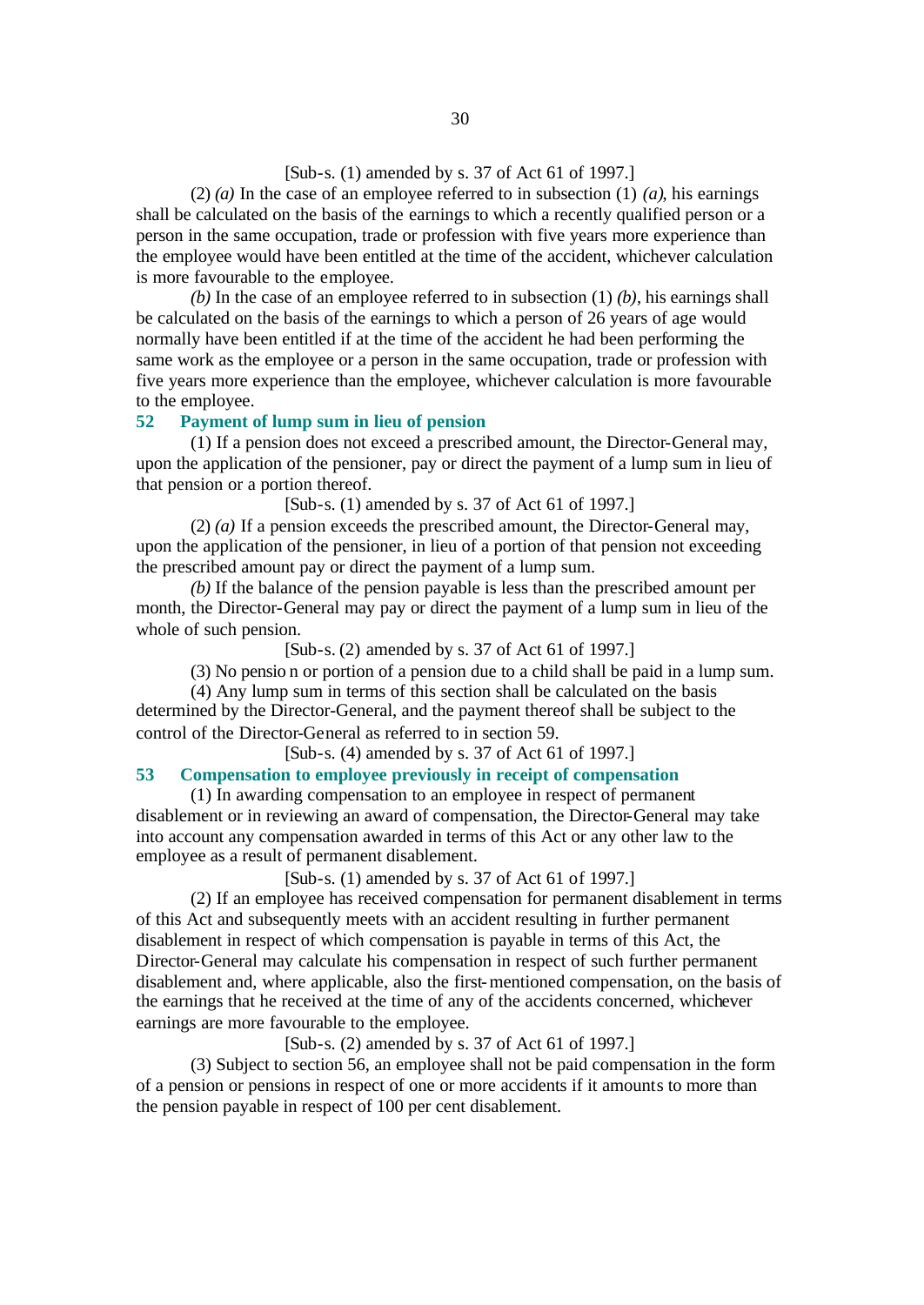#### **54 Amount of compensation if employee dies**

(1) If an employee dies as a result of an injury caused by an accident, compensation shall be payable as follows:

> *(a)* If the employee leaves a dependant referred to in paragraph *(a)*, *(b)* or *(c)* of the definition of 'dependant of an employee' in section 1 (in this section referred to as 'widow or widower'), and there are no children, a lump sum as set out in item 6 of Schedule 4 and a monthly pension  $\mathbb{I}^*$  as set out in item 7 of Schedule 4;

> > [Para. *(a)* substituted by s. 21 *(a)* of Act 61 of 1997.]

*(b)* if the employee leaves a widow or widower and a child referred to in paragraph *(d)* of the said definition, compensation to the widow or widower calculated in accordance with paragraph *(a)* of this subsection and in respect of the child a pension<sup> $iv*$ </sup> calculated in accordance with paragraph *(c)* of this subsection: Provided that any pension payable in terms of this paragraph shall not in all exceed the pension for 100 per cent permanent disablement which would have been payable to the employee under section 49 (1);

[Para. *(b)* amended by s. 21 *(b)* of Act 61 of 1997.]

- *(c)* if the employee leaves a child referred to in paragraph *(d)* of the said definition, or a child referred to in paragraph *(e)* of the said definition who in the opinion of the Director-General is unable to earn an income owing to a physical or mental disability, a pension  $\mathbb{V}^*$  as set out in item 8 of Schedule 4: Provided that-
	- (i) if the employee at the time of his death does not leave a widow or widower or where such a widow or widower later dies, the aggregate amount of the pensions payable in terms of this paragraph may, in the discretion of the Director-General and subject to review by him from time to time, be increased by an amount not exceeding the pension which is or would have been payable in terms of paragraph *(a)* of this subsection to the widow or widower;

[Sub-para (i) amended by s. 37 of Act 61 of 1997.]

- (ii) the pension payable in terms of this paragraph shall not in all exceed the pension which would have been awarded to the employee under section 49 (1) in the case of 100 per cent permanent disablement;
- (iii) any increase or reduction of a pension in terms of this proviso shall be calculated in such manner as the Director-General may deem equitable, and the amount and manner of awarding may be reviewed by him from time to time;

[Sub-para. (iii) amended by s. 37 of Act 61 of 1997.]

(iv) the pension payable to a child referred to in paragraph *(d)* of the said definition shall lapse at the end of the month in which such child reaches the age of 18 years, except where such child is unable to earn an income owing to a physical or mental disability, or dies or marries before reaching the age of 18 years, or until the child completes secondary education, or while the child is undergoing tertiary education and it could reasonably have been expected that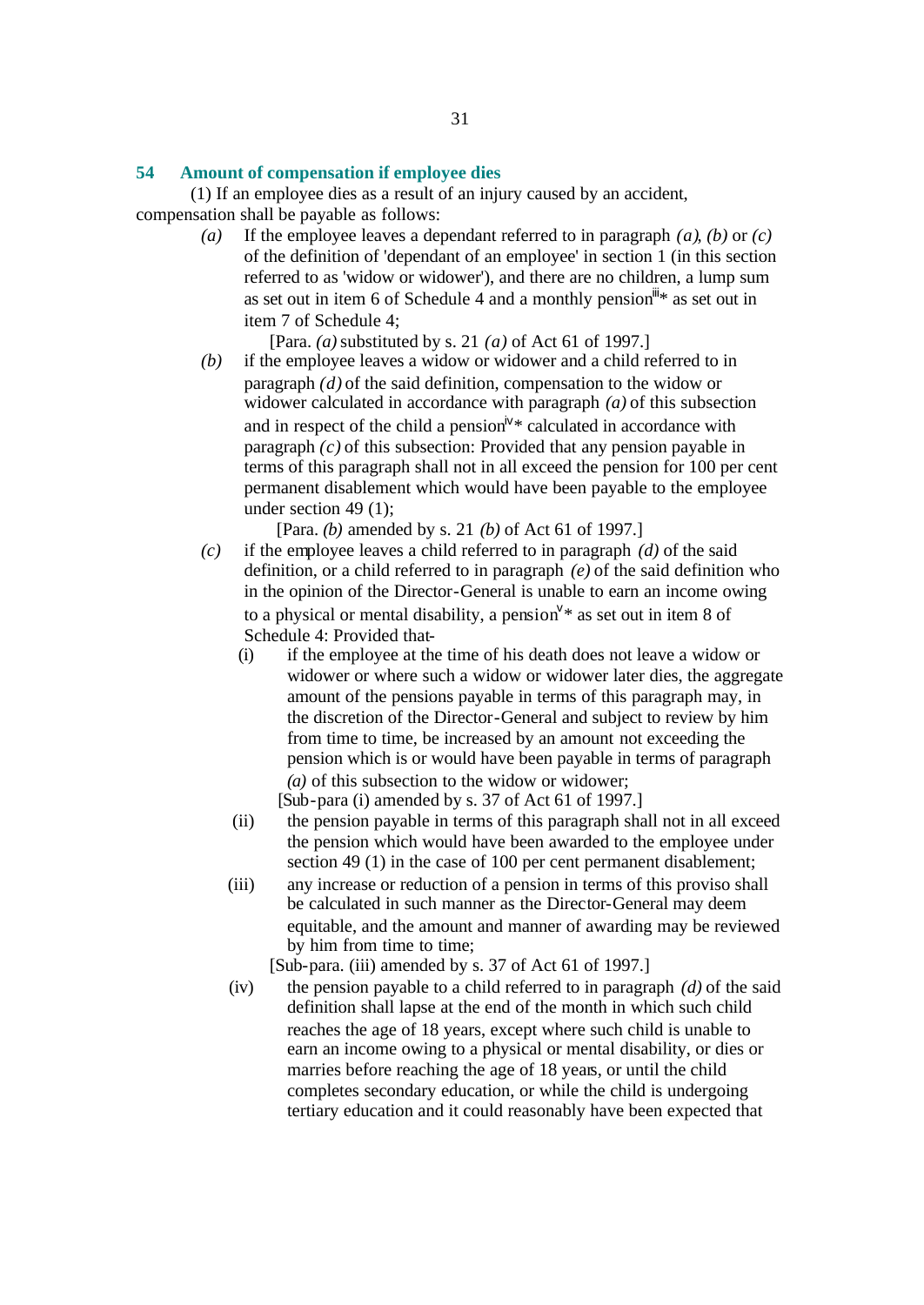the employee would have contributed to the maintenance of that child, whichever occurs last;

- [Sub-para. (iv) substituted by s. 21 *(d)* of Act 61 of 1997.]
- (v) the pension payable to a child referred to in paragraph *(d)* or *(e)* of the said definition who is unable to earn an income owing to a physical or mental disability, shall cease on a date determined by the Director-General when in his or her opinion it may reasonably have been expected that the employee would no longer have contributed towards the maintenance of that child;

[Sub-para. (v) substituted by s. 21 *(d)* of Act 61 of 1997.] [Para. *(c)* amended by s. 21 *(c)* of Act 61 of 1997.]

- *(d)* if the employee leaves no dependants referred to in paragraph *(a)*, *(b)* or *(c)* of this subsection but a dependant referred to in paragraph *(e)* of the said definition, excluding a child over the age of 18 years who is unable to earn an income owing to a physical or mental disability, and-
	- (i) who was wholly financially dependent upon the employee, a monthly pension<sup>vi\*</sup> which in all shall not amount to more than 40 per cent of the pension which would have been payable to the employee under section 49 (1) for 100 per cent permanent disablement, for so long as in the opinion of the Director-General it may reasonably have been expected that the employee would have contributed to the maintenance of that person; or
	- (ii) who was partly financially dependent upon the employee and there is no dependant as contemplated in subparagraph (i), a lump sum as set out in item 9 of Schedule 4.

[Para. *(d)* substituted by s. 21 *(e)* of Act 61 of 1997.]

*(e)* ......

[Para. *(e)* deleted by s. 21 *(f)* of Act 61 of 1997.]

(2) The Director-General may pay out of the compensation fund such amount as he may deem reasonable, within the limits set out in item 10 of Schedule 4, for the funeral costs of an employee or direct the employer individually liable or mutual association concerned, as the case may be, to pay such costs.

[Sub-s. (2) amended by s. 37 of Act 61 of 1997.]

(3) No amount shall be deducted from the compensation awarded in terms of this section to a dependant in respect of any compensation awarded to the employee himself in respect of the same or any other accident.

(4) A pension payable to a widow or widower in terms of this section shall lapse on the last day of the month in which she or he dies.

(5) If an employee leaves two or more dependants referred to in paragraph *(b)*, *(d)* or *(e)* of the definition of 'dependant of an employee' in section 1-

*(a)* the compensation payable to the dependants shall, notwithstanding the provisions of this section, be awarded in such manner as the Director-General may determine: Provided that the compensation payable in all shall not exceed the lump sum and pension which would have been payable in terms of this section if such employee had left only one such dependant;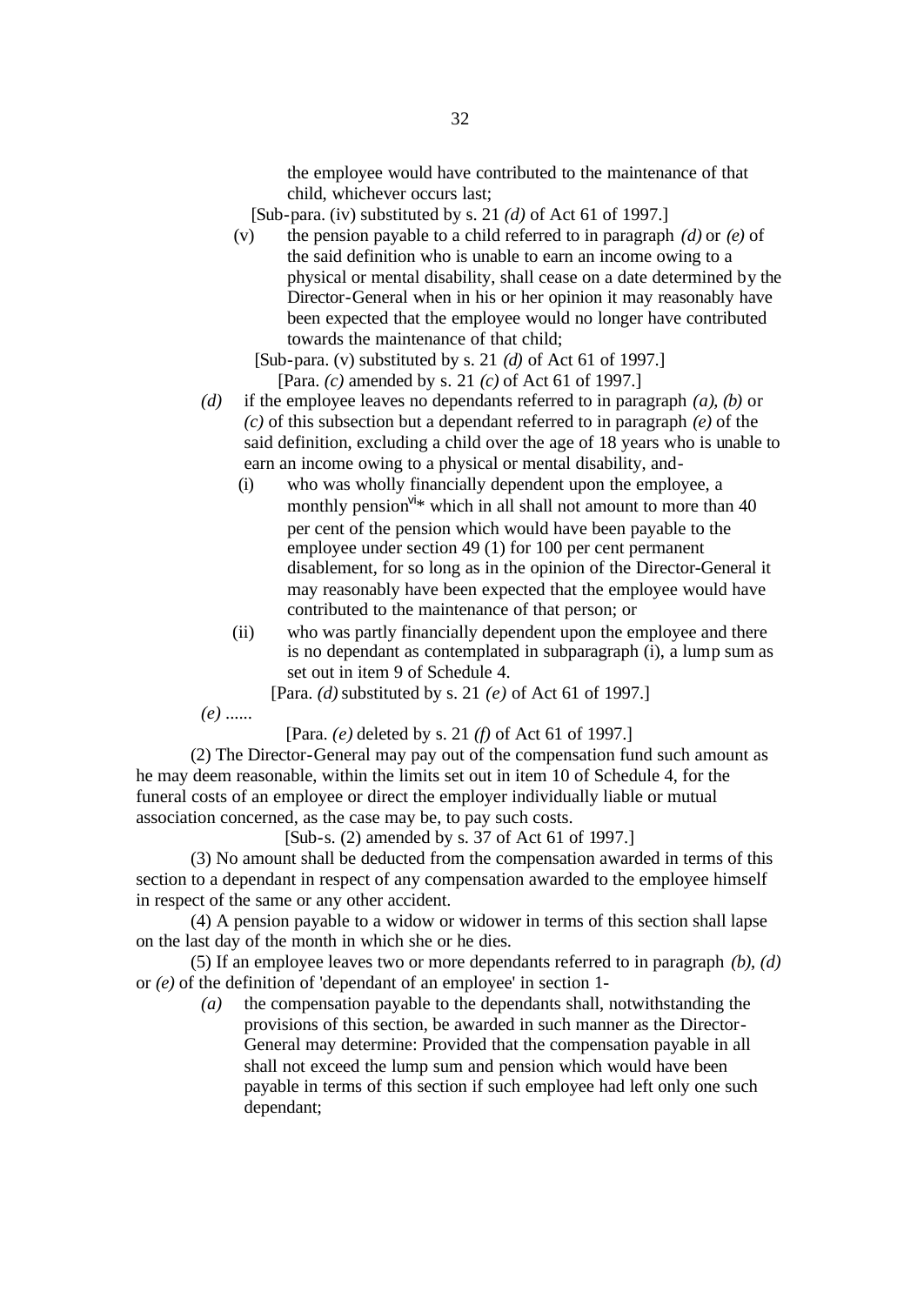[Para. *(a)* amended by s. 37 of Act 61 of 1997.]

*(b)* the Director-General may, if one of the dependants referred to in the said paragraph *(b)* dies, allocate the pension which was payable to that dependant to the children, if any, of such dependant or, if there are no children, to the other dependant or dependants referred to in the said paragraph *(b)*.

[Para. *(b)* amended by s. 37 of Act 61 of 1997.]

(6) For the purposes of this section a dependant referred to in paragraph *(a)*, *(b)* or *(d)* of the definition of 'dependant of an employee' in section 1 shall be deemed to have been wholly financially dependent upon the employee at the time of the accident unless the contrary is proved.

# **55 Amendment of Schedule 4**

The Minister may on the recommendation of the Director-General, and after consultation with the Board, amend Schedule 4 by notice in the *Gazette* in respect of the nature, extent, minimum and maximum amount of benefits: Provided that at least 60 days before any such amendment a notice shall be published in the *Gazette*-

- *(a)* of the intention to effect an amendment and the proposed content of the amendment; and
- *(b)* inviting any person who wishes to comment on the proposed amendment to submit such comment in writing to the commissioner within the period mentioned in the notice.
	- [S. 55 amended by s. 22 of Act 61 of 1997.]

# **56 Increased compensation due to negligence of employer**

(1) If an employee meets with an accident or contracts an occupational disease which is due to the negligence-

- *(a)* of his employer;
- *(b)* of an employee charged by the employer with the management or control of the business or of any branch or department thereof;
- *(c)* of an employee who has the right to engage or discharge employees on behalf of the employer;
- *(d)* of an engineer appointed to be in general charge of machinery, or of a person appointed to assist such engineer in terms of any regulation made under the Minerals Act, 1991 (Act 50 of 1991); or
- *(e)* of a person appointed to be in charge of machinery in terms of any regulation made under the Occupational Health and Safety Act, 1993 (Act 85 of 1993),

the employee may, notwithstanding any provision to the contrary contained in this Act, apply to the commissioner for increased compensation in addition to the compensation normally payable in terms of this Act.

(2) For the purposes of subsection (1) an accident or occupational disease shall be deemed also to be due to the negligence of the employer if it was caused by a patent defect in the condition of the premises, place of employment, equipment, material or machinery used in the business concerned, which defect the employer or a person referred to in paragraph *(b)*, *(c)*, *(d)* or *(e)* of subsection (1) has failed to remedy or cause to be remedied.

(3) *(a)* An application for increased compensation in terms of this section shall be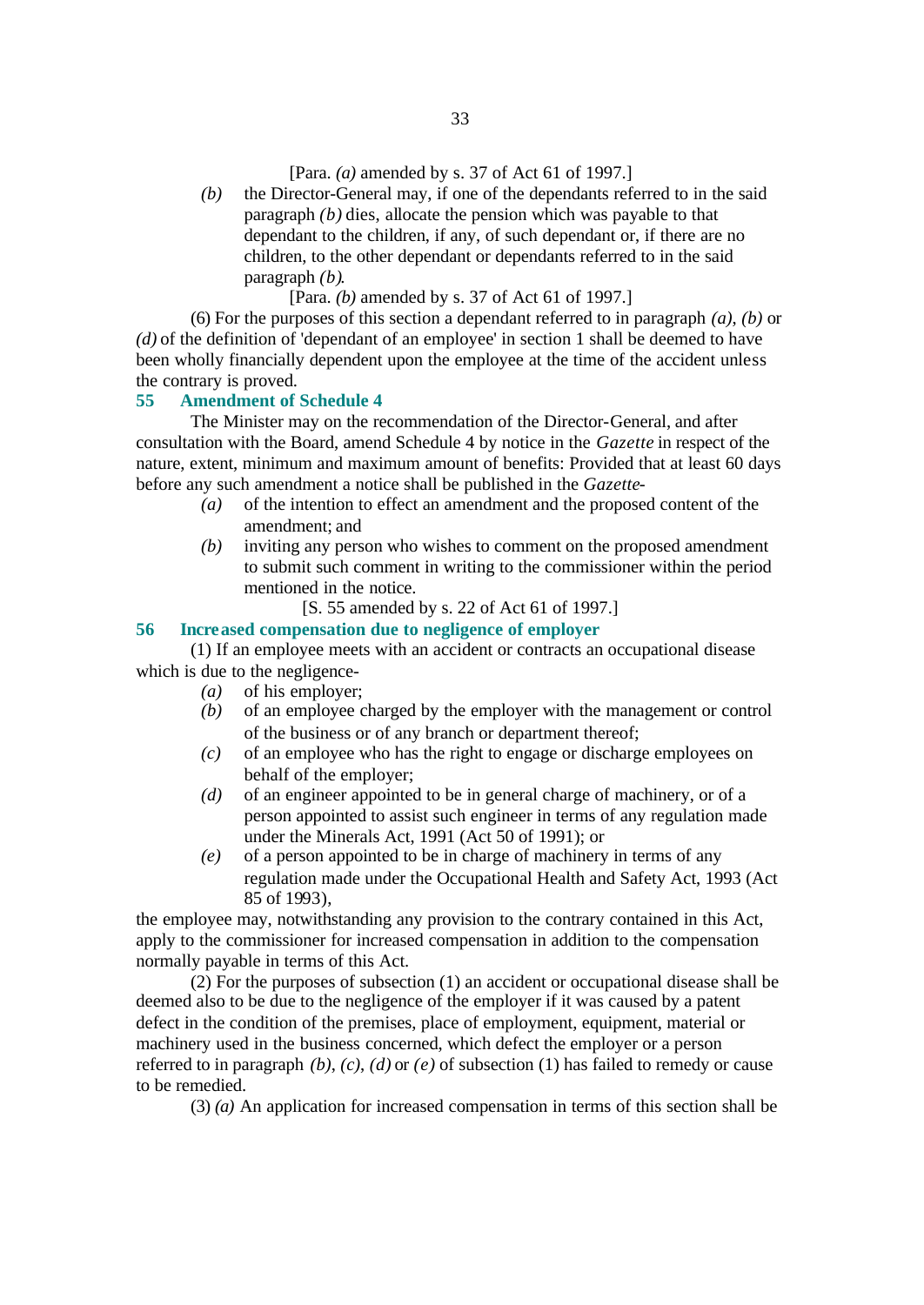lodged with the commissioner in the prescribed manner within 24 months after the date of the accident or the commencement of the occupational disease, but the commissioner may extend that period by a further period not exceeding 12 months if he is satisfied that there are good reasons why the employee did not lodge his application within that period, and that neither the compensation fund nor the employer will unreasonably be prejudiced by the extension of such period.

*(b)* The commissioner shall, as soon as possible after receipt of such an application, send a copy thereof to the employer in whose employ the employee was at the time of the accident or the employer in whose employ the employee was when he contracted the occupational disease.

*(c)* The provisions of sections 6, 7, 45 and 46 shall, subject to such rules as the commissioner may prescribe for the facilitation of the consideration of applications in terms of this section, apply *mutatis mutandis* in respect of such an application.

(4) *(a)* If the Director-General is satisfied that the accident or occupational disease was due to negligence as referred to in subsection (1), he shall award the applicant such additional compensation as he may deem equitable.

*(b)* The amount of such additional compensation together with any other compensation awarded in terms of this Act shall not exceed the amount of the pecuniary loss which the applicant has in the opinion of the Director-General suffered or can reasonably be expected to suffer as a direct result of the said accident or occupational disease.

#### [Sub-s. (4) amended by s. 37 of Act 61 of 1997.]

(5) The Director-General may deal with an application in terms of subsection (1) *mutatis mutandis* in accordance with the procedure prescribed in section 91 as if it were an objection in terms of that section.

[Sub-s. (5) amended by s. 37 of Act 61 of 1997.]

(6) The presiding officer may in any proceedings in terms of this section make such an order as to costs and the payment thereof as he may deem fit.

[Sub-s. (6) amended by s. 23 of Act 61 of 1997.]

(7) If increased compensation has been awarded in terms of this section the Director-General may for such period as he may deem necessary apply the provisions of section 85 (2) in respect of the employer of the employee concerned.

[Sub-s. (7) amended by s. 37 of Act 61 of 1997.]

# **57 Increase of monthly pensions**

(1) The Minister may on the recommendation of the Director-General by notice in the *Gazette* increase<sup>vii\*</sup> the monthly pensions payable in terms of sections 49 and 54 by such percentage as he may so determine: Provided that at least 60 days before any such increase a notice shall be published in the *Gazette*-

- *(a)* of the intention to increase the monthly pensions; and
- *(b)* inviting any person who wishes to comment on the proposed increase to submit such comment in writing to the commissioner within the period mentioned in the notice.

[Sub-s. (1) amended by s. 37 of Act 61 of 1997.]

(2) In determining the percentage referred to in subsection (1) the Minister may differentiate between accidents which happened on different dates.

**58 Advances on compensation**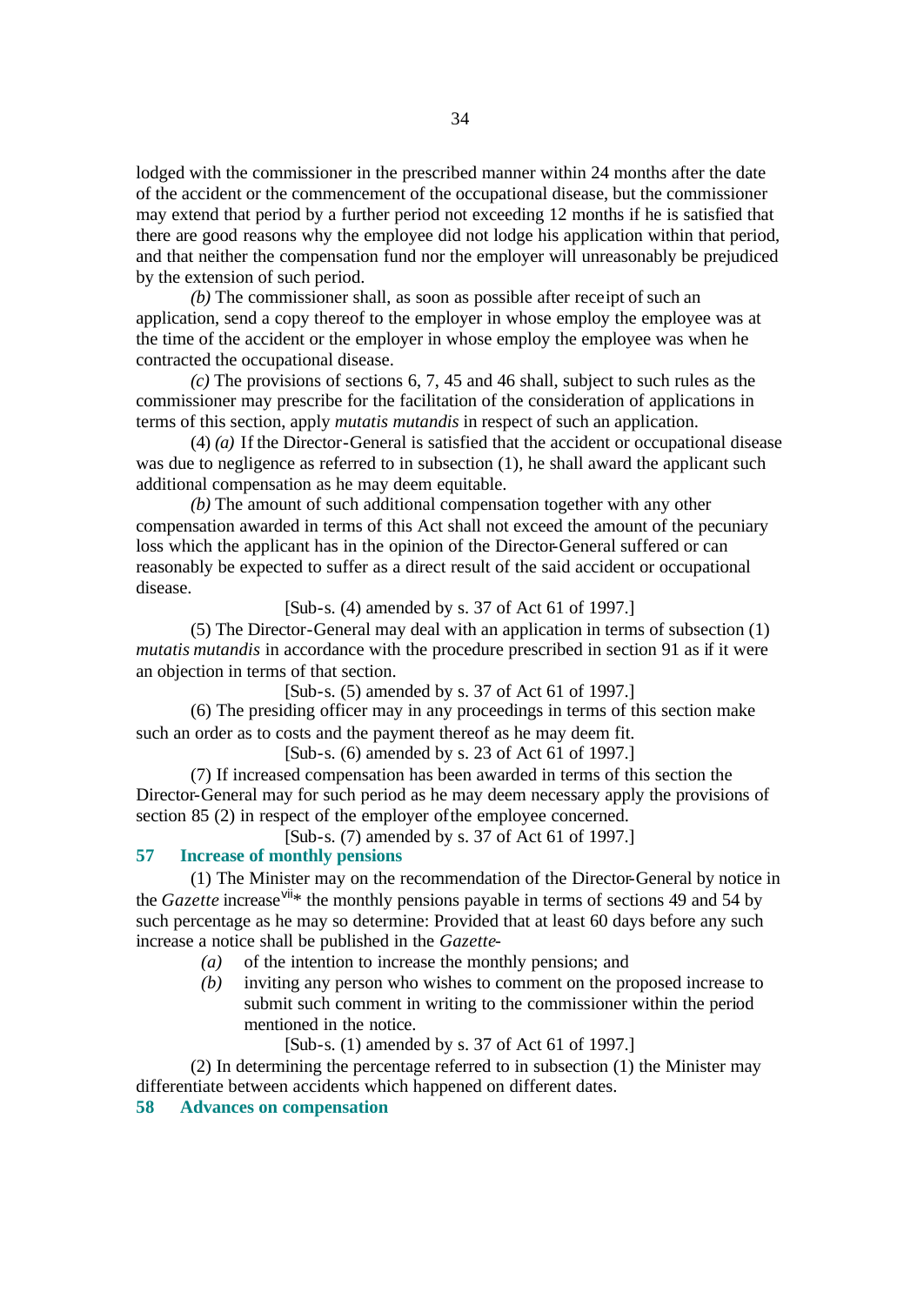In anticipation of the award of compensation the Director-General may, if in his opinion the interests or pressing need of the employee warrants it, advance to or on behalf of the employee such amount as he may deem equitable or direct the employer individually liable or mutual association concerned to advance it, subject to such conditions as the Director-General may determine.

[S. 58 amended by s. 37 of Act 61 of 1997.]

# **59 Control over payment of compensation**

(1) Compensation payable in terms of this Act may for reasons deemed by the Director-General to be sufficient, be-

- *(a)* paid to the employee or the dependant of an employee entitled thereto, or to any other person on behalf of such employee or dependant, in instalments or in such other manner as he may deem fit;
- *(b)* invested or applied to the advantage of the employee or the dependants of an employee;
- *(c)* paid to the Master of the Supreme Court, a trustee or any other person to be applied in accordance with such conditions as may be determined by the Director-General;
- *(d)* applied according to one or more of paragraphs *(a)*, *(b)* and *(c)*.

(2) Notwithstanding any provision to the contrary contained in this Act, if compensation is payable by an employer individually liable or a mutual association, as the case may be, the Director-General may direct such employer or mutual association to pay the whole or any portion of the compensation concerned to the Director-General to be dealt with in terms of subsection (1).

(3) *(a)* On the death of an employee or a dependant of an employee the unpaid balance of any compensation awarded shall not form part of his estate and shall be paid to such dependant as the Director-General may designate.

*(b)* Where there is no dependant, the Director-General may pay such balance or a portion thereof to the estate of the deceased.

[S. 59 amended by s. 37 of Act 61 of 1997.]

# **60 Pensioner resident outside Republic**

(1) If an employee or a dependant of an employee to whom a pension is payable in terms of this Act is resident outside the Republic or is absent from the Republic for a period or periods totalling more than six months, the Director-General may award a lump sum as determined by him in lieu of such pension, and upon payment of such lump sum the right to the pension shall expire.

(2) Before the Director-General exercises his power under subsection (1), he shall notify that employee or dependant of his intention and request him to submit any representations that he wishes to make for consideration to the Director-General within the period specified by the Director-General.

[S. 60 amended by s. 37 of Act 61 of 1997.]

# **61 Recovery of compensation or other benefits**

(1) If an employer individually liable or a mutual association that is liable for the payment of compensation or any other pecuniary benefit in terms of this Act, refuses or fails to pay such compensation or benefit, the Director-General may issue an order in the prescribed form for the payment thereof.

[Sub-s. (1) amended by s. 37 of Act 61 of 1997.]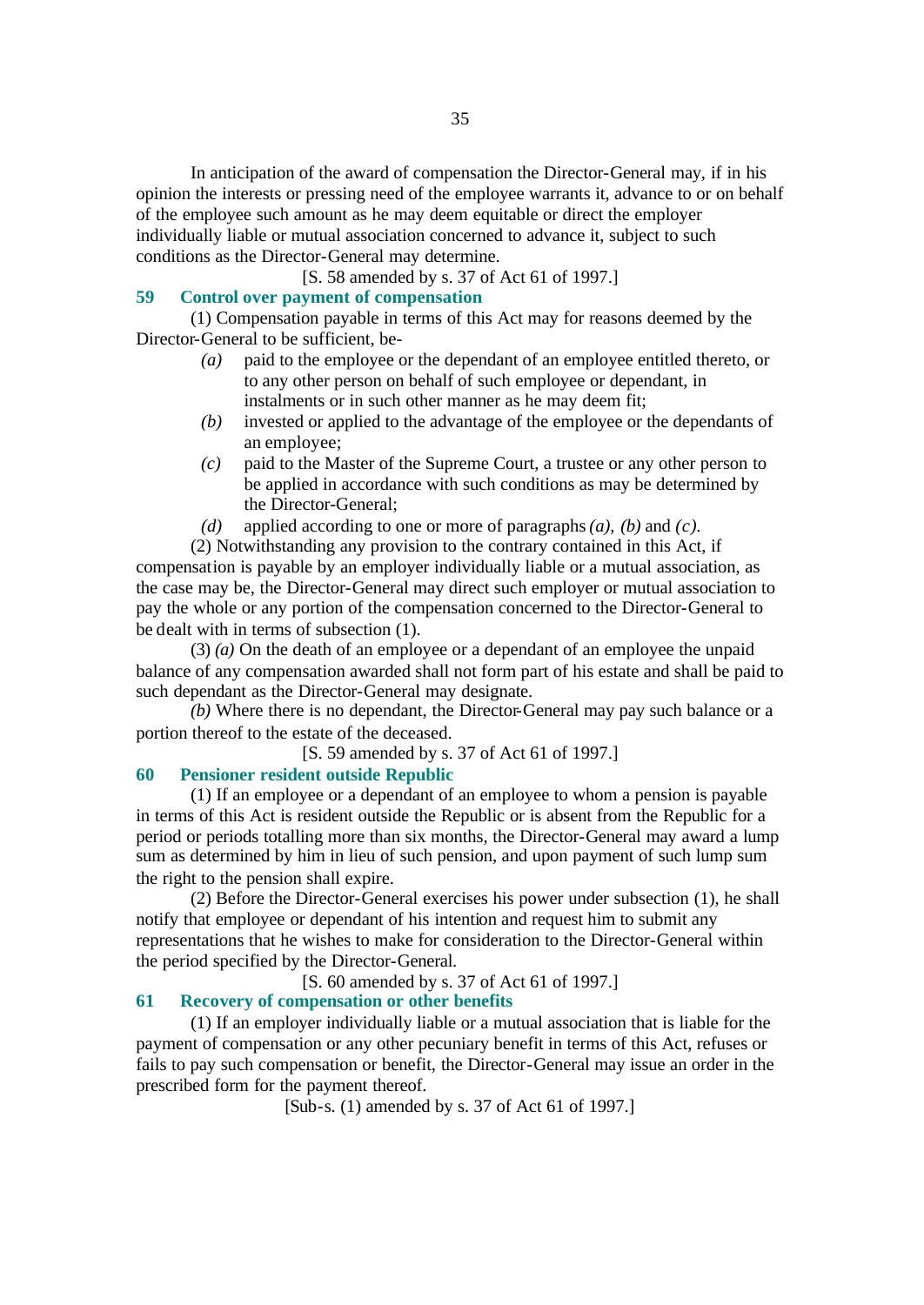(2) The Director-General shall send a certified copy of the order referred to in subsection (1) to the clerk of the magistrate's court of the district in which the party referred to in subsection (1) has its place of business, and thereupon such order shall have the effect of a civil judgment of that magistrate's court and the Director-General shall have all the powers of a judgment creditor.

[Sub-s. (2) amended by s. 37 of Act 61 of 1997.]

(3) Any amount recovered under subsection (2) shall be paid into the compensation fund and the provisions of section 59 shall apply *mutatis mutandis* in respect of such amount.

# **62 Provisional settlements**

(1) Notwithstanding any provision to the contrary contained in this Act, the Director-General may, subject to such conditions as he may determine, authorize an employer individually liable or a mutual association to provisionally settle claims by employees for compensation or for the payment of the cost of medical aid.

(2) An employer or association referred to in subsection (1) shall report provisional settlements to the Director-General at such intervals and with such particulars as the Director-General may determine, and the Director-General may confirm, amend or repudiate any such provisional settlement, or deal with the claim in accordance with section 45 as if the provisional settlement concerned had not been made.

[S. 62 amended by s. 37 of Act 61 of 1997.]

# **63 Manner of calculating earnings**

(1) In order to determine compensation, the Director-General shall calculate the earnings of an employee in such manner as in his opinion is best to determine the monthly rate at which the employee was being remunerated by his employer at the time of the accident, including-

- *(a)* the value of any food or quarters or both supplied by the employer to the date of the acc ident;
- *(b)* any overtime payment or other special remuneration in cash or in kind of a regular nature or for work ordinarily performed,

but excluding-

- (i) payment for intermittent overtime;
- (ii) payment for non-recurrent occasional services;
- (iii) amo unts paid by an employer to an employee to cover any special expenses;
- (iv) *ex gratia* payments whether by the employer or any other person. [Sub-s. (1) amended by s. 37 of Act 61 of 1997.]

(2) If an employee's remuneration is determined in accordance with a rate calculated upon work performed, his earnings shall be deemed to be his remuneration for similar work upon the same conditions of remuneration for as long a period as possible prior to the accident but not exceeding 12 months.

(3) If by reason of the short duration of the service of an employee with his employer it is impracticable to calculate his earnings in such service, his earnings shall, if possible, be calculated on the basis of the amount which the employee with similar work at the same conditions of remuneration earned with another employer during the 12 months immediately prior to the accident, or on the basis of the amount which during the 12 months immediately prior to the accident was earned by other employees of the first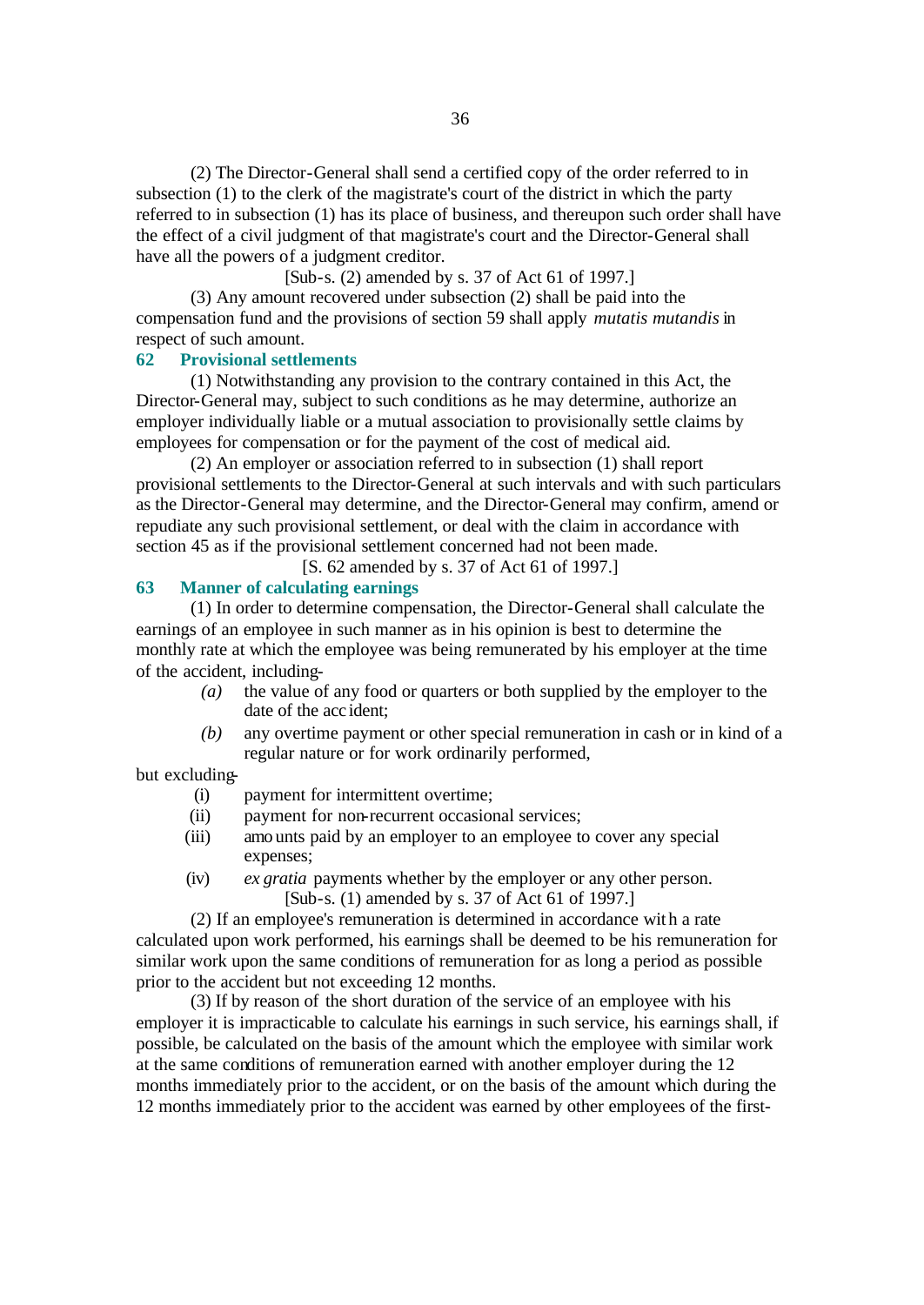mentioned emp loyer with similar work and on the same conditions of remuneration, or would have been earned by the employee during the previous 12 months had he been so employed.

(4) If an employee has entered into contracts of service with two or more employers and has in terms of those contracts worked at one time for one employer and at another time for another employer, his earnings shall be calculated as if his earnings under all such contracts were earnings in the employment of the employer for whom he was working at the time of the accident.

(5) If in the opinion of the Director-General it is not practicable to calculate the earnings of an employee in accordance with the preceding provisions, the Director-General may calculate those earnings in such manner as he may deem equitable, but with due regard to the principles laid down in those provisions.

[Sub-s. (5) amended by s. 37 of Act 61 of 1997.]

(6) This section shall not be construed as prohibiting the calculation of earnings on a weekly basis, but where earnings are so calculated the monthly earnings shall be calculated as equal to four and one -third times the amount of such weekly earnings. **64 Certain compensation to employers prohibited**

(1) Any employer who deducts from the earnings of an employee any amount or receives any amount from him to compensate the employer directly or indirectly for any amount which the employer is liable to pay in terms of this Act, shall be guilty of an offence.

(2) Any court convicting an employer of contravening subsection (1) shall, in addition to any penalty it may impose, order the employer to pay to the commissioner within a specified period and in instalments or otherwise as the court may determine, such amount as he has received contrary to the provisions of subsection (1).

(3) The commissioner shall pay the amount received by him in terms of such an order to the employee from whose earnings that amount has been deducted or from whom the amount has been received.

(4) Upon application by the employer the court may at any time, on good cause shown, extend the period within which the amount referred to in subsection (2) is payable or amend the amount of the instalments.

(5) An order made under this section shall have the effect of a civil judgment of a magistrate's court in favour of the commissioner.

### **CHAPTER VII**

# **OCCUPATIONAL DISEASES (ss 65-70)**

## **65 Compensation for occupational diseases**

(1) Subject to the provisions of this Chapter, an employee shall be entitled to the compensation provided for and prescribed in this Act if it is proved to the satisfaction of the Director-General-

- *(a)* that the employee has contracted a disease mentioned in the first column of Schedule 3 and that such disease has arisen out of and in the course of his or her employment; or
- *(b)* that the employee has contracted a disease other than a disease contemplated in paragraph *(a)* and that such disease has arisen out of and in the course of his or her employment.
- (2) If an employee has contracted a disease referred to in subsection (1) and the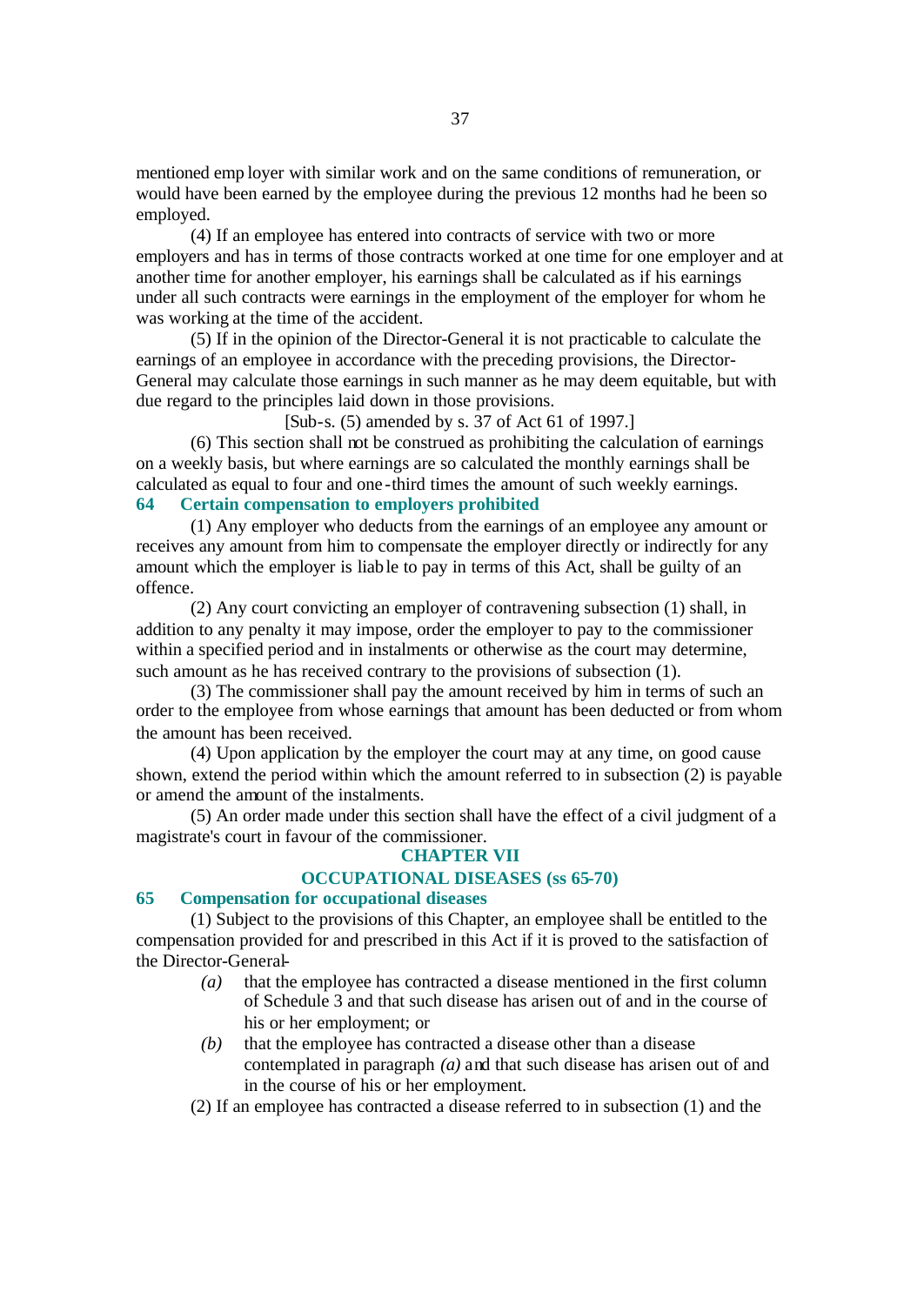Director-General is of the opinion that the recovery of the employee is being delayed or that his temporary total disablement is being prolonged by reason of some other disease of which the employee is suffering, he may approve medical aid also for such other disease for so long as he may deem it necessary.

(3) If an employee has contracted a disease referred to in subsection (1) resulting in permanent disablement and that disease is aggravated by some other disease, the Director-General may in determining the degree of permanent disablement have regard to the effect of such other disease.

(4) Subject to section 66, a right to benefits in terms of this Chapter shall lapse if any disease referred to in subsection (1) is not brought to the attention of the commissioner or the employer or mutual association concerned, as the case may be, within 12 months from the commencement of that disease.

(5) For the purposes of this Act the commencement of a disease referred to in subsection (1) shall be deemed to be the date on which a medical practitioner diagnosed that disease for the first time or such earlier date as the Director-General may determine if it is more favourable to the employee.

(6) The provisions of this Act regarding an accident shall apply *mutatis mutandis* to a disease referred to in subsection (1), except where such provisions are clearly inappropriate.

[S. 65 substituted by s. 24 *(b)* of Act 61 of 1997.]

# **66 Presumption regarding cause of occupational disease**

If an employee who has contracted an occupational disease was employed in any work mentioned in Schedule 3 in respect of that disease, it shall be presumed, unless the contrary is proved, that such disease arose out of and in the course of his employment. **67 Calculation of compensation**

(1) Compensation for a disease referred to in section 65 (1) shall be calculated on the basis of the earnings of the employee calculated *mutatis mutandis* in accordance with the provisions of section 63 and the disablement of the employee at the time of the commencement of the disease or such earlier date as the Director-General may determine, if it is proved to his satisfaction that the employee was suffering from the disease at an earlier date, whichever earnings are more favourable to the employee.

[Sub-s. (1) amended by s. 37 of Act 61 of 1997.]

(2) If an employee is no longer in employment at the time of the commencement of the said disease, his earnings shall be calculated on the basis of the earnings that he would probably have been earning had he still been working.

# **68 Notice of occupational disease by employee and employer**

(1) An employee shall as soon as possible after the commencement of a disease referred to in section 65 (1) give written notice thereof to his employer or to the employer where he was last employed, and he may also give written notice of the said disease in the prescribed manner to the commissioner.

(2) An employer shall within 14 days after having so received notice or having learned in some other way that an employee has contracted a disease referred to in section 65 (1), report such disease in the prescribed manner to the commissioner or mutual association concerned, as the case may be, irrespective of whether he may be of the opinion that the employee did not contract such disease in his employ or in the employ of a previous employer.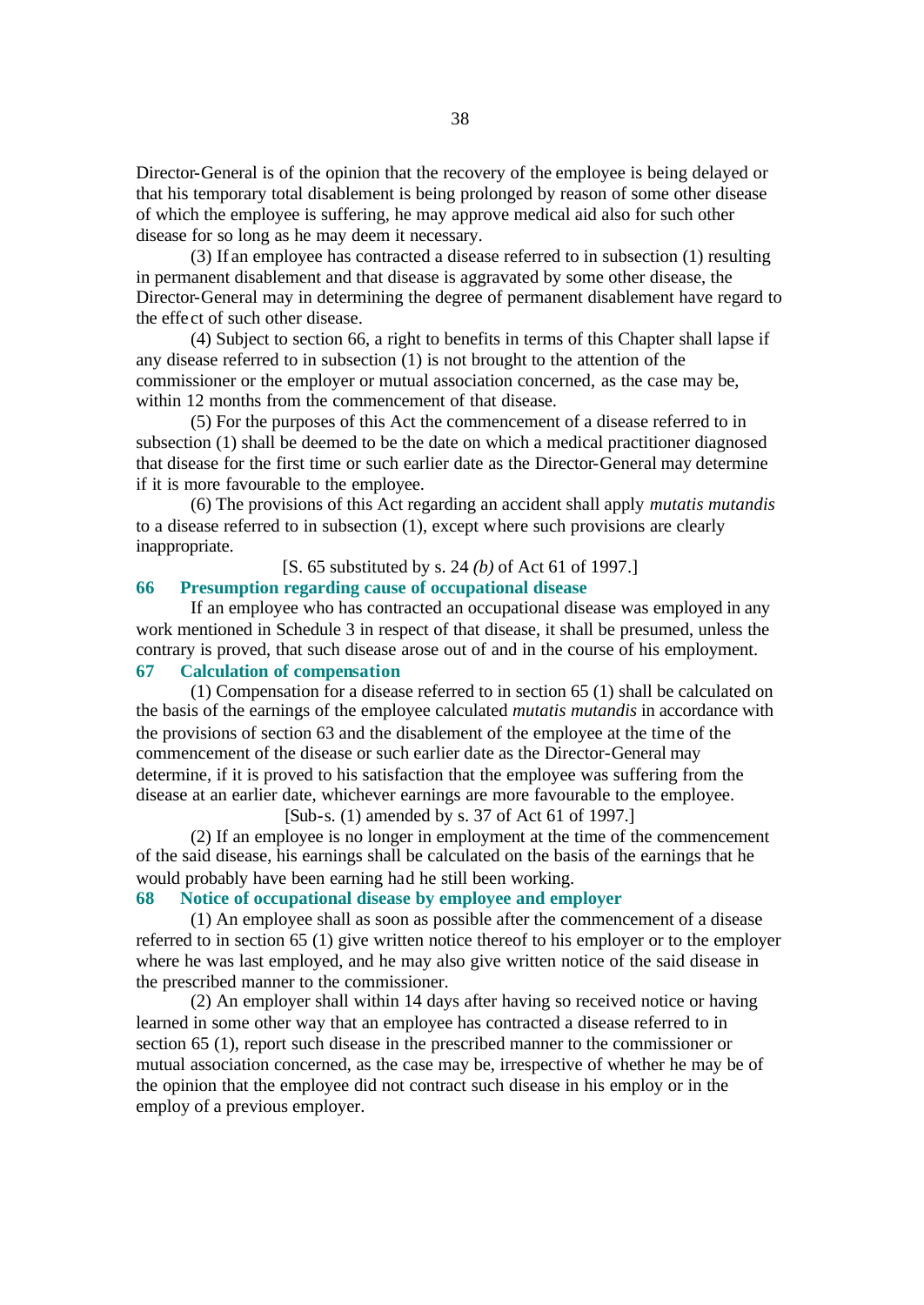(3) An employer who fails to comply with subsection (2) shall be guilty of an offence.

## **69 Amendment of Schedule 3**

The Minister may on the recommendation of the Director-General, and after consultation with the Board and the chairpersons of the medical advisory panels, amend Schedule 3 by notice in the *Gazette*, also with retrospective effect, in respect of the description of diseases and work: Provided that at least 60 days before any such amendment a notice shall be published in the *Gazette*-

- *(a)* of the intention to effect an amendment and the proposed content of the amendment; and
- *(b)* in which any person who wishes to comment on the proposed amendment is invited to submit such comment in writing to the commissioner within the period mentioned in the notice.
	- [S. 69 amended by s. 25 of Act 61 of 1997.]

#### **70 Appointment of medical advisory panels**

(1) The Director-General may on a regional basis appoint medical advisory panels which shall consist of as many members as he or she may deem necessary to-

- *(a)* assist him with regard to the diagnosis of occupational diseases in individual cases;
- *(b)* advise him regarding the inclusion of occupational diseases in Schedule 3;
- *(c)* advise him regarding gene ral policy concerning the diagnosis of, and disablement as a result of, occupational diseases.

[Sub-s. (1) amended by s. 26 of Act 61 of 1997.]

(2) A member of a medical advisory panel shall be paid the prescribed

remuneration and travelling and subsistence allowances out of the compensation fund. (3) The Director-General shall designate a member of a medical advisory panel as

chairman thereof.

[Sub-s. (3) amended by s. 37 of Act 61 of 1997.]

(4) The members of medical advisory panels shall be appointed by the Director-General for such period and on such conditions as he may determine, but the Director-General may at any time terminate the appointment of any member who-

- *(a)* has been guilty of misconduct or neglect of duty; or
- *(b)* is not able to perform his functions in terms of this Act properly.

[Sub-s. (4) amended by s. 37 of Act 61 of 1997.]

(5) The provisions of section 9 shall apply *mutatis mutandis* to members of medical advisory panels.

# **CHAPTER VIII MEDICAL AID (ss 71-79)**

```
71 ......
```
[S. 71 repealed by s. 27 of Act 61 of 1997.]

# **72 Conveyance of injured employee**

(1) If an employee meets with an accident which necessitates his conveyance to a hospital or medical practitioner or from a hospital or medical practitioner to his residence, his employer shall forthwith make the necessary conveyance available.

(2) The Director-General or the employer individually liable or mutual association concerned, as the case may be, shall pay the reasonable cost (as determined by the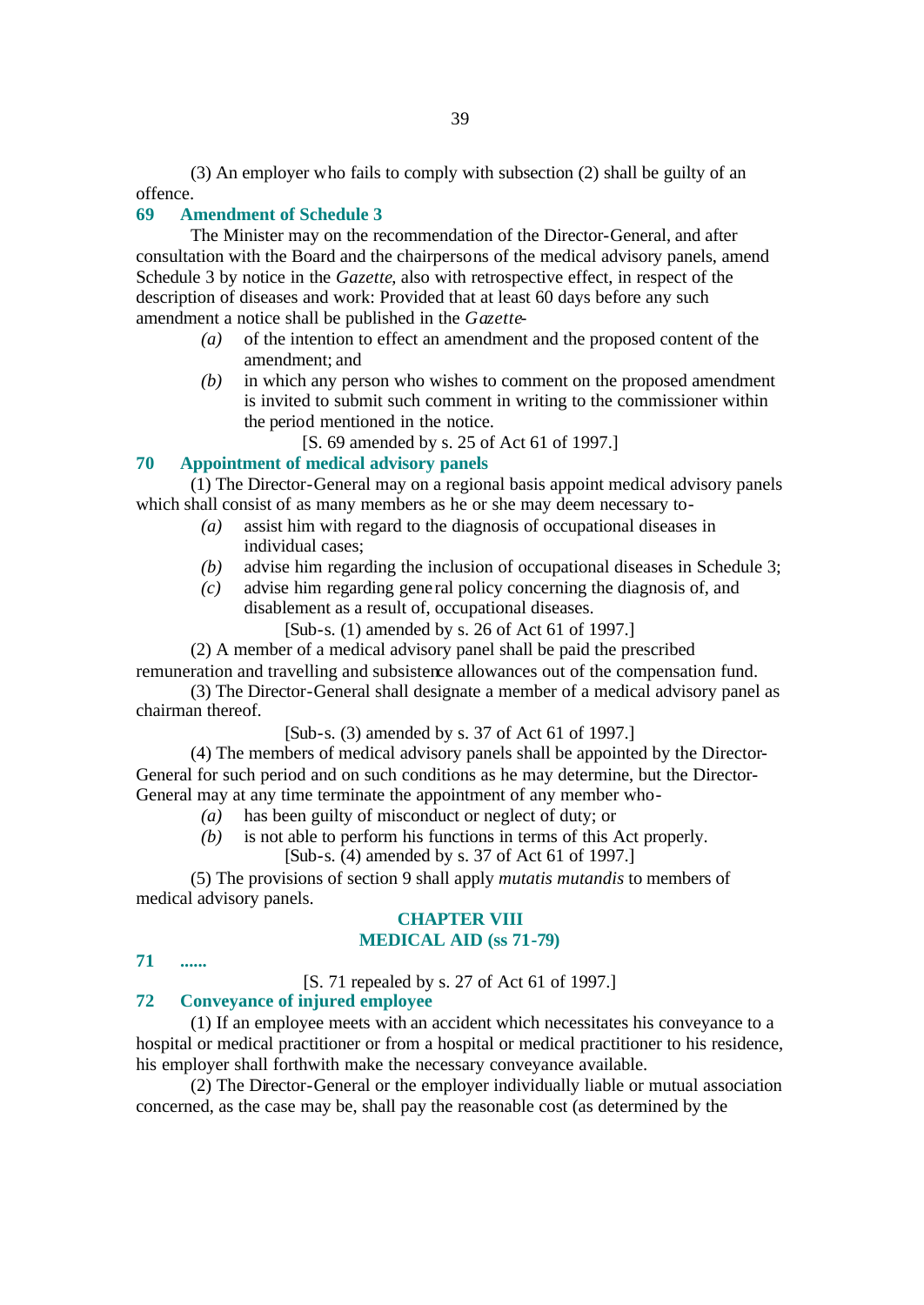Director-General) incurred in respect of that conveyance.

[Sub-s. (2) amended by s. 37 of Act 61 of 1997.]

(3) Any employer who fails to comply with subsection (1) shall be guilty of an offence.

## **73 Medical expenses**

(1) The Director-General or the employer individually liable or mutual association concerned, as the case may be, shall for a period of not more than two years from the date of an accident or the commencement of a disease referred to in section 65 (1) pay the reasonable cost incurred by or on behalf of an employee in respect of medical aid necessitated by such accident or disease.

(2) If, in the opinion of the Director-General, further medical aid in addition to that referred to in subsection (1) will reduce the disablement from which the employee is suffering, he may pay the cost incurred in respect of such further aid or direct the employer individually liable or the mutual association concerned, as the case may be, to pay it.

[S. 73 amended by s. 37 of Act 61 of 1997.]

# **74 Submission of medical report**

(1) A medical practitioner or chiropractor shall within 14 days after having for the first time examined an employee injured in an accident or within 14 days after having diagnosed an occupational disease in an employee, furnish a medical report to the employer concerned in the prescribed manner: Provided that where the employee was at the time of the diagnosis of an occupational disease not employed, the medical report shall be furnished in the prescribed manner to the commissioner.

(2) If the commissioner or the emplo yer individually liable or mutual association concerned, as the case may be, requires further medical reports regarding an employee, the medical practitioner or chiropractor who has treated or is treating the employee shall upon request furnish the desired reports in the manner and at the time and intervals specified or prescribed.

(3) If a medical practitioner or chiropractor fails to furnish a medical report as required in subsection (1) or (2) or in the opinion of the commissioner or the employer individually liable or mutual association concerned, as the case may be, fails to complete it in a satisfactory manner, such party may defer the payment of the cost of the medical aid concerned until the report has been furnished or completed in a satisfactory manner, and no action for the recovery of the said cost shall be instituted before the report has been so furnished or completed.

(4) No remuneration shall be payable to a medical practitioner or chiropractor for the completion and furnishing of a report referred to in subsection (1) or (2).

(5) A medical practitioner or chiropractor shall at the request of an employee or the dependant of an employee furnish such employee or dependant with a copy of the report referred to in subsection (1).

# **75 Director-General to decide on need for, and nature and sufficiency of, medical aid**

All questions regarding the need for, and the nature and sufficiency of, any medical aid supplied or to be supplied in terms of this Chapter shall be decided by the Director-General.

[S. 75 amended by s. 37 of Act 61 of 1997.]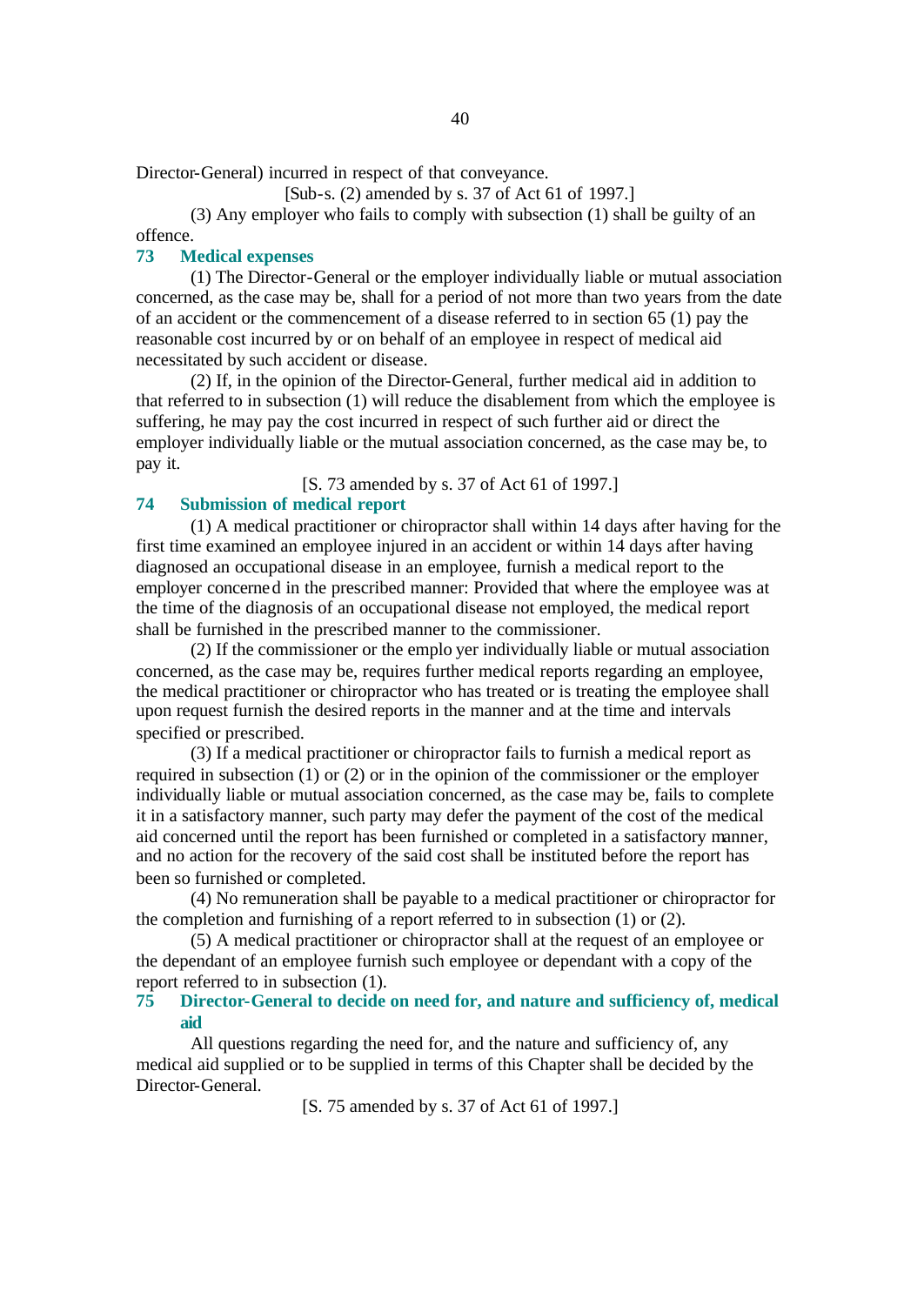# **76 Fees for medical aid**

(1) Subject to the provisions of this section, the cost of medical aid shall be calculated in accordance with a tariff of fees determined by the Director-General.

[Sub-s. (1) amended by s. 37 of Act 61 of 1997.]

(2) The tariff of fees for medical aid affecting the Medical Association of South Africa, the Chiropractic Association of South Africa and the Dental Assoc iation of South Africa shall be determined after consultation with those associations.

(3) If the Director-General or an employer individually liable or a mutual association is liable in terms of this Act for the payment of the cost of medical aid-

- *(a)* no amount in excess of that determined in the tariff of fees or, if no amount has been determined for particular medical aid, no amount in excess of that deemed reasonable by the Director-General, shall be recoverable for the medical aid concerned;
- *(b)* no amount in respect of the said cost shall be recoverable from the employee or an employer other than an employer individually liable. [Sub-s. (3) amended by s. 37 of Act 61 of 1997.]

# **77 Contributions by employees towards cost of medical aid prohibited**

(1) An employer who demands or receives from an employee a contribution towards the cost of medical aid supplied or to be supplied in terms of this Act, shall be guilty of an offence.

(2) If an employer has been convic ted of contravening subsection (1), the Director-General may in the prescribed form issue an order against that employer for the payment of the amount that he received contrary to the provisions of subsection (1), and section 61 (2) and (3) shall then apply *mutatis mutandis* in respect of such order and amount.

[Sub-s. (2) amended by s. 37 of Act 61 of 1997.]

# **78 Medical aid provided by employers**

(1) If an employer makes arrangements to provide to his employees injured in accidents medical aid which in the opinion of the Director-General is not less favourable to the employees than that provided for in this Chapter, the Director-General may, subjec t to such conditions as he may determine, approve such arrangements.

(2) If the Director-General has approved the arrangements referred to in subsection (1)-

- *(a)* the employees concerned shall be entitled to medical aid in accordance with the arrangements:
- *(b)* the employer concerned shall not be required to provide or pay for medical aid except in accordance with the said arrangements;
- *(c)* the Director-General may reimburse an employer who is not individually liable so much out of the compensation fund or reduce his assessment to such an extent as he may deem equitable.

(3) The Director-General may at any time withdraw the approval or amend the conditions referred to in subsection (1).

[S. 78 amended by s. 37 of Act 61 of 1997.]

# **79 Consultation of representative medical authorities by Director-General**

The Director-General may consult the South African Medical and Dental Council referred to in the Medical, Dental and Supplementary Health Service Professions Act,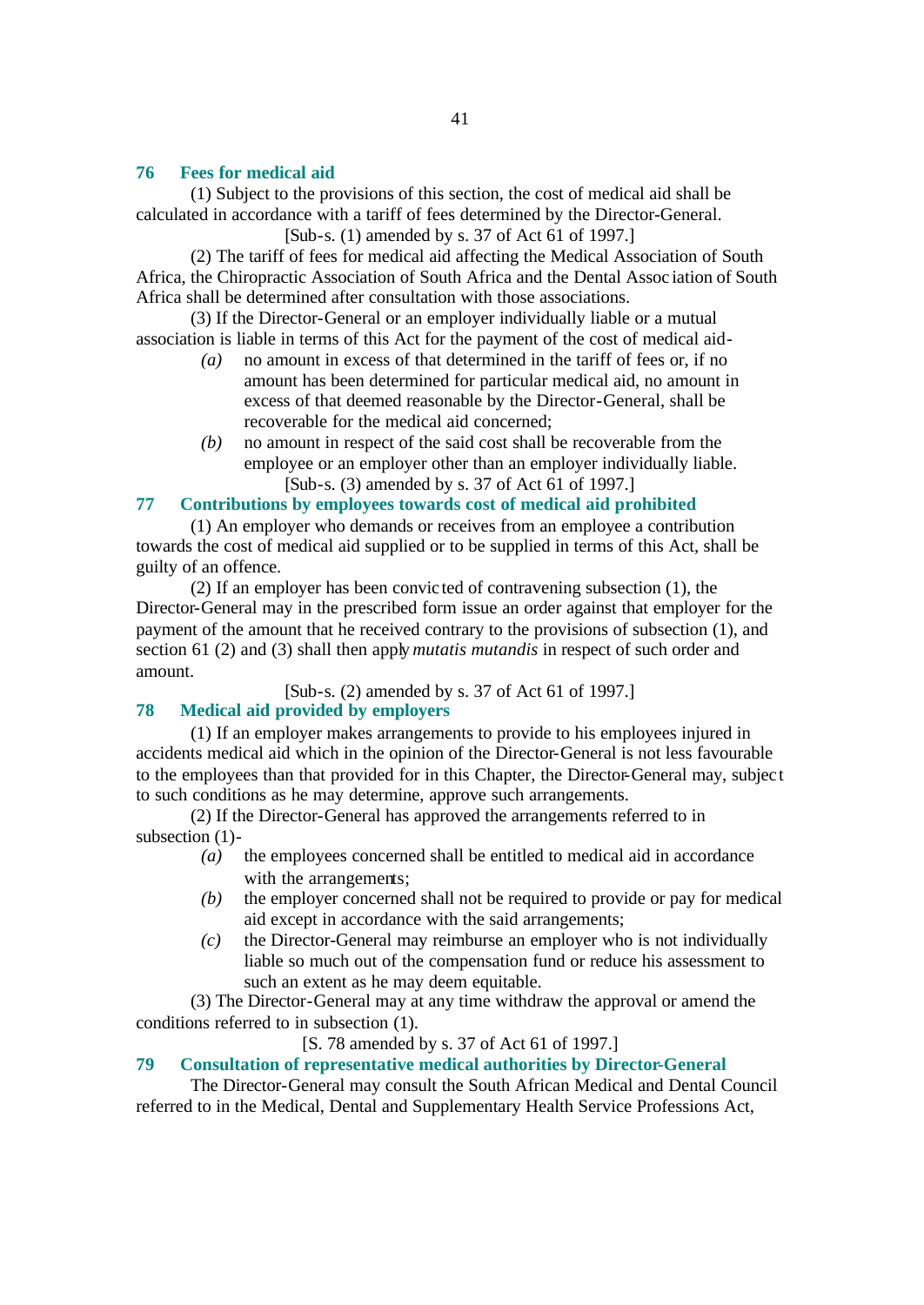1974 (Act 56 of 1974), the Medical Association of South Africa, the Chiropractic Association of South Africa and any other representative medical authority concerning matters connected with or arising out of the application of the provisions of this Act with regard to medical aid, and may for that purpose disclose any information relating to a matter in respect of which the views of the Council, the Associations or other authority are required.

[S. 79 amended by s. 37 of Act 61 of 1997.]

**CHAPTER IX**

# **OBLIGATIONS OF EMPLOYERS (ss 80-89)**

# **80 Employer to register with Director-General and to furnish him with particulars**

(1) An employer carrying on business in the Republic shall within the prescribed period and in the prescribed manner register with the commissioner, and shall furnish the commissioner with the prescribed particulars of his business, and shall within a period determined by the commissioner furnish such additional particulars as the commissioner may require.

(2) The particulars referred to in subsection (1) shall be furnished separately in respect of each business carried on by the employer.

(3) An employer shall within seven days of any change in the particulars so furnished notify the commissioner of such change.

(4) The Director-General may exempt employers referred to in section 84 (1) *(a)* and *(b)* from the provisions of this section.

(5) Any person not resident in the Republic or any body corporate not registered in terms of any law governing the registration of bodies corporate in the Republic, and carrying on business in the Republic or engaged in, on or above the continental shelf in activities in connection with surveys, research, prospecting or exploitation of natural resources, and employing an employee in connection therewith, shall furnish the commissioner with the address of his or its head office and the name and address of his or its chief officer in the Republic, and that officer shall for the purposes of this Act be deemed to be the employer of the said employee.

(6) Any person who fails to comply with the provisions of this section shall be guilty of an offence.

[S. 80 amended by s. 37 of Act 61 of 1997.]

### **81 Employer to keep record**

(1) An employer shall keep a register or other record of the earnings and other prescribed particulars of all the employees, and shall at all reasonable times produce such register or record or a microfilm or other microform reproduction thereof on demand to an authorised person referred to in section 7 for inspection.

[Sub-s. (1) substituted by s. 28 *(a)* of Act 61 of 1997.]

(2) An employer shall retain the register, record or reproduction referred to in subsection (1) for a period of at least four years after the date of the last entry in that register or record.

(3) An employer who fails to comply with a provision of this section shall be guilty of an offence.

(4) A health and safety representative elected in terms of the Occupational Health and Safety Act, 1993 (Act 85 of 1993), or the Mine Health and Safety Act, 1996 (Act 29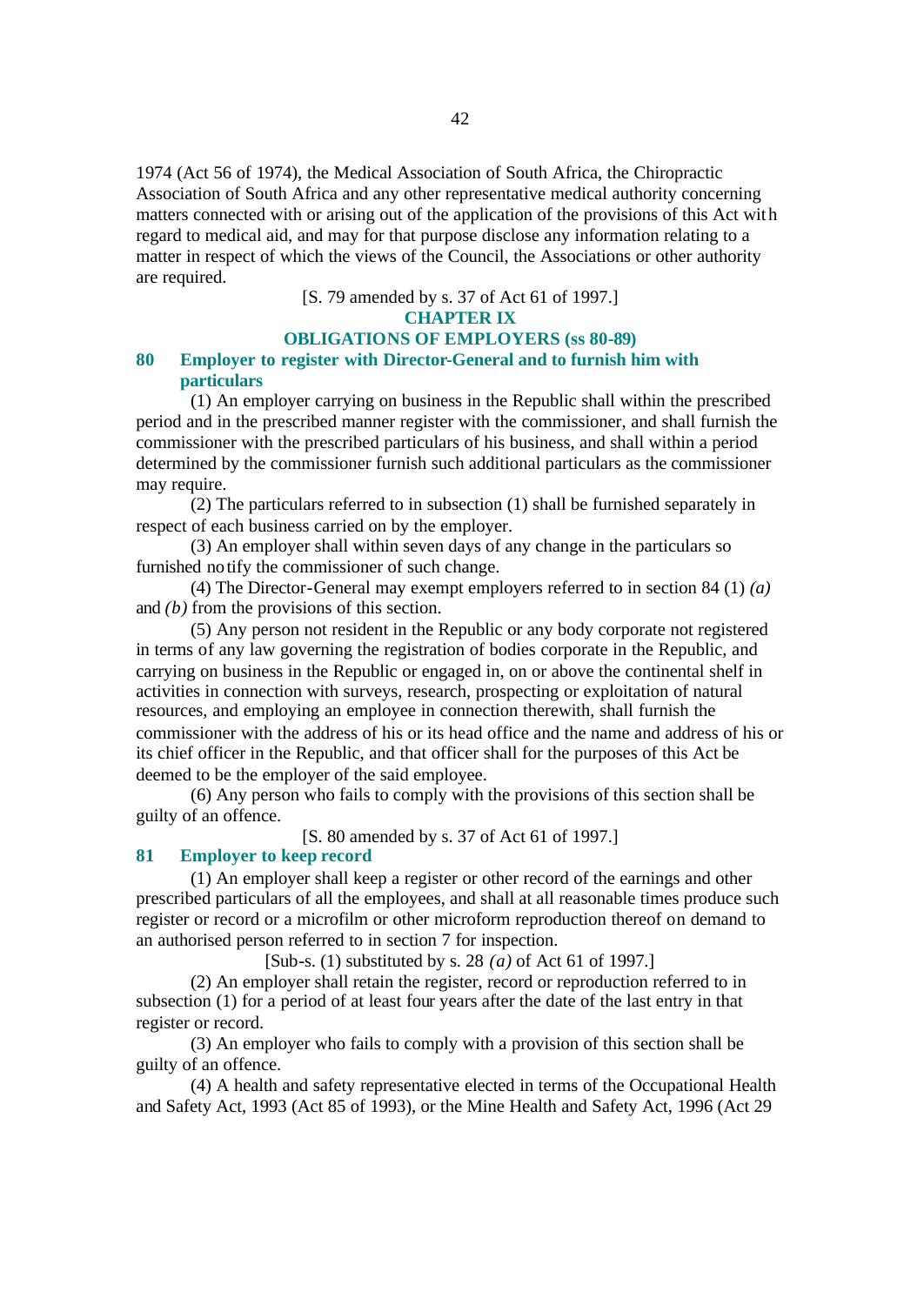of 1996), and a trade union representative elected in terms of section 14 of the Labour Relations Act, 1995 (Act 66 of 1995), shall have the right to inspect, and where appropriate bring to the attention of the commissioner, any register, record or document which the employer must maintain, keep or complete in terms of this Act.

[Sub-s. (4) added by s. 28 *(b)* of Act 61 of 1997.]

# **82 Employer to furnish returns of earnings**

(1) Subject to subsection (1A), an employer, excluding an employer referred to in section 84 (1) *(a)* and *(b)*, shall not later than the thirty-first day of March in each year furnish the commissioner with a return in the prescribed form, certified by him, her or it as correct, showing-

- *(a)* the amount of earnings up to the maximum contemplated in section 83 (8) paid by him, her or it to his, her or its employees during the period with effect from the first day of March of the immediately preceding year up to and including the last day of February of the following year; and
- *(b)* such further information as may be prescribed or as the Director-General may require.

[Sub-s. (1) substituted by s. 29 *(a)* of Act 61 of 1997.]

(1A) An employer who commences business after the last day of February of a particular year shall within seven days after such commencement furnish the commissioner with a return in the prescribed form, certified by him, her or it as correct, showing the estimated earnings of his, her or its employees for the period with effect from the commencement of the business up to and including the last day of February of the following year.

[Sub-s. (1A) inserted by s. 29 *(b)* of Act 61 of 1997.]

(2) If an emplo yer carries on business at more than one place or if he carries on more than one class of business, the commissioner may require a separate return for each place or class of business from him.

(3) If in a return referred to in subsection (1) the amount shown as earnings, excluding earnings exceeding the maximum contemplated in subsection 83 (8), is less than the amount actually paid, the Director-General may impose upon and recover from the employer a fine not exceeding 10 per cent of the difference between the amount shown and the actual amount.

[Sub-s. (3) substituted by s. 29 *(c)* of Act 61 of 1997.]

(4) The Director-General may reduce any fine referred to in subsection (3).

[Sub-s. (4) amended by s. 37 of Act 61 of 1997.]

(5) If an employer fails to furnish a return or if the estimate of the earnings which an employer expects to pay during a particular period is in the opinion of the Director-General too low, the Director-General may himself estimate the earnings concerned.

[Sub-s. (5) amended by s. 37 of Act 61 of 1997.]

(6) An employer who fails to comply with the provisions of this section shall be guilty of an offence.

#### **83 Assessment of employer**

(1) Subject to the provisions of this section, an employer shall be assessed or provisionally assessed by the Director-General according to a tariff of assessment calculated on the basis of such percentage of the annual earning of his, her or its employees as the Director-General with due regard to the requirements of the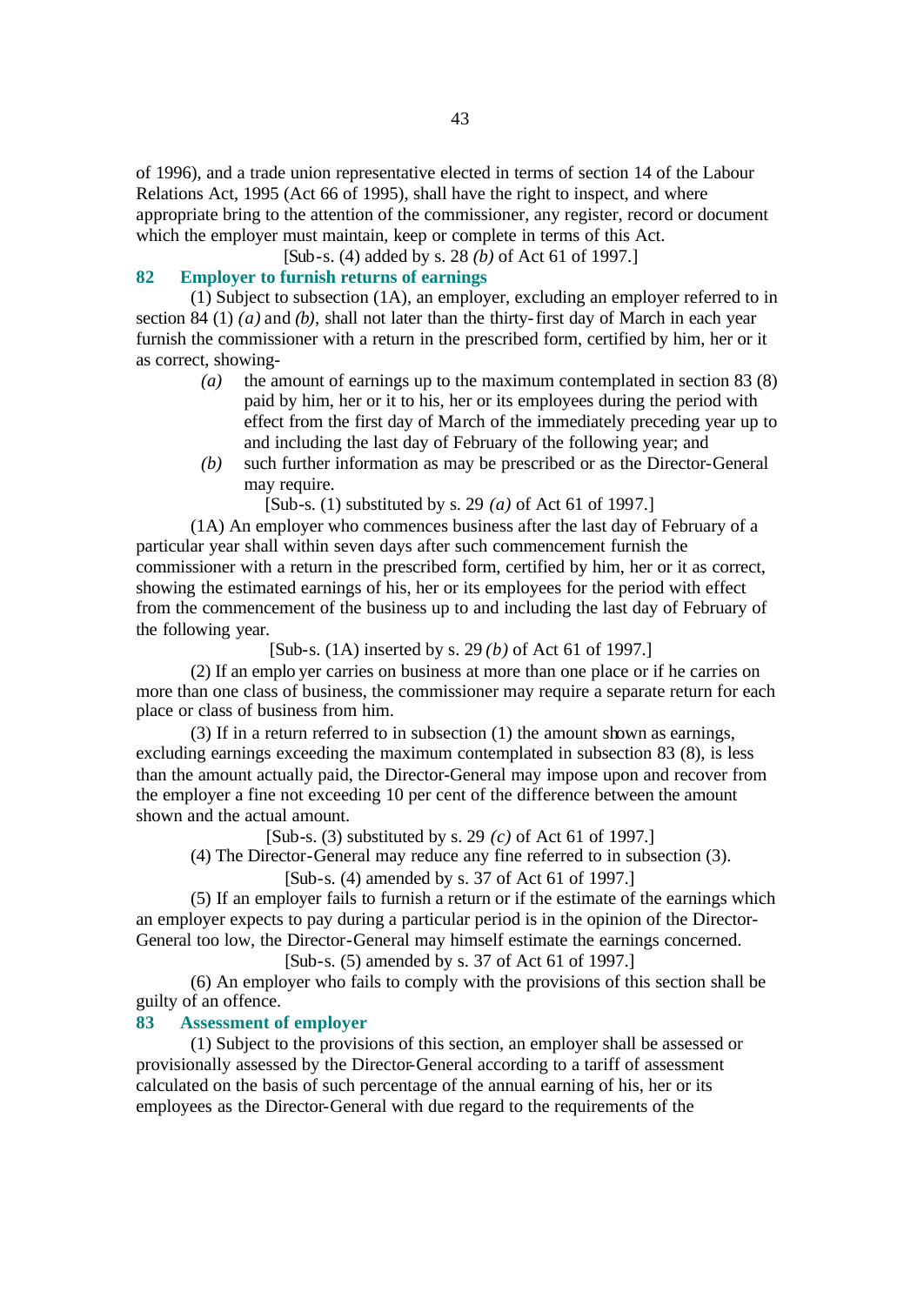compensation fund for the year of assessment may deem necessary.

[Sub-s. (1) substituted by s. 30 *(a)* of Act 61 of 1997.]

(2) Notwithstanding subsection (1), the Director-General may-

- *(a)* assess a particular employer or category of employers on such other basis as he may deem equitable;
- *(b)* levy a minimum assessment in respect of a particular employer or category of employers.

[Sub-s. (2) amended by s. 37 of Act 61 of 1997.]

(3) In determining the tariff of assessment the Director-General shall provide for the capitalized value of pensions.

[Sub-s. (3) amended by s. 37 of Act 61 of 1997.]

(4) For the purposes of this section earnings shall be calculated in the prescribed manner.

(5) If the earnings actually paid by an employer in respect of a particular period differ from the earnings shown in respect of that period in the return concerned, the Director-General shall adjust his assessment accordingly.

[Sub-s. (5) amended by s. 37 of Act 61 of 1997.]

(6) If an employer fails to furnish the Director-General within the prescribed period with a return in terms of section 82 in respect of a particular period, the Director-General may-

*(a)* assess the employer on the basis of the earnings estimated in accordance with section 82 (5);

[Para. *(a)* substituted by s. 30 *(b)* of Act 61 of 1997.]

- *(b)* impose upon and recover from the employer a fine not exceeding 10 per cent of the amount so assessed.
- *(c)* where it later appears that the actual earnings were more than the earnings estimated under paragraph *(a)*, recover the difference in the assessment from the employer, and may impose and recover a fine on such difference as contemplated in paragraph *(b)*; and

[Para. *(c)* added by s. 30 *(c)* of Act 61 of 1997.]

*(d)* where it later appears that the actual earnings were less than the earnings estimated under paragraph *(a)*, make the necessary adjustment.

[Para. *(d)* added by s. 30 *(c)* of Act 61 of 1997.]

[Sub-s. (6) amended by s. 37 of Act 61 of 1997.]

(7) An assessment of an employer shall be paid at such time and in such manner as the Director-General may determine.

[Sub-s. (7) amended by s. 37 of Act 61 of 1997.]

(8) The Minister may, on the recommendation of the Director-General and after consultation with the Board, prescribe by notice in the *Gazette* a maximum amount of earnings<sup>viii\*</sup> on which an assessment of an employer shall be calculated by the Director-General.

[Sub-s. (8) substituted by s. 30 *(d)* of Act 61 of 1997.]

# **84 Certain employers exempt from assessment**

(1) No assessment in favour of the compensation fund shall be payable in respect of employees-

*(a)* in the employ of-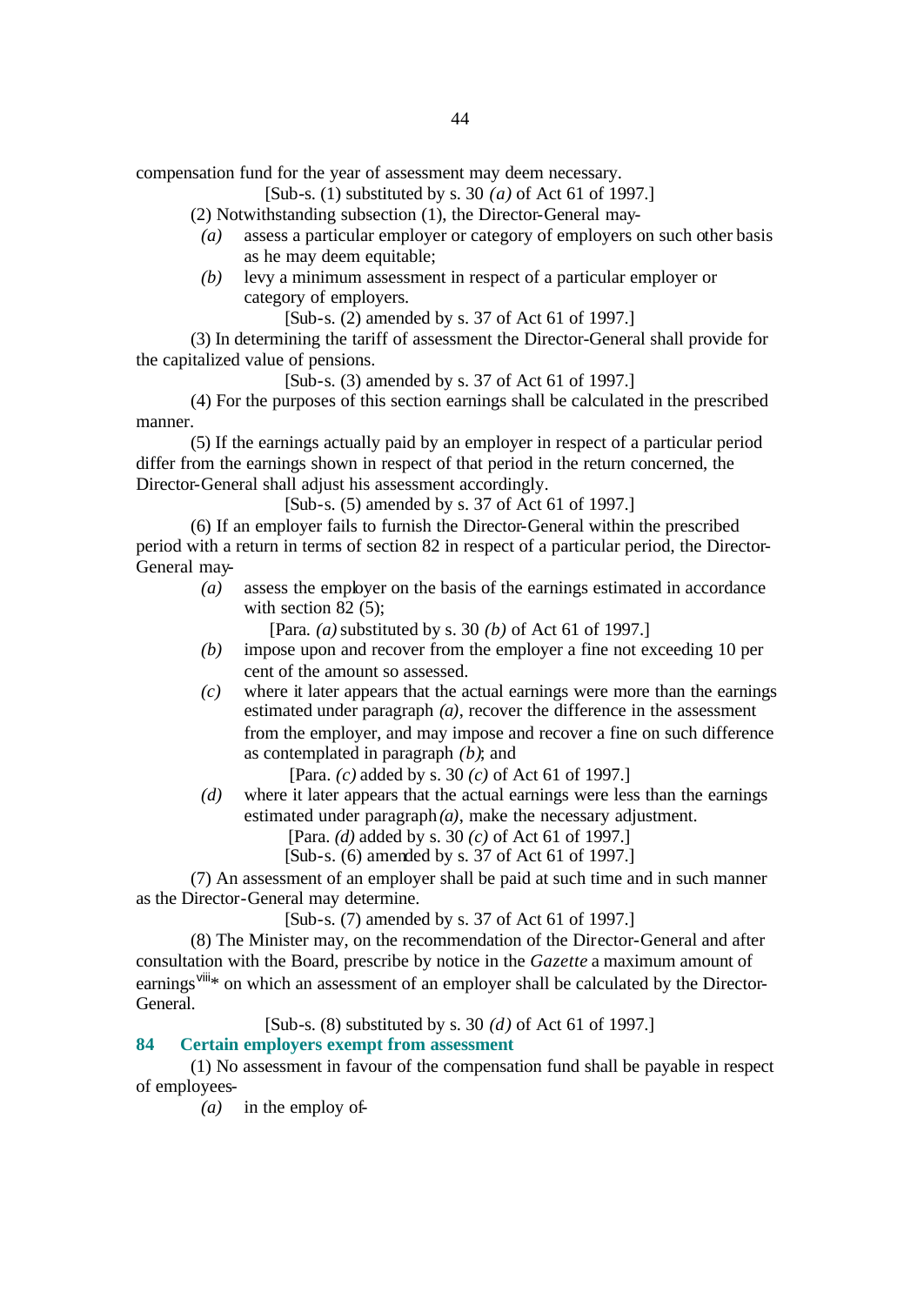- (i) the national and provincial spheres of government, including Parliament and provincial legislatures;
	- [Sub-para. (i) substituted by s. 31 *(a)* of Act 61 of 1997.]
- (ii) a local authority which has obtained a certificate of exemption in terms of section 70 (1) *(a)* (ii) of the Workmen's Compensation Act and has notified the Director-General in writing within 30 days after the commencement of this Act that it desires to continue with the arrangements according to the said certificate of exemption; [Sub-para. (ii) amended by s. 37 of Act 61 of 1997.]
- (iii) a municipality contemplated in section 10B of the Local Government Transition Act, 1993 (Act 209 of 1993), to which exemption has been granted in terms of subsection (2); [Sub-para. (iii) added by s. 31 *(b)* of Act 61 of 1997.]
- *(b)* whose employer has with the approval of the Director-General obtained from a mutual association a policy of insurance for the full extent of his potential liability in terms of this Act to all employees employed by him, for so long as he maintains such policy in force.

[Para. *(b)* amended by s. 37 of Act 61 of 1997.]

(2) The Director-General may upon application exempt any local authority referred to in subsection  $(1)$  *(a) (ii)* or any municipality referred to in subsection  $(1)$  *(a)* (iii) from the obligations of an employer in terms of this Act on such conditions as he or she may think fit.

[Sub-s. (2) substituted by s. 31 *(c)* of Act 61 of 1997.]

(3) Notwithstanding the provisions of this section, the Director-General may on application by an employer referred to in subsection (1) permit such employer to pay assessments to the compensation fund in respect of his employees, and thereafter the provisions of this section shall cease to apply to such an employer.

[Sub-s. (3) amended by s. 37 of Act 61 of 1997.]

# **85 Variation of tariff of assessment**

(1) If in the opinion of the Director-General the business of an employer is designed, equipped, organized or conducted in a manner which is calculated to prevent accidents and the number of accidents and the expenditure in connection therewith are or are likely to be less than those usually occurring in comparable businesses, the Director-General may assess that employer at a lower tariff of assessment than the tariff of assessment for employers in like businesses.

(2) If the accident record of an employer during a particular period is in the opinion of the Director-General less favourable than those of employers in comparable businesses and the Director-General is of the opinion that such state of affairs will probably continue, the Director-General may assess such employer at a higher tariff of assessment than the tariff of assessment for employers in like businesses.

(3) If the accident record of an employer during a particular period is in the opinion of the Director-General more favourable than those of employers in comparable businesses, the Director-General may give such employer a rebate on any assessment paid or payable by him.

[S. 85 amended by s. 37 of Act 61 of 1997.]

**86 Assessment to be paid by employer to commissioner**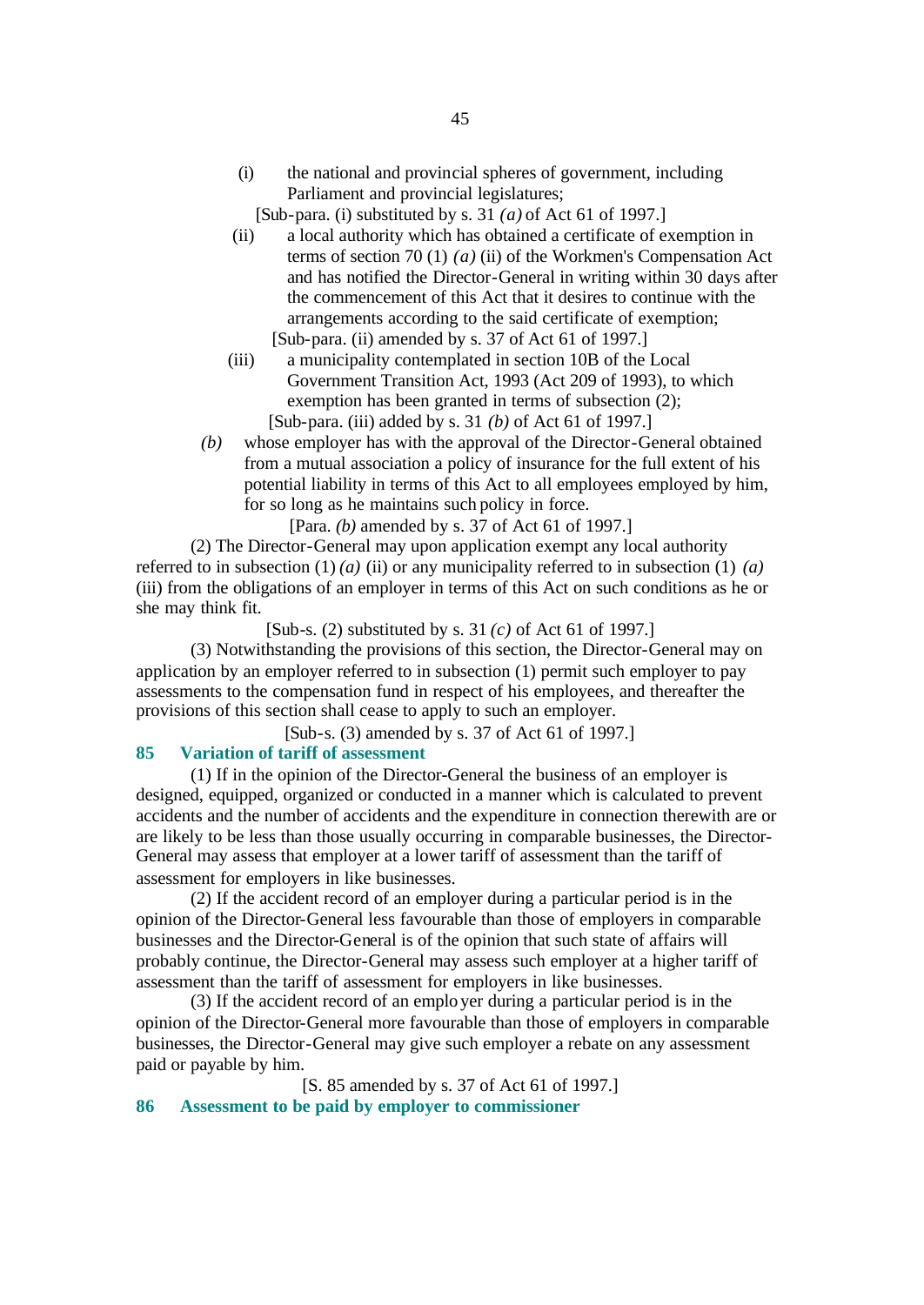(1) An assessment shall be paid by an employer to the commissioner within 30 days after the date of the notice of assessment or, with the approval of the commissioner, in such instalments and at such times and on such conditions as the commissioner may determine.

(2) Interest is payable on an overdue assessment at a rate determined by the Director-General, which shall not exceed the prevailing standard rate of interest as defined in section 1 of the Exchequer Act, 1975 (Act 66 of 1975).

[Sub-s. (2) added by s. 32 of Act 61 of 1997.]

#### **87 Failure to pay assessment or other moneys**

(1) If an employer fails to pay an assessment in accordance with section 86, the Director-General may impose a fine at the prescribed percentage on the outstanding amount upon him.

# [Sub-s. (1) amended by s. 37 of Act 61 of 1997.]

(2) *(a)* If an employer fails to comply with the provisions of section 80 (1) and an employee in his employ meets with an accident, the Director-General may, in addition to any other penalty to which such employer may be liable, impose a fine not exceeding the full amount of the compensation payable in respect of such accident upon him.

*(b)* If the Director-General is of the opinion that such failure was not wilful or was due to some cause over which the employer had no control, or that payment of the full amount of the capitalized value of a pension payable as compensation to the employee would probably lead to the insolvency of that employer or, in the case where the employer is a company, to its liquidation, the Director-General may-

- (i) waive in whole or in part any fine imposed by him;
- (ii) allow the employer to pay the penalty in such instalments as he may determine.

[Sub-s. (2) amended by s. 37 of Act 61 of 1997.]

(3) An employer who refuses or fails to pay any assessment, instalment or fine referred to in this section or any other money payable in terms of this Act, shall be guilty of an offence.

(4) *(a)* If an employer fails to pay any amount due to the commissioner, the commissioner may issue an order in the prescribed form for the payment thereof.

*(b)* The commissioner shall send a certified copy of the order referred to in paragraph *(a)* to the clerk of the magistrate's court of the district in which that employer is resident or where he has his place of business, and thereupon such order shall have the effect of a civil judgment of that magistrate's court, and the commissioner shall have all the powers of a judgment creditor.

(5) For the purposes of this section compensation includes the cost of medical aid as well as any amount paid or payable in terms of section 28, 54 (2) or 72 (2) and, in the case of a pension, the capitalized value as determined by the Director-General of the pension, irrespective of whether a lump sum in lieu of the pension or a portion thereof is at any time paid under section 52 or 60, and periodical payments or allowances, as the case may be.

# [Sub-s. (5) amended by s. 37 of Act 61 of 1997.]

# **88 Contributions by employers individually liable and mutual associations**

(1) Notwithstanding any provisio n to the contrary contained in this Act, the employers individually liable and the mutual associations shall pay annually to the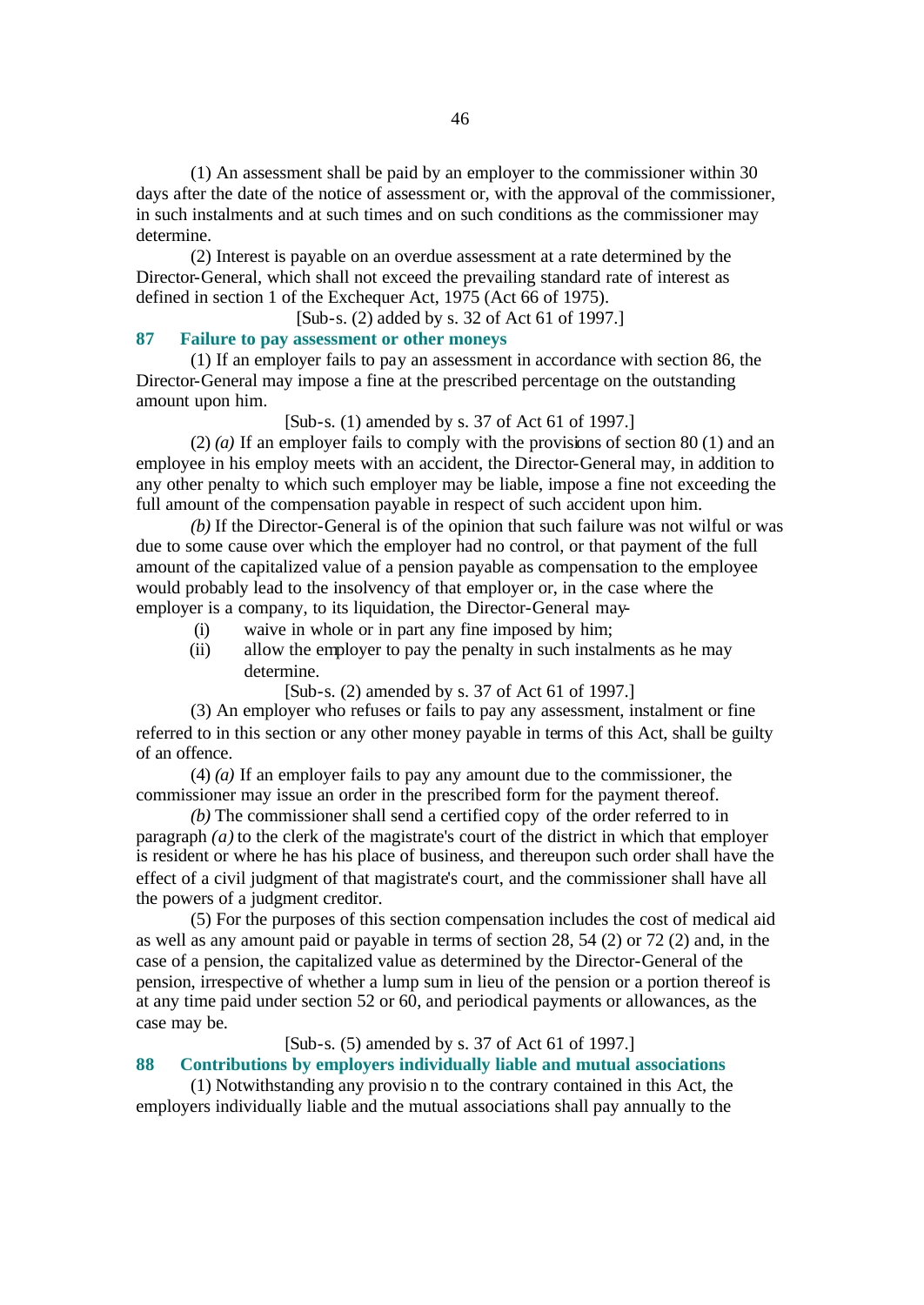Director-General in such manner and at such times as he may determine, such portion of the expenditure incurred by him in the administration of the provisions of this Act as he may deem equitable.

[Sub-s. (1) amended by s. 37 of Act 61 of 1997.]

(2) *(a)* The Director-General shall as soon as possible after the end of each financial year estimate the loss suffered during that year as a result of compensation that became payable out of the compensation fund in respect of employees with regard to whom their employers failed to pay assessments.

*(b)* Such loss shall be estimated on the basis of the difference between the compensation referred to in paragraph *(a)* as calculated by the Director-General, together with any expenditure incurred or likely to be incurred in connection therewith, and the amounts recovered from the employers concerned or likely to be recovered whether by way of compensation, fines or otherwise.

*(c)* The loss for any particular financial year may be revised by the Director-General in subsequent years in the light of the amounts actually paid or recovered.

*(d)* The employers individually liable and the mutual associations shall pay to the Director-General, in such manner and at such times as he may determine, such portion of the said loss as he may deem equitable.

[Sub-s. (2) amended by s. 37 of Act 61 of 1997.]

(3) The provisions of this Act with regard to the recovery of assessments shall apply *mutatis mutandis* to the recovery of an amount owing by an employer or mutual association in terms of this section.

(4) For the purposes of this section compensation includes the cost of medical aid as well as any amount paid or payable in terms of section 28, 54 (2) or 72 (2) and, in the case of a pension, the capitalized value as determined by the Director-General of the pension, irrespective of whether a lump sum in lieu of the pension or a portion thereof is at any time paid under section 52 or 60, and periodical payments or allowances, as the case may be.

[Sub-s. (4) amended by s. 37 of Act 61 of 1997.]

#### **89 Mandators and contractors**

(1) *(a)* If a person (the mandator) in the course of or for the purposes of his business enters into an agreement with any other person (the contractor) for the execution by or under the supervision of the contractor of the whole or any part of any work undertaken by the mandator, the contractor shall, in respect of his employees employed in the execution of the work concerned, register as an employer in accordance with the provisions of this Act and pay the necessary assessments.

*(b)* If a contractor fails so to register or pay any assessment, the said employees of the contractor shall be deemed to be the employees of the mandator, and the mandator shall pay the assessments in respect of those employees.

(2) If a mandator has paid an assessment or compensation for which he would not have been liable but for the provisions of subsection (1), such mandator may recover that assessment or compensation from the contractor.

(3) If a mandator has in terms of this section paid an assessment or compensation to the commissioner, he may set off the amount so paid by him against his debt to the contractor.

(4) Notwithstanding the provisions of this section, the Director-General may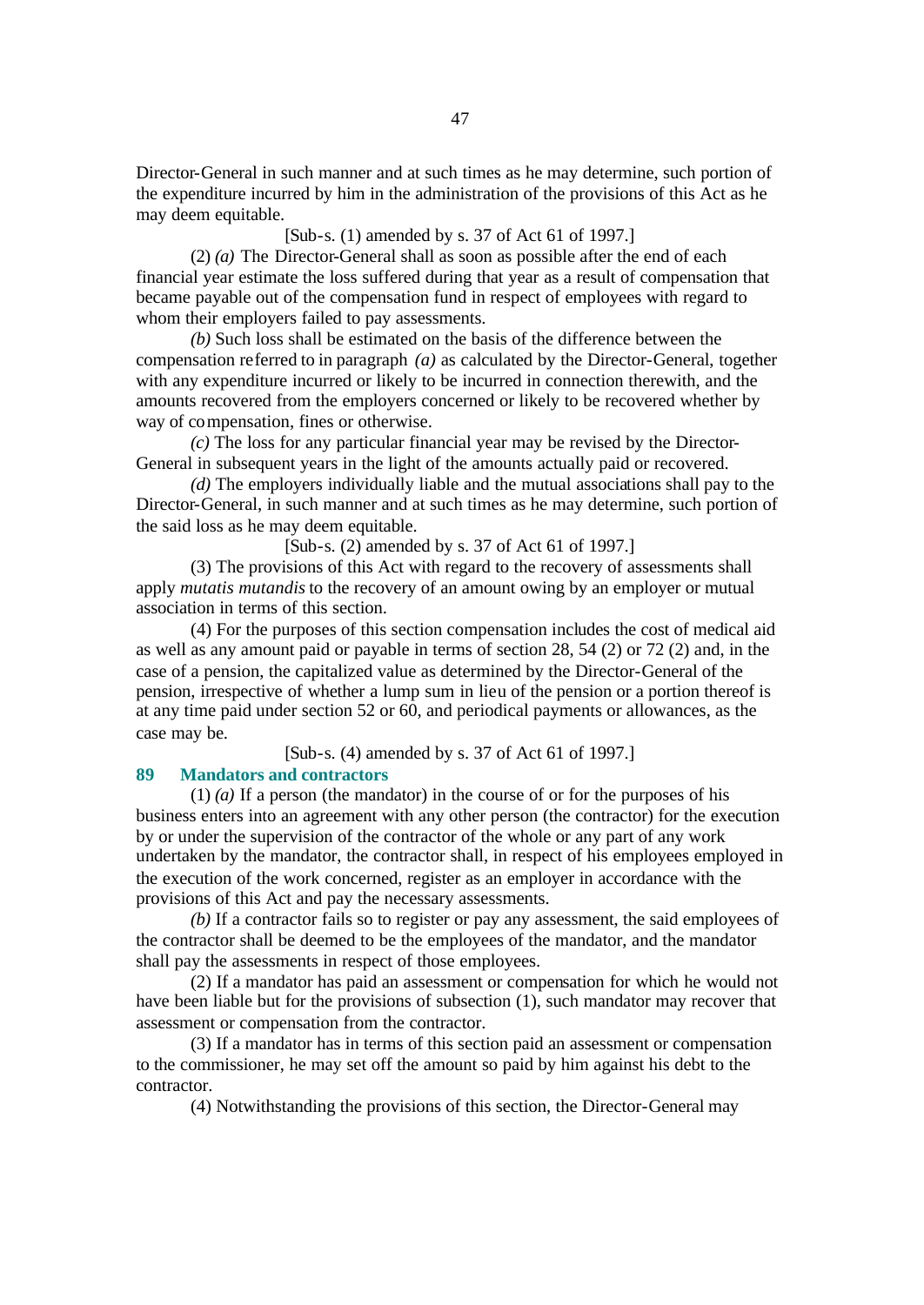recover compensation from the contractor instead of from the mandator, and if the full amount cannot be recovered from the one, the shortfall can be recovered from the other. [Sub-s. (4) amended by s. 37 of Act 61 of 1997.]

(5) A mandator shall not be liable in terms of this section in respect of any accident which happened at a place which is not on or about the premises on which the mandator undertook to execute the work, or which is not otherwise under his control or management.

# **CHAPTER X**

### **LEGAL PROCEDURES (ss 90-93)**

#### **90 Review of decisions by Director-General**

(1) The Director-General may after notice, if possible, to the party concerned and after giving him an opportunity to submit representations, at any time review any decision in connection with a claim for compensation or the award of compensatio n on the ground-

- *(a)* that the employee has not submitted himself to an examination referred to in section 42;
- *(b)* that the disablement giving rise to the award is prolonged or aggravated by the unreasonable refusal or failure of the employee to submit himself to medical aid;
- *(c)* that compensation awarded in the form of a periodical payment or a pension is excessive or insufficient because of existing or changed circumstances;
- *(d)* that the decision or award was based on an incorrect view or misrepresentation of the facts, or that the decision or award would have been otherwise in the light of evidence available at present but which was not available when the Director-General made the decision or award.

(2) The Director-General may, after he has considered the evidence and representations submitted to him and made such inquiry as he may deem necessary, confirm, amend or set aside his decision, and may suspend, discontinue, reduce or increase compensation awarded.

(3) For the purposes of this section compensation shall include medical aid.

[S. 91 amended by s. 37 of Act 61 of 1997.]

### **91 Objections and appeal against decisions of Director-General**

(1) Any person affected by a decision of the Director-General or a trade union or employer's organization of which that person was a member at the relevant time may, within 180 days after such decision, lodge an objection against that decision with the commissioner in the prescribed manner.

[Sub-s. (1) substituted by s. 33 *(a)* of Act 61 of 1997.]

(2) *(a)* An objection lodged in terms of this section shall be considered and decided by the presiding officer assisted by two assessors designated by him, of whom one shall be an assessor representing employees and one an assessor representing employers.

*(b)* If the presiding officer considers it expedient, he may, notwithstanding paragraph *(a)*, call in the assistance of a medical assessor.

*(c)* The provisions of sections 6, 7, 45 and 46 shall apply *mutatis mutandis* in respect of the consideration of an objection.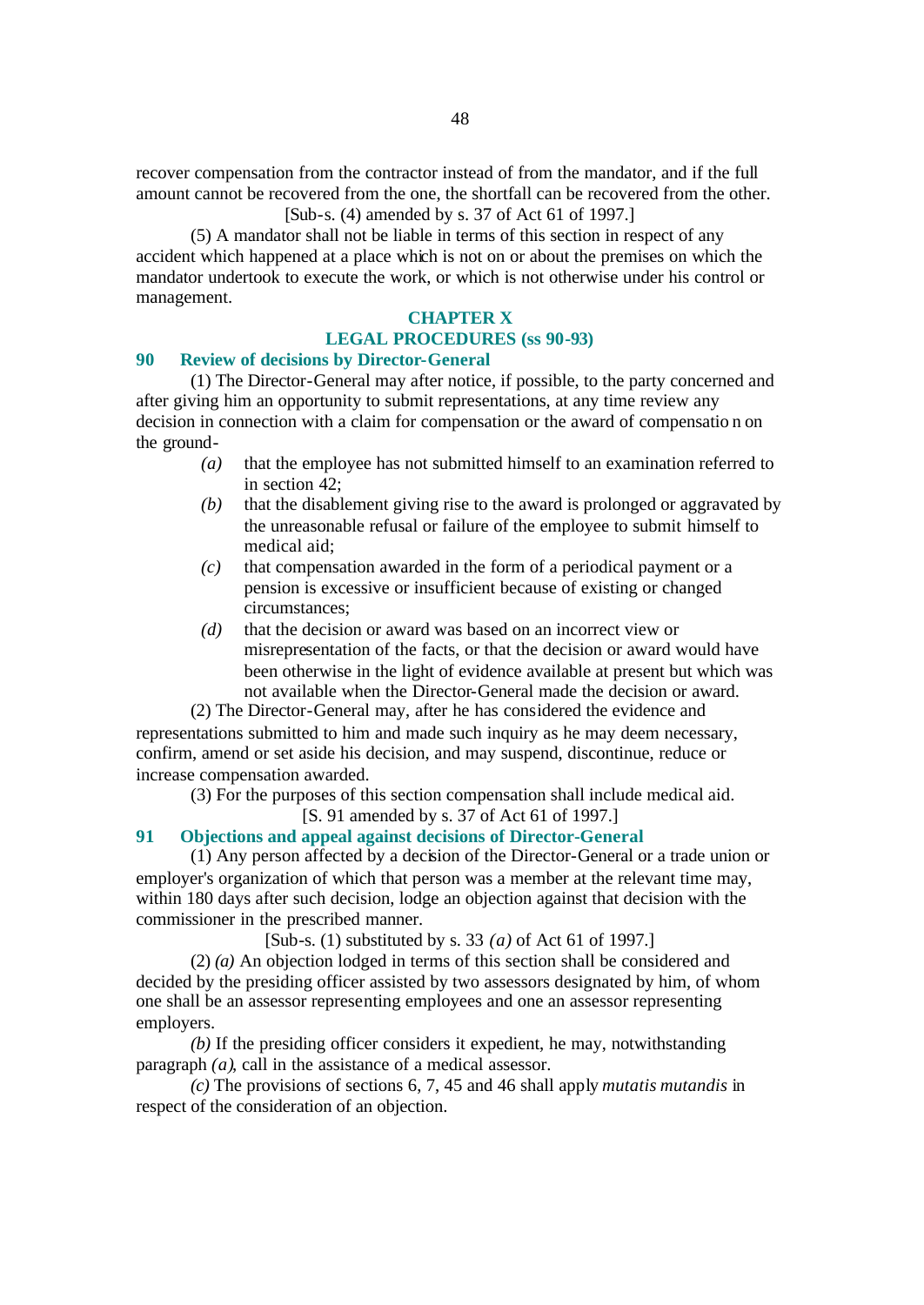# [Sub-s. (2) amended by s. 33 *(b)* of Act 61 of 1997.]

(3) *(a)* After considering an objection the presiding officer shall, provided that at least one of the assessors, excluding any medical assessor, agrees with him, confirm the decision in respect of which the objection was lodged or give such other decision as he may deem equitable.

*(b)* If neither of the assessors agrees with the view of the presiding officer, the presiding officer shall submit the dispute in terms of section 92 to the Supreme Court for decision.

[Sub-s. (3) amended by s. 33 *(b)* of Act 61 of 1997.]

(4) The presiding officer may in connection with proceedings in terms of this section make such order as to costs and the payment thereof as he may deem equitable.

[Sub-s. (4) amended by s. 33 *(b)* of Act 61 of 1997.]

(5) *(a)* Any person affected by a decision referred to in subsection (3) *(a)*, may appeal to any provincial or local division of the Supreme Court having jurisdiction against a decision regarding-

- (i) the interpretation of this Act or any other law;
- (ii) the question whether an accident or occupational disease causing the disablement or death of an employee was attributable to his or her serious and wilful misconduct;

[Sub-para. (ii) substituted by s. 33 *(c)* of Act 61 of 1997.]

- (iii) the question whether the amount of any compensation awarded is so excessive or so inadequate that the award thereof could not reasonably have been made;
- (iv) the right to increased compensation in terms of section 56.

*(b)* Subject to the provisions of this subsection, such an appeal shall be noted and prosecuted as if it were an appeal against a judgment of a magistrate's court in a civil case, and all rules applicable to such an appeal shall *mutatis mutandis* apply to an appeal in terms of this subsection.

(6) Except where the presiding officer orders otherwise, no obligation to pay any assessment, compensation or any other payment to the Director-General or to the compensation fund, or to pay any periodical payments to or on behalf of an employee under a decision of the presiding officer, shall be suspended or deferred by reason of the fact that an objection has been lodged against such decision in terms of subsection (1), or that an appeal has been noted in terms of subsection (5).

[Sub-s. (6) substituted by s. 33 *(d)* of Act 61 of 1997.]

(7) *(a)* If during the hearing of an objection the presiding officer dies or becomes unable to act as presiding officer-

- (i) the hearing may, with the consent of the person, trade union or employers' organization contemplated in subsection (1), proceed before another presid ing officer and the assessors concerned; or
- (ii) the hearing shall start *de novo* if the consent contemplated in subparagraph (i) is not given.

*(b)* If during the hearing of an objection an assessor dies or becomes unable to act as assessor-

(i) the hearing may, with the consent of the person, trade union or employers' organization contemplated in subsection (1), proceed before the presiding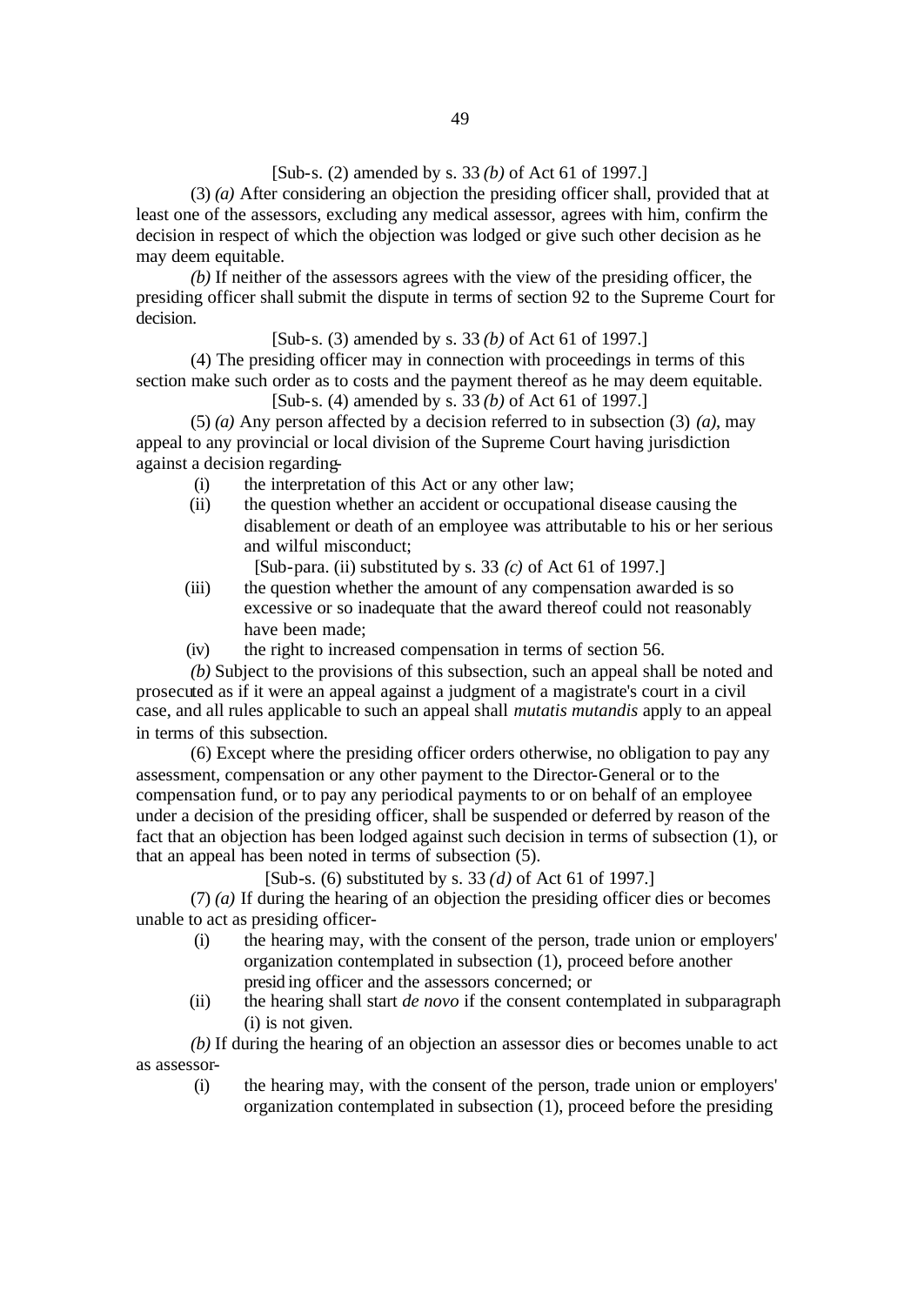officer concerned and the remaining assessor or assessors; or

- (ii) the hearing shall start *de novo* if the consent contemplated in subparagraph (i) is not given.
	- [Sub-s. (7) added by s. 33 *(e)* of Act 61 of 1997.]
		- [S. 91 amended by s. 37 of Act 61 of 1997.]

# **92 Director-General may state case for Supreme Court**

(1) If any question of law arises in the performance of the functions of the Director-General, the Director-General may of his or her own motion or at the request of a party with a sufficient interest in any matter or proceedings before the Director-General, state a case for decision by a High Court having jurisdiction.

- (2) The Director-General shall set out in the stated case-
	- *(a)* the facts that he found proved; and
	- *(b)* the view of the law which he has adopted in relation to those facts.

(3) If the Director-General has any doubt as to the correctness of a decision given by any provincial or local division of the Supreme Court regarding a question of law in connection with the application of this Act, he may submit such decision to the Appellate Division of the Supreme Court and cause the question of law to be argued so that the Appellate Division may decide such question of law for the future guidance of all courts.

[S. 92 amended by s. 37 of Act 61 of 1997.]

# **93 Evidence**

(1) The record of any decision or award made by the Director-General, and a copy of or extract from a record or document kept by the Director-General or lodged with him, which purports to be certified by the Director-General as a true copy or extract shall upon its mere production in a court of law be *prima facie* evidence of the content of such record or document.

[Sub-s. (1) amended by s. 37 of Act 61 of 1997.]

(2) In any proceedings in terms of this Act, or in any court of law, any document purporting to be a sworn statement made by the Director-General or an authorized person referred to in section 7 (2), and in which it is stated-

- *(a)* that any person is an employer, a mandator, a contractor, an employee or a dependant of an employee in terms of this Act;
- *(b)* that any person is or was required in terms of this Act to pay an amount to the Director-General or to an employee or other person specified in the statement;
- *(c)* that an amount referred to in paragraph *(b)*, or any portion thereof, has or has not been paid on a date specified in the statement;
- *(d)* that he has exercised a power under this Act,

shall upon its mere production be *prima facie* evidence of the facts stated therein.

[Sub-s. (2) amended by s. 37 of Act 61 of 1997.]

(3) The person presiding at the court or other proceedings referred to in subsection (1) or (2) may cause the person who has made a sworn statement referred to in subsection (2) to be subpoenaed to give *viva voce* evidence or cause written interrogatories to be sent to him for answering, and a document purporting to be a sworn statement with the answers of that person shall upon its mere production be *prima facie* evidence of the facts stated therein.

# **CHAPTER XI**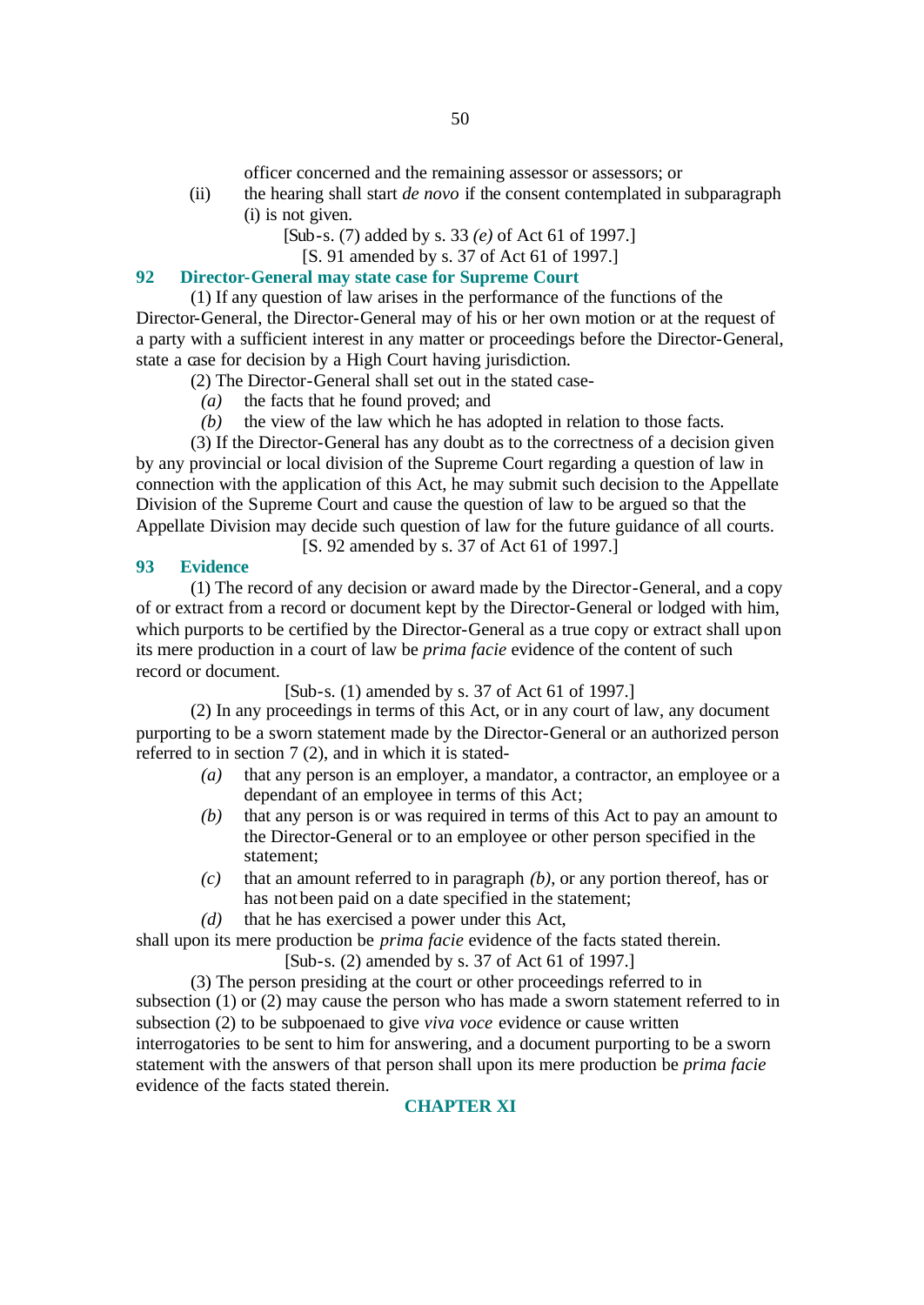#### **GENERAL (ss 94-101)**

#### **94 Arrangements with foreign states regarding compensation**

The Minister may by notice in the *Gazette* issue directions to give effect to the provisions of any agreement between the Republic and any other state in which provision is made for reciprocity in matters regarding compensation to employees for accidents resulting in disablement or death, including directions-

- *(a)* to determine in any case where an employee is entitled to compensation both in terms of this Act and in terms of the law of any such state under the law of which party such employee or his dependants shall be entitled to recover compensation;
- *(b)* to authorize the Director-General to allow evidence taken in any such state, and to obtain and take evidence for use in such state or for the facilitation of proceedings for the recovery of compensation in terms of the law of any such state.

[Para. *(b)* amended by s. 37 of Act 61 of 1997.]

# **95 Certain documents exempt from stamp duty**

Notwithstanding any provision to the contrary contained in any other law, any sworn statement, certificate, receipt or other document required or issued under this Act, shall be exempt from stamp duty.

# **96 Disclosure of information**

(1) No person shall disclose any information obtained by him in the performance of his functions in terms of this Act, except-

- *(a)* to the extent to which it may be necessary for the proper administration of a provision of this Act;
- *(b)* for the purposes of the administration of justice; or
- *(c)* at the request of the Minister or any other person entitled thereto.

(2) Any person who contravenes the provisions of subsection (1) shall be guilty of an offence.

#### **97 Regulations**

(1) The Minister may make regulations, after consultation with the Board, regarding-

> *(a)* the place of meeting and the procedure to be followed at any meeting of the Director-General and assessors or at any proceedings in terms of this Act with which the assessors are concerned, or at any investigation in terms of this Act;

[Para. *(a)* amended by s. 37 of Act 61 of 1997.]

- *(b)* subject to section 76, the fees payable to medical practitioners or chiropractors in respect of services rendered in terms of this Act;
- *(c)* the procedure to be followed in paying assessments and fines to the Director-General;

[Para. *(c)* amended by s. 37 of Act 61 of 1997.]

- *(d)* the persons to whom, the places where and the manner in which payment of assessments in terms of this Act shall be made;
- *(e)* the determination of the amount and the conditions and manner of payment of benefits to assessors or classes of assessors;
- *(f)* the disposal of moneys payable in terms of this Act to any person other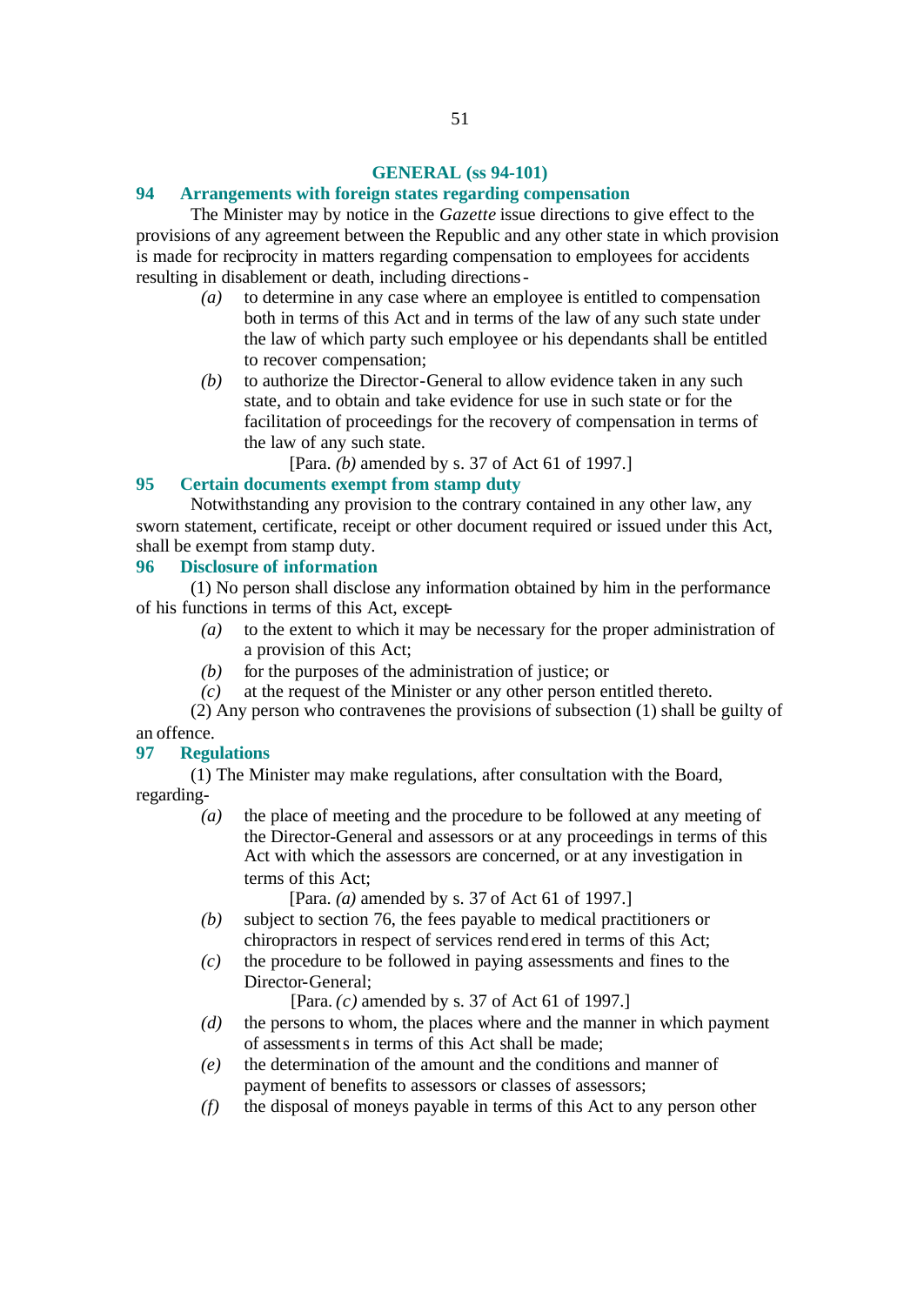than the Director-General and not claimed within the prescribed period by the person entitled thereto;

[Para. *(f)* amended by s. 37 of Act 61 of 1997.]

- *(g)* any matter which shall or may be prescribed by regulation in terms of this Act;
- *(h)* any other matter, whether or not connected with any matter mentioned in paragraphs *(a)* to *(g)*, which he may deem necessary or expedient to prescribe in order to further the objects and purposes of this Act. [Sub-s. (1) amended by s. 35 *(a)* of Act 61 of 1997.]

(2) Different regulations may be made under subsection (1) in respect of different classes of employers and employees and of different areas, and the Minister may, after consultation with the Board, in respect thereof differentiate in such manner as he or she may deem expedient.

[Sub-s. (2) substituted by s. 35 *(b)* of Act 61 of 1997.]

(3) Any person who contravenes or fails to comply with any regulation made under subsection (1) shall be guilty of an offence and liable on conviction to a fine, or imprisonment for a period not exceeding six months.

[Sub-s. (3) substituted by s. 35 *(b)* of Act 61 of 1997.]

#### **98 False statements**

Any person who in connection with a claim for compensation in terms of this Act, or in any return, notice, report or statement to be given, made or furnished in terms of this Act, makes or causes to be made any statement which is false in a material respect, knowing it to be false, shall be guilty of an offence.

#### **99 Penalties**

Any person who is convicted of an offence in terms of this Act shall be liable to a fine, or to imprisonment for a period not exceeding one year.

# **100 Repeal of laws**

(1) Subject to the provisions of this section, the laws specified in Schedule 1 are hereby repealed to the extent set out in the third column thereof.

(2) Any regulation made, any direction, order or directive issued, any request made or any requirement prescribed and any other thing done under a provision of the Workmen's Compensation Act, and which could be made, issued, prescribed or done under a provision of this Act, shall be deemed to have been made, issued, prescribed or done under the last-mentioned provision.

(3) Any claim for compensation or medical aid under a law repealed by subsection (1) in respect of an accident that happened or a scheduled disease contracted prior to the commencement of this Act shall be dealt with in terms of the repealed law as if this Act had not been passed and any right or privilege acquired or accrued under such repealed law shall not be affected by such repeal.

# **101 Short title and commencement**

(1) This Act shall be called the Compensation for Occupational Injuries and Diseases Act, 1993, and shall come into operation on a date fixed by the State President by proclamation in the *Gazette*.

(2) Different dates may be fixed under subsection (1) in respect of different provisions of this Act.

#### **Schedule 1**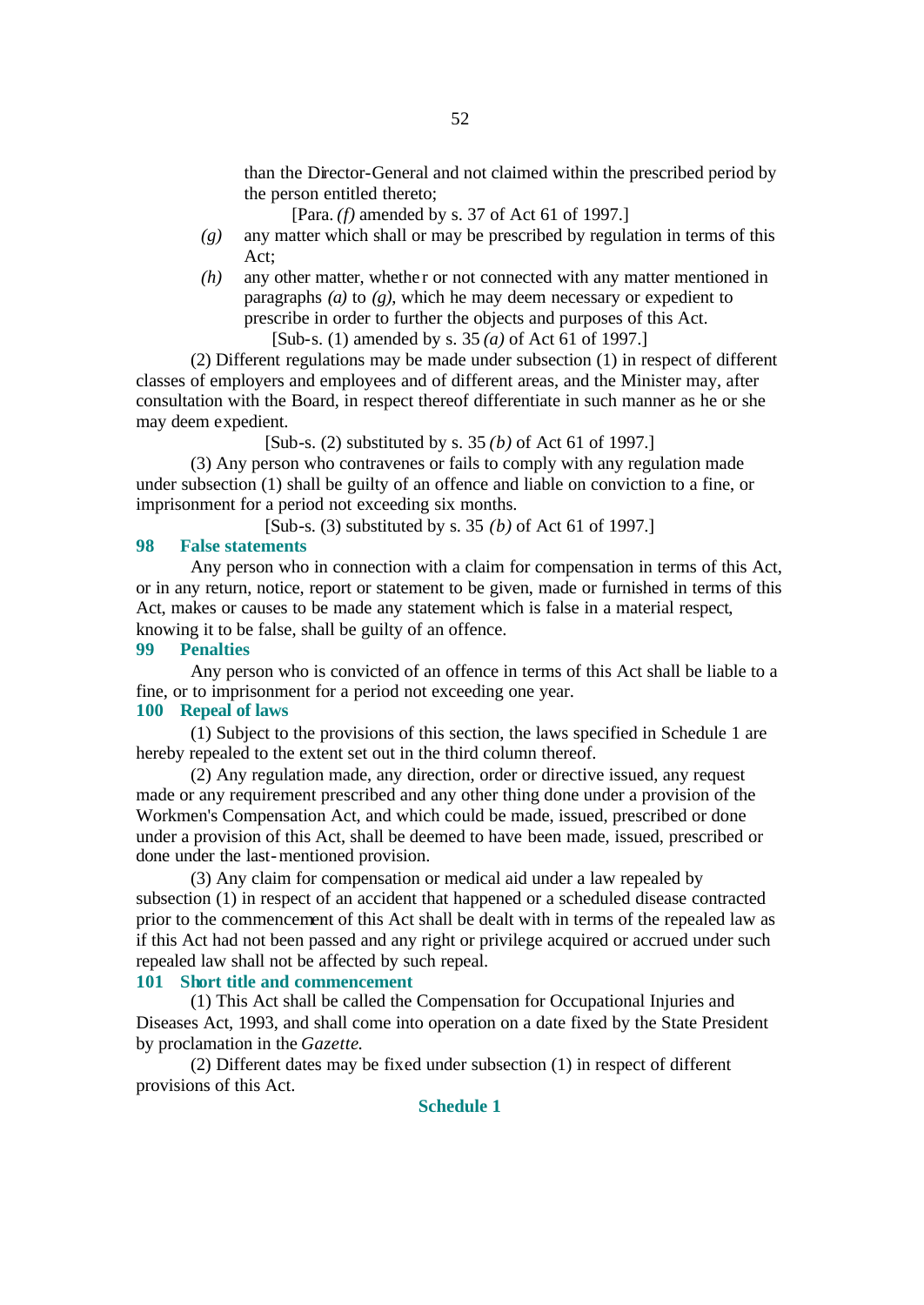# **LAWS REPEALED**

| No and year of law | Title                                      | <b>Extent of repeal</b> |
|--------------------|--------------------------------------------|-------------------------|
| Act 30 of 1941     | Workmen's Compensation Act, 1941           | The whole               |
| Act 27 of 1945     | Workmen's Compensation Amendment Act, 1945 | The whole               |
| Act 36 of 1949     | Workmen's Compensation Amendment Act, 1949 | The whole               |
| Act 5 of 1951      | Workmen's Compensation Amendment Act, 1951 | The whole               |
| Act 51 of 1956     | Workmen's Compensation Amendment Act, 1956 | The whole               |
| Act 7 of 1961      | Workmen's Compensation Amendment Act, 1961 | The whole               |
| Act 21 of 1964     | Workmen's Compensation Amendment Act, 1964 | The whole               |
| Act 58 of 1967     | Workmen's Compensation Amendment Act, 1967 | The whole               |
| Act 9 of 1970      | Workmen's Compensation Amendment Act, 1970 | The whole               |
| Act 27 of 1970     | Second Black Laws Amendment Act, 1970      | Section 2               |
| Act 60 of 1971     | Workmen's Compensation Amendment Act, 1971 | The whole               |
| Act 11 of 1974     | Workmen's Compensation Amendment Act, 1974 | The whole               |
| Act 28 of 1977     | Workmen's Compensation Amendment Act, 1977 | The whole               |
| Act 8 of 1979      | Workmen's Compensation Amendment Act, 1979 | The whole               |
| Act 24 of 1981     | Workmen's Compensation Amendment Act, 1981 | The whole               |
| Act 29 of 1984     | Workmen's Compensation Amendment Act, 1984 | The whole               |
| Act 35 of 1987     | Workmen's Compensation Amendment Act, 1987 | The whole               |
| Act 40 of 1990     | Workmen's Compensation Amendment Act, 1990 | The whole               |

# **Schedule 2**

[Schedule 2 amended by s. 37 of Act 61 of 1997.]

| <b>Injury</b>                                              | Percentage of<br>permanent<br>disablement |
|------------------------------------------------------------|-------------------------------------------|
| Loss of two limbs                                          | 100                                       |
| Loss of both hands, or of all fingers and both thumbs      | 100                                       |
| Total loss of sight                                        | 100                                       |
| <b>Total paralysis</b>                                     | 100                                       |
| Injuries resulting in employee being permanently bedridden | 100                                       |
| Any other injury causing permanent total disablement       | 100                                       |
| Loss of arm at shoulder                                    | 65                                        |
| oss of arm between elbow and shoulder                      | 65                                        |
| Loss of arm at elbow                                       | 55                                        |
| Loss of arm between wrist and elbow                        | 55                                        |
| Loss of hand at wrist                                      | 50                                        |
| Loss of four fingers and thumb of one hand                 | 50                                        |
| Loss of four fingers                                       | 40                                        |
| Loss of thumb-both phalanges                               | 25                                        |
| one phalanx                                                | 15                                        |
| Loss of index finger-three phalanges                       | 10                                        |
| two phalanges                                              | 8                                         |
|                                                            |                                           |
| one phalanx                                                | 5                                         |
| Loss of middle finger-three phalanges                      |                                           |
| two phalanges                                              | 8<br>6                                    |
|                                                            |                                           |
| one phalanx                                                | 4                                         |
|                                                            |                                           |
| Loss of ring finger- three phalanges                       | 6                                         |
| two phalanges                                              | 5                                         |
| one phalanx                                                | з                                         |
|                                                            |                                           |
| Loss of little finger- three phalanges                     |                                           |
| two phalanges                                              | 3                                         |
|                                                            |                                           |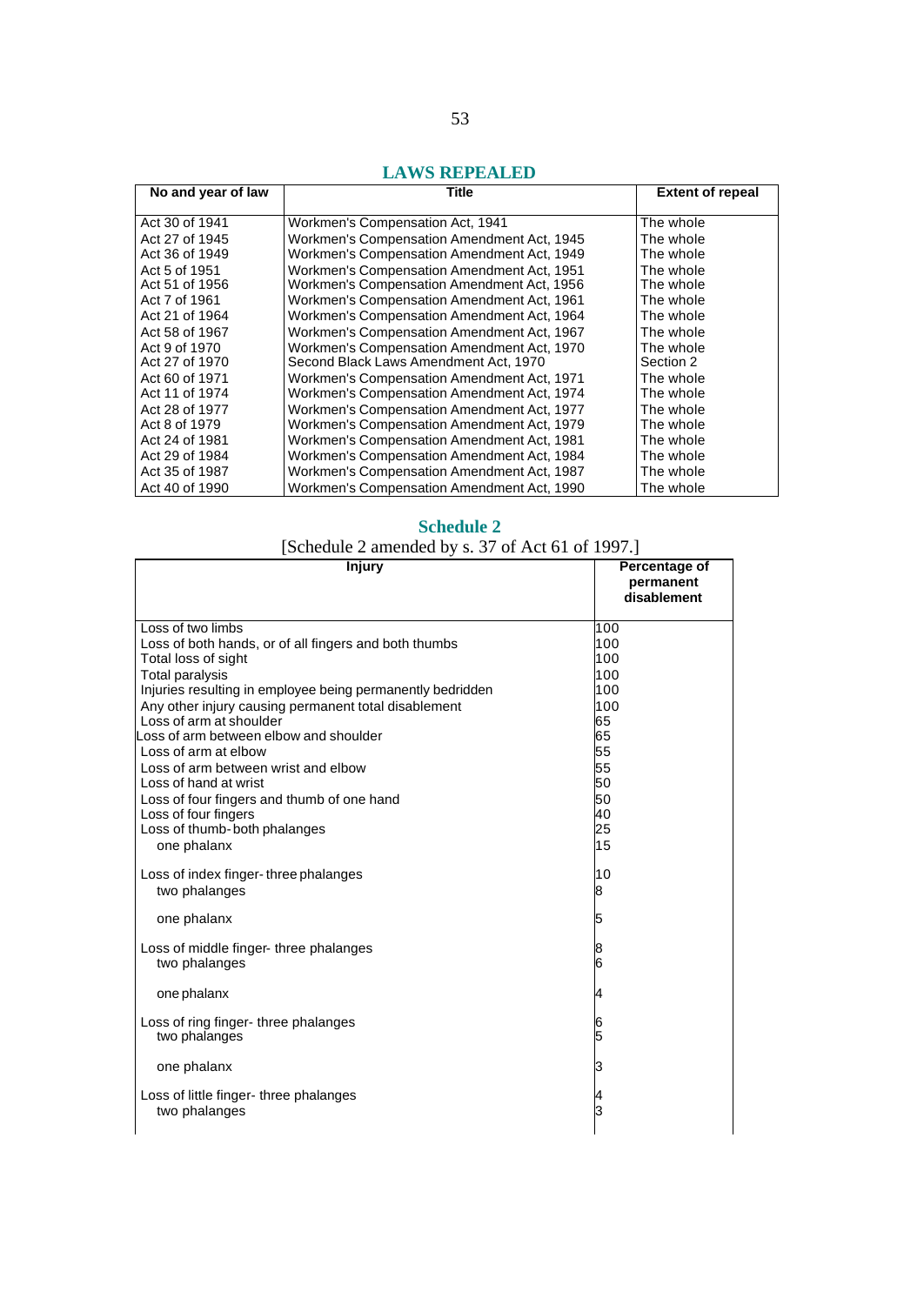| one phalanx                                                                               |                |
|-------------------------------------------------------------------------------------------|----------------|
| Loss of metacarpals - first, second or third (additional)<br>fourth or fifth (additional) |                |
| Loss of leg- at hip<br>between knee and hip                                               | 70<br>45 to 70 |
| below knee                                                                                | 35 to 45       |
| Loss of toes-all<br>big, both phalanges                                                   | 15             |
| big, one phalanx                                                                          | з              |
| toes other than big toes -                                                                |                |
| four toes                                                                                 |                |
| three toes                                                                                | 5              |
| two toes                                                                                  | З              |
| one toe                                                                                   |                |
| Loss of eye- whole eye<br>sight                                                           | 30<br>30       |
| sight except perception of light                                                          | 30             |
| Loss of hearing- both ears<br>one ear                                                     | 50<br>7        |

Total permanent loss of the use of a limb shall be treated as the loss of the limb. Any injury to the left arm or hand and, in the case of a left-handed employee, to the right arm or hand, may in the discretion of the Director-General be rated at ninety per cent of the above percentage.

If there are two or more injuries the sum of the percentages for such injuries may be increased, in the discretion of the Director-General.

# **Schedule 3**

#### [Schedule 3 substituted by GN 552 of 30 April 2004.]

In this Schedule the following general concepts have been defined and clarified as set out below:

#### **General**

1 Schedule 3 deals with the List of Occupational Diseases which depicts diseases that are occupational and compensable on the benefits of an explicit presumption referred to in terms of section 66 of the Compensation for Occupational Injuries and Diseases Act, 1993.

2 The amended Schedule 3 is issued to align the list of diseases mentioned in the first column of Schedule 3 of the Compensation for Occupational Injuries and Diseases Act, 1993 with the list of occupational diseases appended to International Labour Organization R194 List of Occupational Diseases Recommendation, 2002.

3 The amended Schedule 3 is issued in conformity with section 65 *(a)* and 66 of the Compensation for Occupational Injuries and Diseases Act, 1993.

4 The List of Occupational Diseases appended to this amended Schedule 3 shall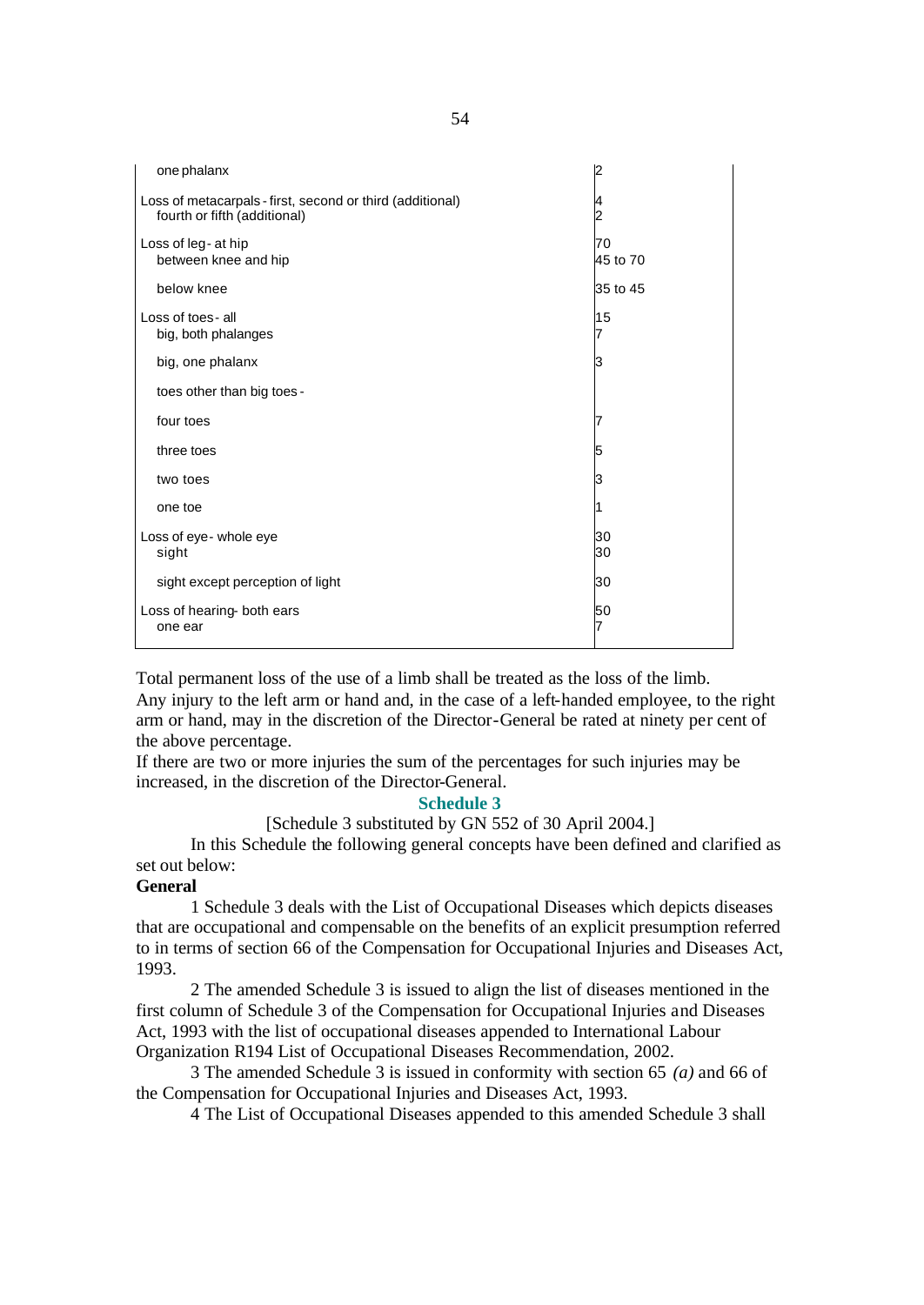supersede the list of diseases mentioned in the first column of Schedule 3 in terms of 65 *(a)* of the Compensation for Occupational Injuries and Diseases Act, 1993.

- 5 Work shall be defined as:
	- All work involving the handling of and/or exposure to any agent(s) mentioned in the List of Occupational Diseases; and/or
	- Any occupation involving the handling of and/or exposure to specified agent/work processes mentioned in the List of Occupational Diseases.

6 Work as defined in the amended Schedule 3 shall supersede all previous work(s) mentioned in Schedule 3 and in section 66 of the Compensation for Occupational Injuries and Diseases Act, 1993.

**A LIST OF OCCUPATIONAL DISEASES**

# **1 DISEASES CAUSED BY AGENTS**

# **1.1 Diseases caused by chemical agents**

- 1.1.1 Diseases caused by beryllium or its toxic compounds
- 1.1.2 Diseases caused by cadmium or its toxic compounds
- 1.1.3 Diseases caused by phosphorus or its toxic compounds
- 1.1.4 Diseases caused by chromium or its toxic compounds
- 1.1.5 Diseases caused by manganese or its toxic compounds
- 1.1.6 Diseases caused by arsenic or its toxic compounds
- 1.1.7 Diseases caused by mercury or its toxic compounds
- 1.1.8 Diseases caused by lead or its toxic compounds
- 1.1.9 Diseases caused by fluorine or its toxic compounds
- 1.1.10 Diseases caused by carbon disulphide
- 1.1.11 Diseases caused by the toxic ha logen derivatives of aliphatic or aromatic hydrocarbons
- 1.1.12 Diseases caused by benzene or its toxic homologues
- 1.1.13 Diseases caused by toxic nitro- and amino-derivatives of benzene or its homologues
- 1.1.14 Diseases caused by nitroglycerine or other nitric acid esters
- 1.1.15 Diseases caused by alcohols, glycols or ketones
- 1.1.16 Diseases caused by asphyxiants: carbon monoxide, hydrogen cyanide or its toxic derivatives, hydrogen sulphide
- 1.1.17 Diseases caused by acrylonitrile
- 1.1.18 Diseases caused by oxides of nitrogen
- 1.1.19 Diseases caused by vanadium or its toxic compounds
- 1.1.20 Diseases caused by antimony or its toxic compounds
- 1.1.21 Diseases caused by hexane
- 1.1.22 Diseases of teeth caused by mineral acids
- 1.1.23 Diseases caused by pharmaceutical agents
- 1.1.24 Diseases caused by thallium or its compounds
- 1.1.25 Diseases caused by osmium or its compounds
- 1.1.26 Diseases caused by selenium or its compounds
- 1.1.27 Diseases caused by copper or its compounds
- 1.1.28 Diseases caused by tin or its compounds
- 1.1.29 Diseases caused by zinc or its compounds
- 1.1.30 Diseases caused by ozone, phosgene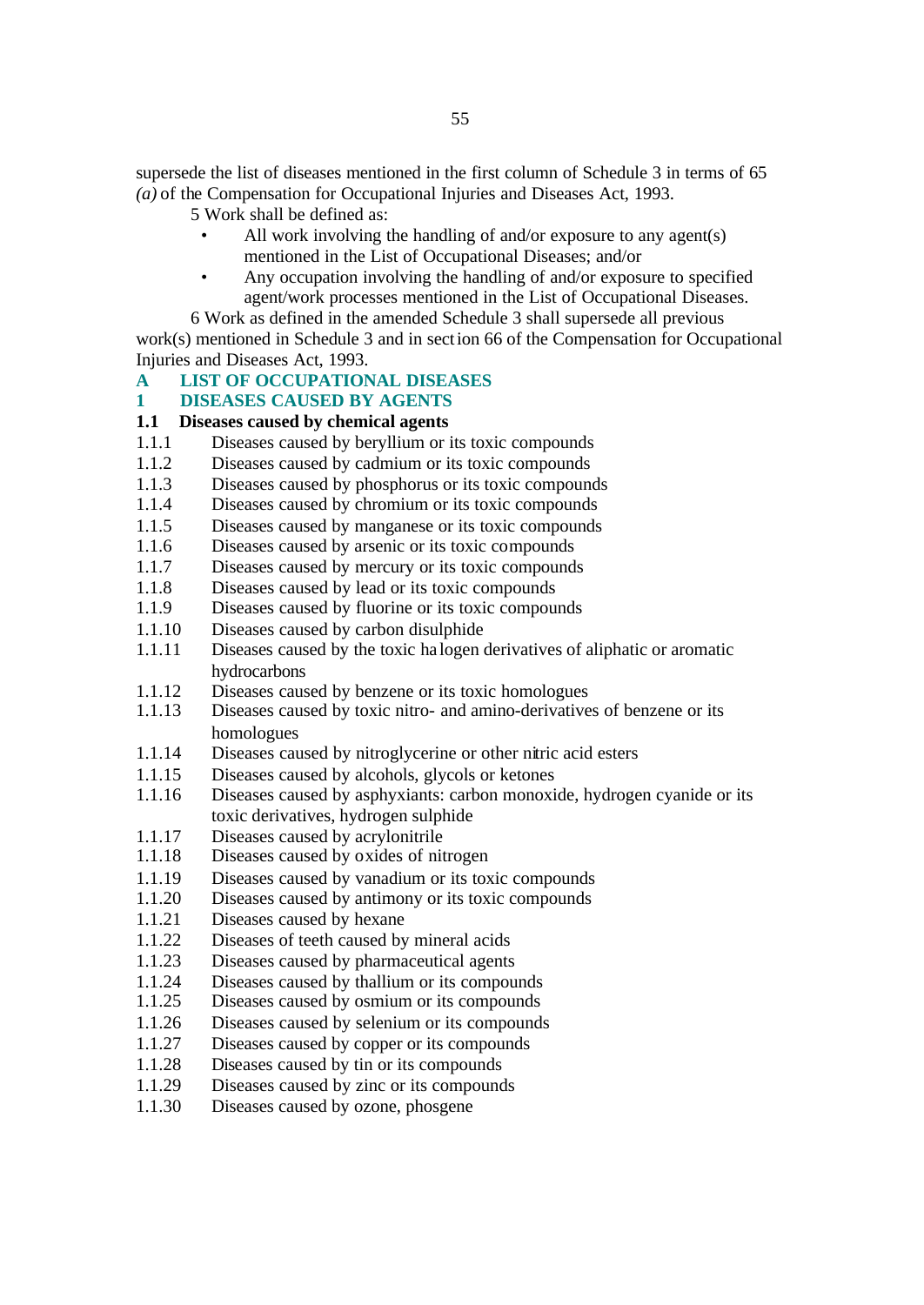- 1.1.31 Diseases caused by benzoquinone
- 1.1.32 Diseases caused by chlorine
- 1.1.33 Diseases caused by pesticides and/or herbicides
- 1.1.34 Diseases caused by oxides of sulphur

# **1.2 Diseases caused by physical agents**

- 1.2.1 Hearing impairment caused by noise
- 1.2.2 Diseases caused by vibration (disorders of muscles, tendons, bones, joints, peripheral blood vessels or peripheral nerves)
- 1.2.3 Diseases caused by work in compressed air / abnormal atmospheric or water pressure
- 1.2.4 Diseases caused by ionizing radiations
- 1.2.5 Diseases caused by extreme temperatures (cold and hot)
- 1.2.6 Diseases caused by ultraviolet radiation

# **1.3 Diseases caused by biological agents**

- 1.3.1 Infectious or parasitic diseases contracted in an occupation where there is a particular risk of contamination
- 1.3.2 Toxic/inflammatory syndromes (inhalation fever, toxic pneumonitis, organic dust toxic syndrome) associated with exposure to bacterial and fungal contaminants (endotoxin, mycotoxins, (1->3)-B-D-glucans, volatile organic compounds)

# **2 DISEASES BY TARGET ORGAN SYSTEMS**

# **2.1 Occupational respiratory diseases**

- 2.1.1 Pneumoconiosis-fibrosis of the parenchyma of the lung caused by fibrogenic dust
- 2.1.2 Pleural thickening caused by asbestos dust exposure
- 2.1.3 Silicotuberculosis
- 2.1.4 Bronchopulmonary diseases caused by hard-metal dust
- 2.1.5 Bronchopulmonary diseases caused by cotton, flax, hemp or sisal dust (byssinosis)
- 2.1.6 Occupational asthma caused by one of the following recognized sensitising agents or irritants inherent to the work process:
	- 2.1.6.1 isocyanates
	- 2.1.6.2 platinum, nickel, cobalt, vanadium or chromium salts
	- 2.1.6.3 hardening agents, including epoxy resins
	- 2.1.6.4 acrylic acids or derived acrylates
	- 2.1.6.5 soldering or welding fumes
	- 2.1.6.6 substances from animals or insects
	- 2.1.6.7 fungi or spores
	- 2.1.6.8 proteolytic enzymes
	- 2.1.6.9 organic dust
	- 2.1.6.10 vapours or fumes of formaldehyde, anhydrides, amines
	- 2.1.6.11 latex
- 2.1.7 Extrinsic allergic alveolitis caused by the inhalation of the following organic dusts and chemicals inherent to the work process: moulds, fungal spores or any other allergenic proteinaceous material, 2,4 tolue ne-di-isocyanates
- 2.1.8 Siderosis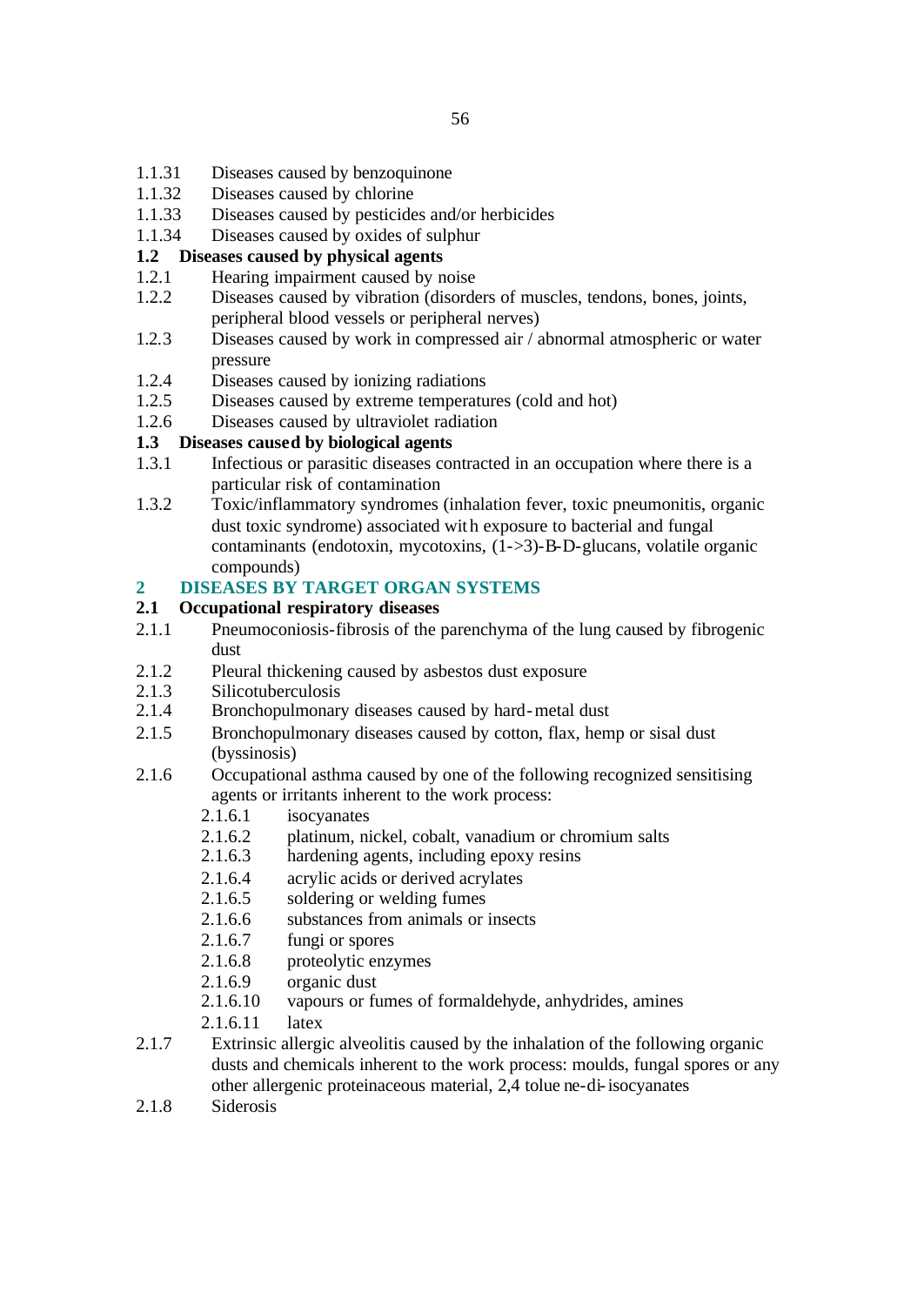- 2.1.9 Chronic obstructive pulmonary diseases
- 2.1.10 Diseases of the lung caused by aluminium
- 2.1.11 Upper airways disorders caused by recognized sensitising agents or irritants inherent to the work process
- 2.1.12 Diseases caused by chronic or repetitive exposure to products of combustion

# **2.2 Occupational skin diseases**

- 2.2.1 Allergic or irritant contact dermatitis caused by physical, chemical or biological agents
- 2.2.2 Occupational vitiligo

# **2.3 Occupational musculo-skeletal disorders**

- 2.3.1 Musculo-skeletal diseases caused by specific work activities or work environment where particular risk factors are present. Examples of such activities or environment include:
	- *(a)* rapid or repetitive motion
	- *(b)* forceful exertion
	- *(c)* excessive mechanical force concentration.
	- *(d)* awkward or non-neutral postures
	- *(e)* vibration

# **3 OCCUPATIONAL CANCER**

# **3.1 Cancer caused by the following agents**

- 3.1.1 Asbestos
- 3.1.2 Benzidine and its salts
- 3.1.3 Bis chloromethyl ether (BCME)
- 3.1.4 Chromium and chromium compounds
- 3.1.5 Coal tars, coal tar pitches or soots
- 3.1.6 Beta-naphthylamine
- 3.1.7 Vinyl chloride
- 3.1.8 Benzene or its toxic homologues
- 3.1.9 Toxic nitro- and amino-derivatives of benzene or its homologues
- 3.1.10 Ionizing radiations
- 3.1.11 Tar, pitch, bitumen, mineral oil, anthracene, or the compounds, products or residues of these substances
- 3.1.12 Coke oven emissions
- 3.1.13 Compounds of nickel
- 3.1.14 Wood dust
- 3.1.15 Crystalline silica
- 3.1.16 Mycotoxins
- 3.1.17 Arsenic

# **4 OTHER DISEASES**

4.1 Miners' nystagmus

# **Schedule 4**

# **MANNER OF CALCULATING COMPENSATION**

[Schedule 4 amended by GN 222 in *GG* 16263 of 17 February 1995, by GN 127 in *GG* 16957 of 2 February 1996, by GN 292 in *GG* 17803 of 21 February 1997, by GN 294 in *GG* 17803 of 21 February 1997, by s. 36 of Act 61 of 1997, substituted by GN 554 in *GG* 20012 of 30 April 1999, amended by GN 73 in *GG* 20843 of 4 February 2000, by GN 77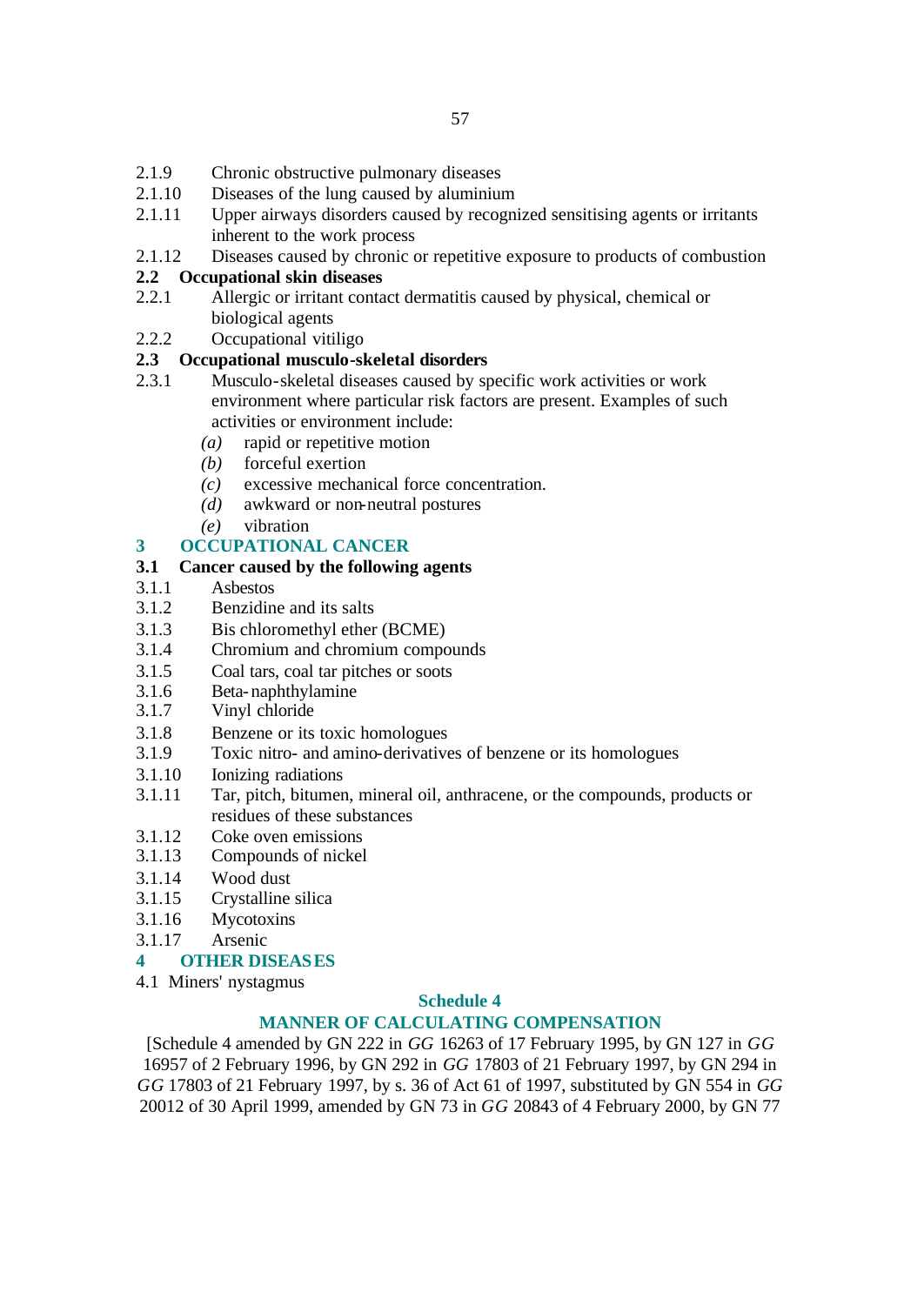in *GG* 22005 of 1 February 2001, by GN 68 in *GG* 23046 of 1 February 2002, by GN 141 in *GG* 24294 of 3 February 2003, by GN 89 in *GG* 25954 of 2 February 2004, by GN 201 in *GG* 27375 of 11 March 2005, by GN 423 in *GG* 28808 of 5 May 2006 and by GN 86 in *GG* 29582 of 2 February 2007.]

| $\overline{(\mathsf{i})}$ | (iii)          | (iii)                                                        | (iv)                      | $\overline{(v)}$                                                                                                                                                                    |
|---------------------------|----------------|--------------------------------------------------------------|---------------------------|-------------------------------------------------------------------------------------------------------------------------------------------------------------------------------------|
| <b>Item</b>               | <b>Section</b> | Nature and degree of<br>disablement                          | <b>Nature of benefits</b> | <b>Manner of calculating benefits</b>                                                                                                                                               |
| 1.                        | $47(1)$ (a)    | Temporary total disablement                                  | Periodical payments       | 75% of an employee's monthly                                                                                                                                                        |
| 2.                        | 49(1)          | Permanent disablement of 30% Lump sum                        |                           | earnings at the time of the accident<br>subject to maximum compensation<br>of R12 624,00 per month.<br>15 times the monthly earnings of the<br>employee at the time of the accident |
|                           |                |                                                              |                           | subject to the maximum and<br>minimum compensation of R141<br>420,00 and R32 535,00.                                                                                                |
| 3.                        | 49 (1)         | Permanent disablement of less<br>than 30%                    | Lump sum                  | An amount which bears to a lump<br>sum calculated under item 2 the<br>same proportion as the degree of<br>permanent disablement to 30%.                                             |
| 4.                        | 49(1)          | Permanent disablement of 100% Monthly pension                |                           | 75% of an employee's monthly<br>earnings at the time of the accident<br>subject to maximum and minimum<br>compensation of R12 624,00 and R1                                         |
| 5.                        | 49(1)          | Permanent disablement of less<br>than 100% but more than 30% | Monthly pension           | 626,75.<br>A monthly pens ion which bears to a<br>pension calculated under item 4 the<br>same proportion as the degree of                                                           |
| 6.                        | 54 $(1)$ $(a)$ | Fatal                                                        | Lump sum                  | permanent disablement to 100%.<br>Twice the employee's monthly<br>pension that would have been<br>payable to the employee under item<br>4 had he been totally permanently           |
| 7.                        | 54 $(1)$ $(b)$ | Fatal                                                        | Monthly pension           | disabled.<br>40% of the monthly pension that<br>would have been payable to the<br>employee under item 4 had he been                                                                 |
| 8.                        | 54 $(1)$ $(c)$ | Fatal                                                        | Monthly pension           | totally permanently disabled.<br>20% of the monthly pension that<br>would have been payable to the<br>employee under item 4 had he been                                             |
| 9.                        | 54 (1) (e)     | Fatal                                                        | Lump sum                  | totally permanently disabled, to each<br>child.<br>Percentage dependence as portion<br>of R73 416,00.                                                                               |
| 10.                       | 54(2)          | Fatal                                                        | <b>Funeral costs</b>      | A reasonable amount for funeral<br>costs to a maximum of R9 550,00 or<br>the actual amount, whichever is the<br>lesser.                                                             |

| ľ. | For the financial year ended 31 March 1959 or earlier | 3419% |  |
|----|-------------------------------------------------------|-------|--|
|    | For the financial year ended 31 March 1960            | 3419% |  |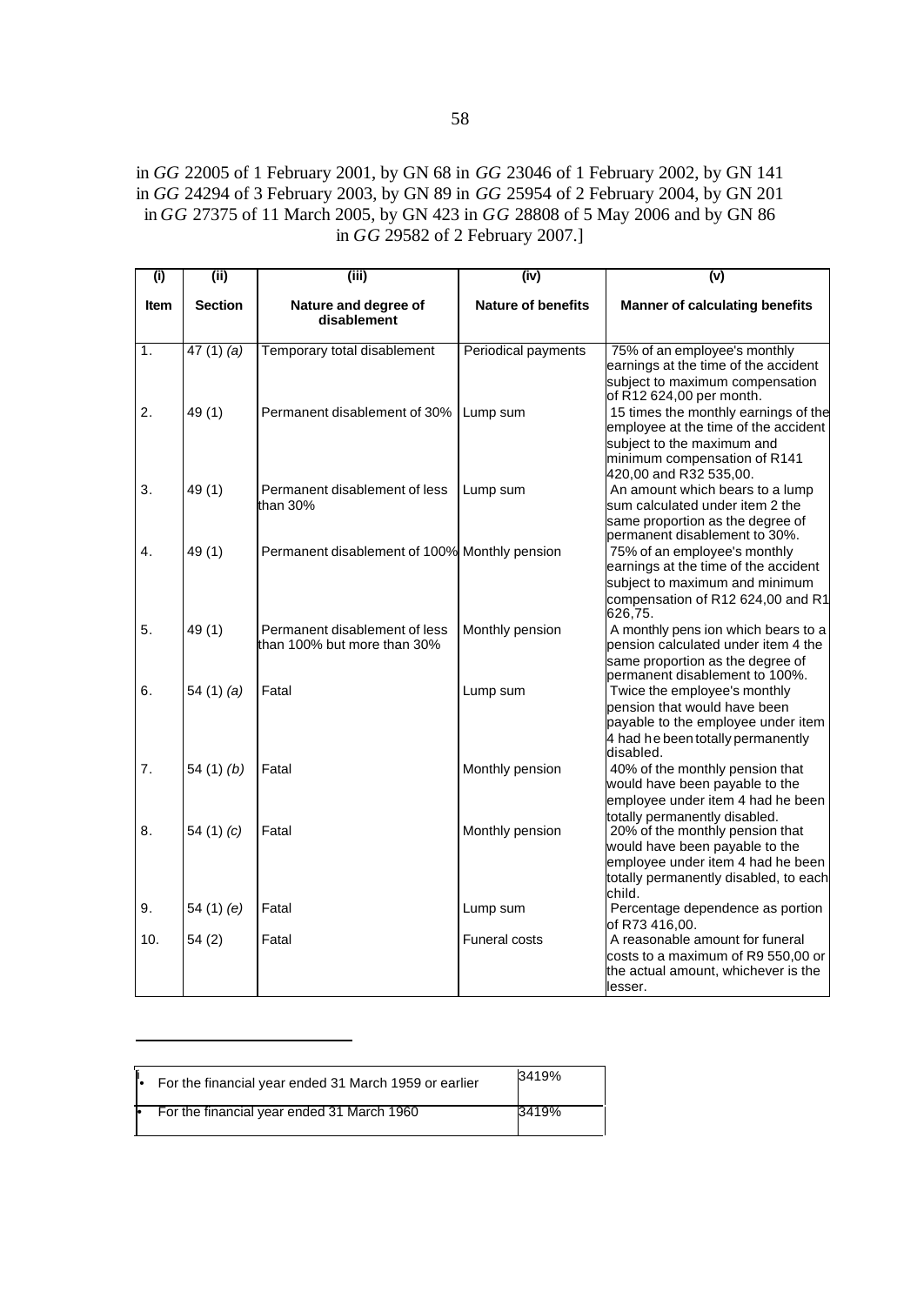|   | For the financial year ended 31 March 1961 | 3419% |
|---|--------------------------------------------|-------|
|   | For the financial year ended 31 March 1962 | 3306% |
|   | For the financial year ended 31 March 1963 | 3306% |
|   | For the financial year ended 31 March 1964 | 3101% |
|   | For the financial year ended 31 March 1965 | 3007% |
|   | For the financial year ended 31 March 1966 | 2919% |
|   | For the financial year ended 31 March 1967 | 2919% |
|   | For the financial year ended 31 March 1968 | 2757% |
|   | For the financial year ended 31 March 1969 | 2682% |
|   | For the financial year ended 31 March 1970 | 2480% |
|   | For the financial year ended 31 March 1971 | 2361% |
|   | For the financial year ended 31 March 1972 | 2153% |
|   | For the financial year ended 31 March 1973 | 1938% |
|   | For the financial year ended 31 March 1974 | 1699% |
|   | For the financial year ended 31 March 1975 | 1510% |
|   | For the financial year ended 31 March 1976 | 1358% |
|   | For the financial year ended 31 March 1977 | 1232% |
|   | For the financial year ended 31 March 1978 | 1073% |
|   | For the financial year ended 31 March 1979 | 939%  |
|   | For the financial year ended 31 March 1980 | 802%  |
|   | For the financial year ended 31 March 1981 | 681%  |
|   | For the financial year ended 31 March 1982 | 593%  |
|   | For the financial year ended 31 March 1983 | 530%  |
|   | For the financial year ended 31 March 1984 | 450%  |
|   | For the financial year ended 31 March 1985 | 365%  |
|   | For the financial year ended 31 March 1986 | 300%  |
|   | For the financial year ended 31 March 1987 | 255%  |
|   | For the financial year ended 31 March 1988 | 215%  |
| F | For the financial year ended 31 March 1989 | 177%  |
|   | For the financial year ended 31 March 1990 | 145%  |
|   | For the financial year ended 31 March 1991 | 114%  |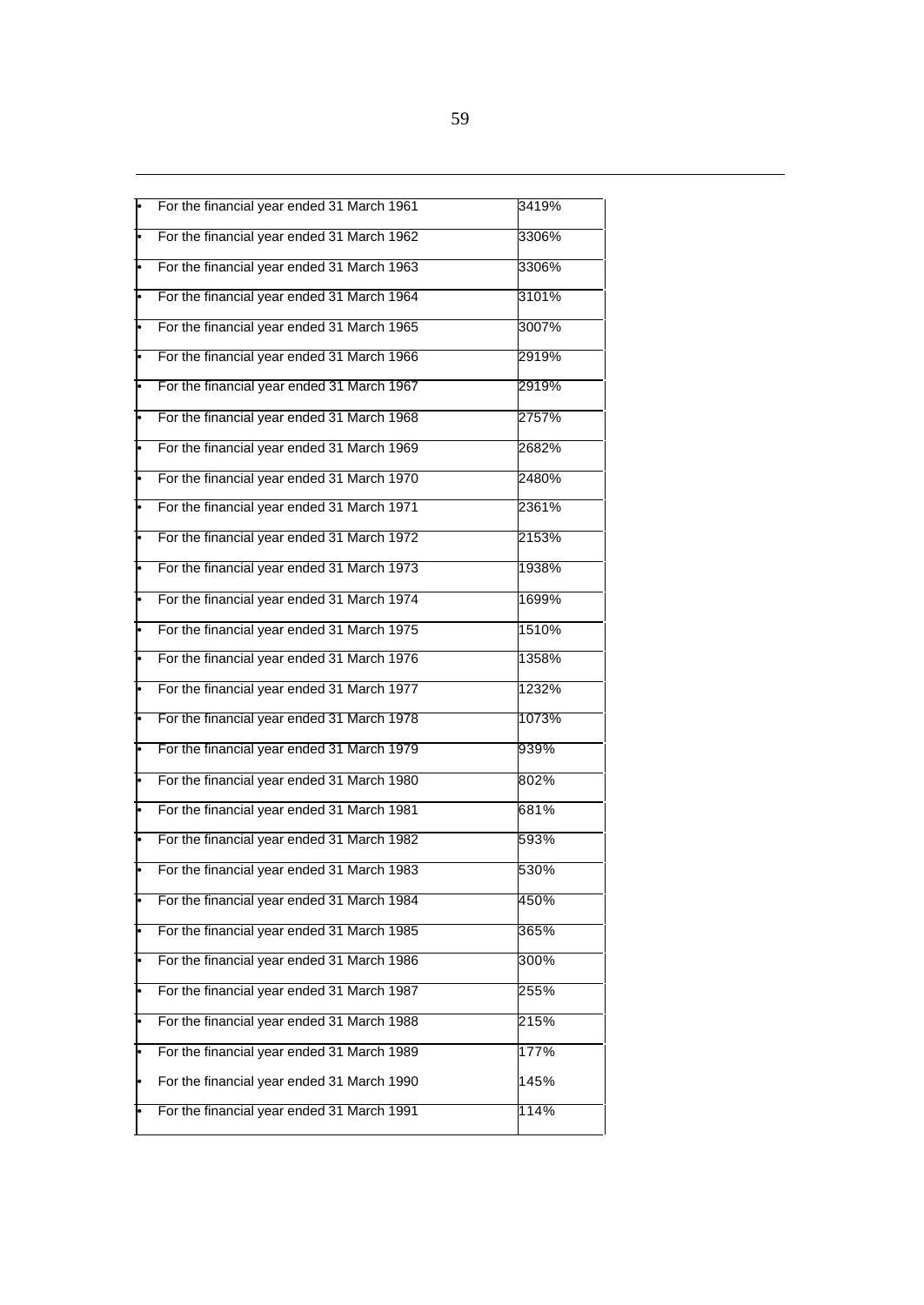| For the financial year ended 31 March 1992 | 97% |
|--------------------------------------------|-----|
| For the financial year ended 31 March 1993 | 82% |
| For the financial year ended 31 March 1994 | 67% |
| For the financial year ended 31 March 1995 | 59% |
| For the financial year ended 31 March 1996 | 46% |
| For the financial year ended 31 March 1997 | 40% |
| For the financial year ended 31 March 1998 | 31% |
| For the financial year ended 31 March 1999 | 28% |
| For the financial year ended 31 March 2000 | 20% |
| For the financial year ended 31 March 2001 | 14% |
| For the financial year ended 31 March 2002 | 6%  |
| For the financial year ended 31 March 2003 | 5%  |
| For the financial year ended 31 March 2004 | 3%  |
| For the financial year ended 31 March 2005 | 0%  |
| For the financial year ended 31 March 2006 | 0%  |

For all the constant attendance allowances awarded a further 3,4% with effect from 1 April 2007 - GN 87 in *GG* 29582 of 2 February 2007.

For accidents which occurred before 1 April 1960 and occupational diseases which were diagnosed before 1 April 1960 by 22.1%

For accidents which occurred from 1 April 1960 up to 31 March 1961 and occupational diseases which were diagnosed from 1 April 1960 up to 31 March 1961 by 21.9%;

For accidents which occurred from 1 April 1961 up to 31 March 1962 and occupational diseases which were diagnosed from 1 April 1961 up to 31 March 1962 by 21.8%;

For accidents which occurred from 1 April 1962 up to 31 March 1963 and occupational diseases which were diagnosed from 1 April 1962 up to 31 March 1963 by 21.6%;

For accidents which occurred from 1 April 1963 up to 31 March 1964 and occupational diseases which were diagnosed from 1 April 1963 up to 31 March 1964 by 21.4%;

For accidents which occurred from 1 April 1964 up to 31 March 1965 and occupational diseases which were diagnosed from 1 April 1964 up to 31 March 1965 by 21.0%;

For accidents which occurred from 1 April 1965 up to 31 March 1966 and occupational diseases which were diagnosed from 1 April 1965 up to 31 March 1966 by 20.6%;

For accidents which occurred from 1 April 1966 up to 31 March 1967 and occupational diseases which were diagnosed from 1 April 1966 up to 31 March 1967 20.2%;

For accidents which occurred from 1 April 1967 up to 31 March 1968 and occupational diseases which were diagnosed from 1 April 1967 up to 31 March 1968 by 19.9%;

For accidents which occurred from 1 April 1968 up to 31 March 1969 and occupational diseases which were diagnosed from 1 April 1968 up to 31 March 1969 by 19.6%;

For accidents which occurred from 1 April 1969 up to 31 March 1970 and occupational diseases which were diagnosed from 1 April 1969 up to 31 March 1970 by 19.1%;

For accidents which occurred from 1 April 1970 up to 31 March 1971 and occupational diseases which were diagnosed from 1 April 1970 up to 31 March 1971 by 17.8%;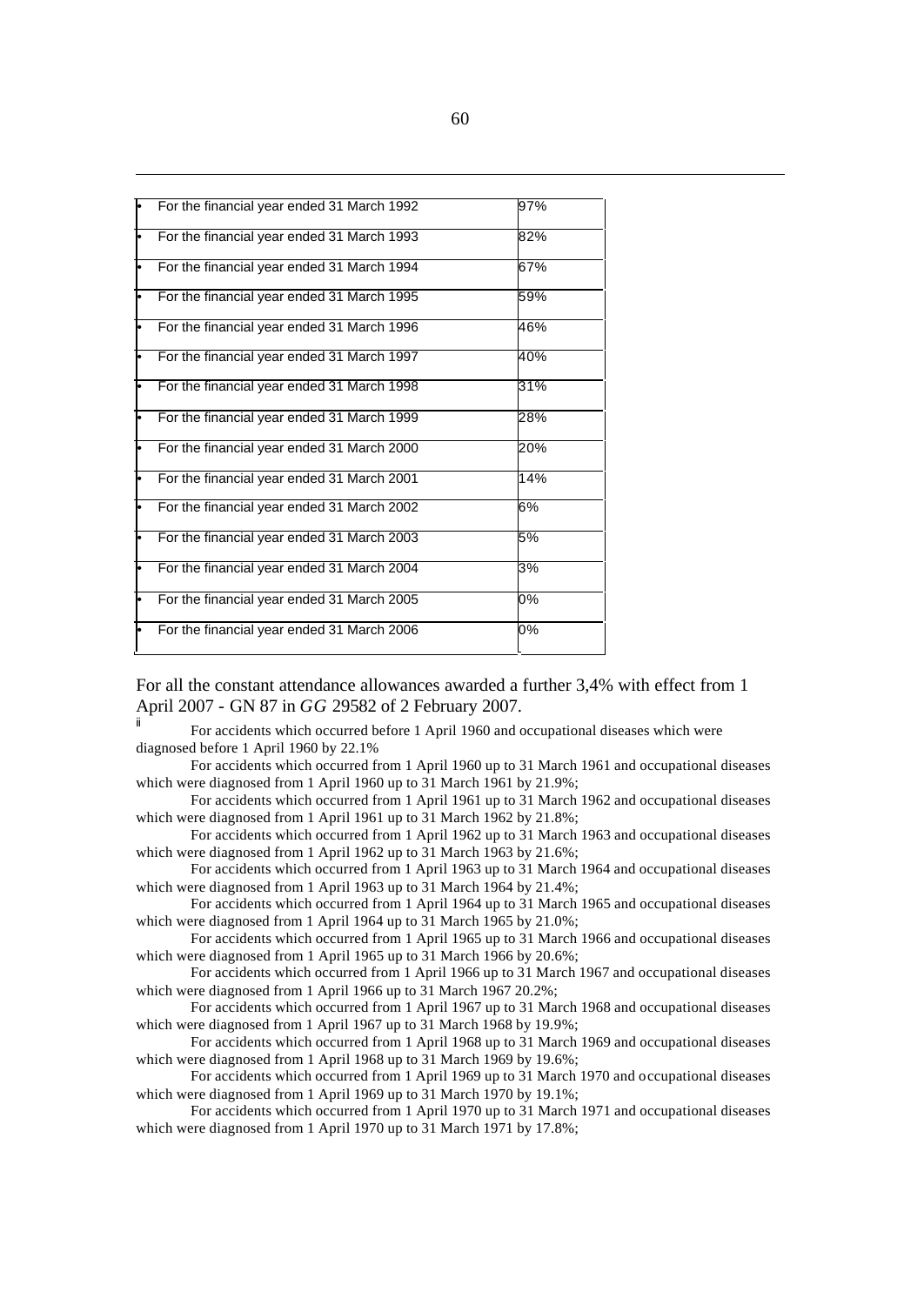For accidents which occurred from 1 April 1971 up to 31 March 1972 and occupational diseases which were diagnosed from 1 April 1971 up to 31 March 1972 by 17.0%;

For accidents which occurred from 1 April 1972 up to 31 March 1973 and occupational diseases which were diagnosed from 1 April 1972 up to 31 March 1973 by 16.0%;

For accidents which occurred from 1 April 1973 up to 31 March 1974 and occupational diseases which were diagnosed from 1 April 1973 up to 31 March 1974 by 15.0%;

For accidents which occurred from 1 April 1974 up to 31 March 1975 and occupational diseases which were diagnosed from 1 April 1974 up to 31 March 1975 by 13.5%;

For accidents which occurred from 1 April 1975 up to 31 March 1976 and occupational diseases which were diagnosed from 1 April 1975 up to 31 March 1976 by 12.3%;

For accidents which occurred from 1 April 1976 up to 31 March 1977 and occupational diseases which were diagnosed from 1 April 1976 up to 31 March 1977 by 11.1%;

For accidents which occurred from 1 April 1977 up to 31 March 1978 and occupational diseases which were diagnosed from 1 April 1977 up to 31 March 1978 by 10.1%;

For accidents which occurred from 1 April 1978 up to 31 March 1979 and occupational diseases which were diagnosed from 1 April 1978 up to 31 March 1979 by 8.9%;

For accidents which occurred from 1 April 1979 up to 31 March 1980 and occupational diseases which were diagnosed from 1 April 1979 up to  $31$  March 1980 by 23.6%;

For accidents which occurred from 1 April 1980 up to 31 March 1981 and occupational diseases which were diagnosed from 1 April 1980 up to 31 March 1981 by 10.5%;

For accidents which occurred from 1 April 1981 up to 31 March 1982 and occupational diseases which were diagnosed from 1 April 1981 up to 31 March 1982 by 20.4%;

For accidents which occurred from 1 April 1982 up to 31 March 1983 and occupational diseases which were diagnosed from 1 April 1982 up to 31 March 1983 by 18.8%;

For accidents which occurred from 1 April 1983 up to 31 March 1984 and occupational diseases which were diagnosed from 1 April 1983 up to 31 March 1984 by 17.7%;

For accidents which occurred from 1 April 1984 up to 31 March 1985 and occupational diseases which were diagnosed from 1 April 1984 up to 31 March 1985 by 16.0%;

For accidents which occurred from 1 April 1985 up to 31 March 1986 and occupational diseases which were diagnosed from 1 April 1985 up to 31 March 1986 by 9.3%;

All pensions payable in respect of accidents which occurred before 1 April 2004 as well as occupational diseases which were diagnosed before 1 April 2004 with effect from 1 April 2005 by 4.8%. **NOTE**

The following benefit increases will apply for all Federated Employers' Mutual Assurance Company Limited (FEMA) pensioners:

\* For accidents prior to 1 April 2003 and occupational diseases which were diagnosed before 1 April 2003 compensation below the 2003 minimum will be increased to the minimum compensation with effect from 1 April 2005 (based on the 2003 minimum wages per week of R313.62)

\* All pensions payable in respect of accidents which occurred before 1 April 2004 as well as occupational diseases which were diagnosed before 1 April 2004 with effect from 1 April 2005 will be increased by 4.8%.

GN 200 (*GG* 27375) of 11 March 2005 (as corrected by GN 492 (*GG* 27620) of 27 May 2005.

For accidents which occurred before 1 April 1960 and occupational diseases which were diagnosed before 1 April 1960 by 22.1%

For accidents which occurred from 1 April 1960 up to 31 March 1961 and occupational diseases which were diagnosed from 1 April 1960 up to 31 March 1961 by 21.9%;

For accidents which occurred from 1 April 1961 up to 31 March 1962 and occupational diseases which were diagnosed from 1 April 1961 up to 31 March 1962 by 21.8%;

For accidents which occurred from 1 April 1962 up to 31 March 1963 and occupational diseases which were diagnosed from 1 April 1962 up to 31 March 1963 by 21.6%;

For accidents which occurred from 1 April 1963 up to 31 March 1964 and occupational diseases which were diagnosed from 1 April 1963 up to 31 March 1964 by 21.4%;

For accidents which occurred from 1 April 1964 up to 31 March 1965 and occupational diseases which were diagnosed from 1 April 1964 up to 31 March 1965 by 21.0%;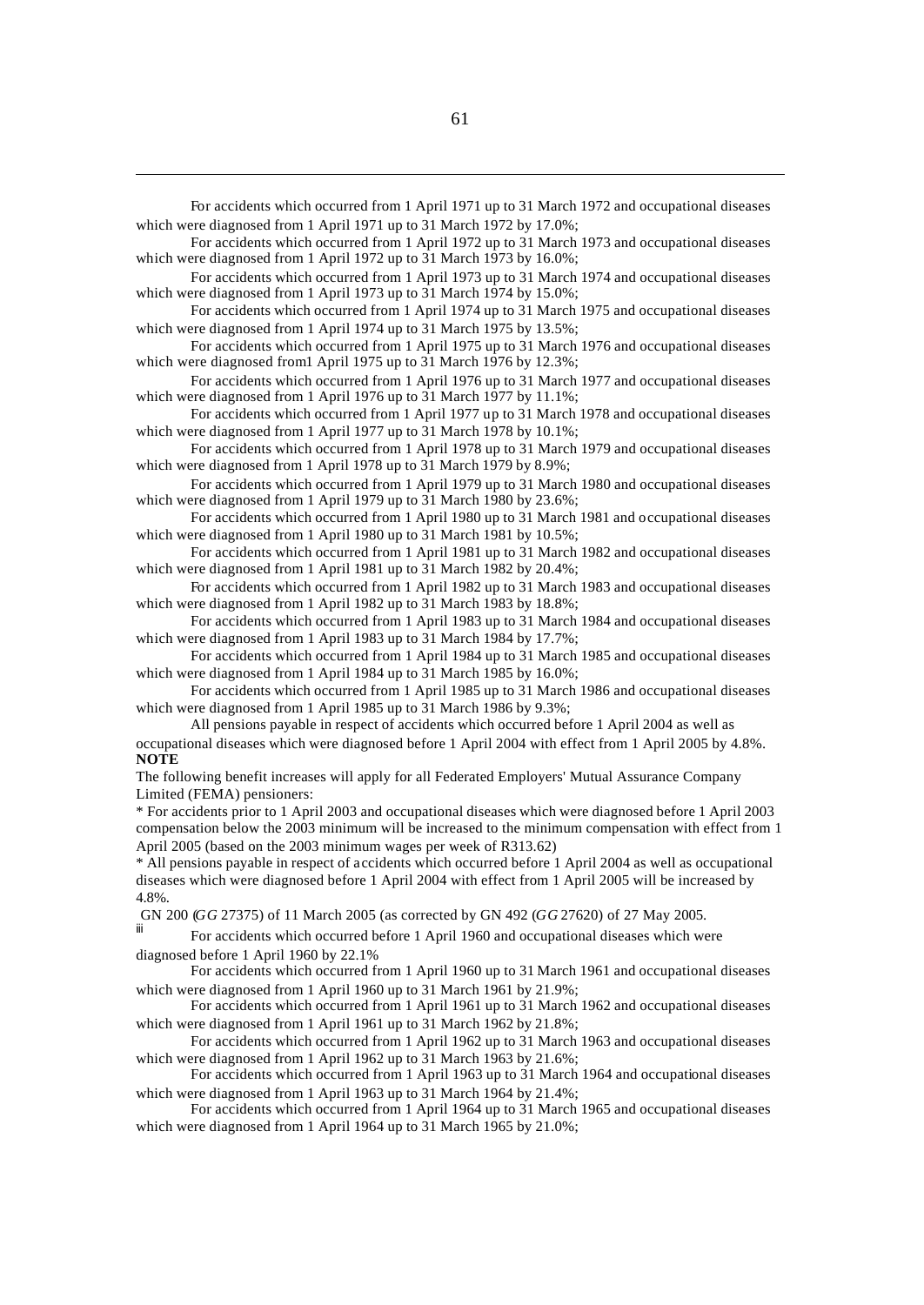For accidents which occurred from 1 April 1965 up to 31 March 1966 and occupational diseases which were diagnosed from 1 April 1965 up to 31 March 1966 by 20.6%; For accidents which occurred from 1 April 1966 up to 31 March 1967 and occupational diseases which were diagnosed from 1 April 1966 up to 31 March 1967 20.2%; For accidents which occurred from 1 April 1967 up to 31 March 1968 and occupational diseases which were diagnosed from 1 April 1967 up to 31 March 1968 by 19.9%; For accidents which occurred from 1 April 1968 up to 31 March 1969 and occupational diseases which were diagnosed from 1 April 1968 up to 31 March 1969 by 19.6%; For accidents which occurred from 1 April 1969 up to 31 March 1970 and occupational diseases which were diagnosed from 1 April 1969 up to 31 March 1970 by 19.1%; For accidents which occurred from 1 April 1970 up to 31 March 1971 and occupational diseases which were diagnosed from 1 April 1970 up to 31 March 1971 by 17.8%; For accidents which occurred from 1 April 1971 up to 31 March 1972 and occupational diseases which were diagnosed from 1 April 1971 up to 31 March 1972 by 17.0%; For accidents which occurred from 1 April 1972 up to 31 March 1973 and occupational diseases which were diagnosed from 1 April 1972 up to  $31$  March 1973 by 16.0%; For accidents which occurred from 1 April 1973 up to 31 March 1974 and occupational diseases which were diagnosed from 1 April 1973 up to  $31$  March 1974 by 15.0%; For accidents which occurred from 1 April 1974 up to 31 March 1975 and occupational diseases which were diagnosed from 1 April 1974 up to 31 March 1975 by 13.5%; For accidents which occurred from 1 April 1975 up to 31 March 1976 and occupational diseases which were diagnosed from 1 April 1975 up to 31 March 1976 by 12.3%; For accidents which occurred from 1 April 1976 up to 31 March 1977 and occupational diseases which were diagnosed from 1 April 1976 up to 31 March 1977 by 11.1%; For accidents which occurred from 1 April 1977 up to 31 March 1978 and occupational diseases which were diagnosed from 1 April 1977 up to 31 March 1978 by 10.1%; For accidents which occurred from 1 April 1978 up to 31 March 1979 and occupational diseases which were diagnosed from 1 April 1978 up to 31 March 1979 by 8.9%; For accidents which occurred from 1 April 1979 up to 31 March 1980 and occupational diseases which were diagnosed from 1 April 1979 up to 31 March 1980 by 23.6%; For accidents which occurred from 1 April 1980 up to 31 March 1981 and occupational diseases which were diagnosed from 1 April 1980 up to 31 March 1981 by 10.5%; For accidents which occurred from 1 April 1981 up to 31 March 1982 and occupational diseases which were diagnosed from 1 April 1981 up to 31 March 1982 by 20.4%; For accidents which occurred from 1 April 1982 up to 31 March 1983 and occupational diseases which were diagnosed from 1 April 1982 up to 31 March 1983 by 18.8%; For accidents which occurred from 1 April 1983 up to 31 March 1984 and occupational diseases which were diagnosed from 1 April 1983 up to 31 March 1984 by 17.7%; For accidents which occurred from 1 April 1984 up to 31 March 1985 and occupational diseases which were diagnosed from 1 April 1984 up to 31 March 1985 by 16.0%; For accidents which occurred from 1 April 1985 up to 31 March 1986 and occupational diseases which were diagnosed from 1 April 1985 up to 31 March 1986 by 9.3%; All pensions payable in respect of accidents which occurred before 1 April 2004 as well as occupational diseases which were diagnosed before 1 April 2004 with effect from 1 April 2005 by 4.8%. **NOTE** The following benefit increases will apply for all Federated Employers' Mutual Assurance Company Limited (FEMA) pensioners: \* For accidents prior to 1 April 2003 and occupational diseases which were diagnosed before 1 April 2003 comp ensation below the 2003 minimum will be increased to the minimum compensation with effect from 1 April 2005 (based on the 2003 minimum wages per week of R313.62) \* All pensions payable in respect of accidents which occurred before 1 April 2004 as well as occupational diseases which were diagnosed before 1 April 2004 with effect from 1 April 2005 will be increased by 4.8%.

GN 200 (*GG* 27375) of 11 March 2005 (as corrected by GN 492 (*GG* 27620) of 27 May 2005.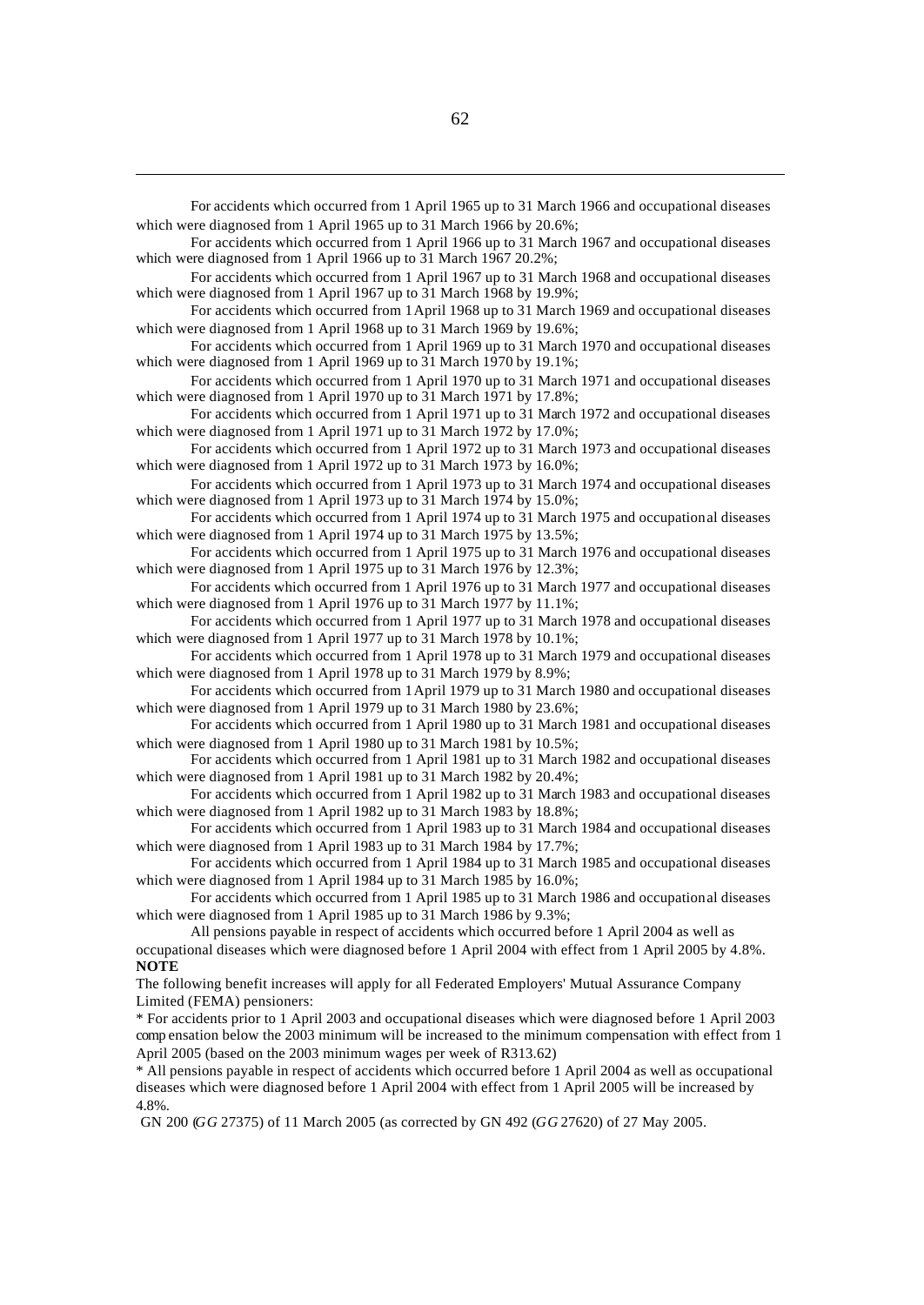iv For accidents which occurred before 1 April 1960 and occupational diseases which were diagnosed before 1 April 1960 by 22.1%

For accidents which occurred from 1 April 1960 up to 31 March 1961 and occupational diseases which were diagnosed from 1 April 1960 up to 31 March 1961 by 21.9%;

For accidents which occurred from 1 April 1961 up to 31 March 1962 and occupational diseases which were diagnosed from 1 April 1961 up to 31 March 1962 by 21.8%;

For accidents which occurred from 1 April 1962 up to 31 March 1963 and occupational diseases which were diagnosed from 1 April 1962 up to 31 March 1963 by 21.6%;

For accidents which occurred from 1 April 1963 up to 31 March 1964 and occupational diseases which were diagnosed from 1 April 1963 up to 31 March 1964 by 21.4%;

For accidents which occurred from 1 April 1964 up to 31 March 1965 and occupational diseases which were diagnosed from 1 April 1964 up to  $31$  March 1965 by 21.0%;

For accidents which occurred from 1 April 1965 up to 31 March 1966 and occupational diseases which were diagnosed from 1 April 1965 up to 31 March 1966 by 20.6%;

For accidents which occurred from 1 April 1966 up to 31 March 1967 and occupational diseases which were diagnosed from 1 April 1966 up to 31 March 1967 20.2%;

For accidents which occurred from 1 April 1967 up to 31 March 1968 and occupational diseases which were diagnosed from 1 April 1967 up to 31 March 1968 by 19.9%;

For accidents which occurred from 1 April 1968 up to 31 March 1969 and occupational diseases which were diagnosed from 1 April 1968 up to 31 March 1969 by 19.6%;

For accidents which occurred from 1 April 1969 up to 31 March 1970 and occupational diseases which were diagnosed from 1 April 1969 up to 31 March 1970 by 19.1%;

For accidents which occurred from 1 April 1970 up to 31 March 1971 and occupational diseases which were diagnosed from 1 April 1970 up to 31 March 1971 by 17.8%;

For accidents which occurred from 1 April 1971 up to 31 March 1972 and occupational diseases which were diagnosed from 1 April 1971 up to 31 March 1972 by 17.0%;

For accidents which occurred from 1 April 1972 up to 31 March 1973 and occupational diseases which were diagnosed from 1 April 1972 up to 31 March 1973 by 16.0%;

For accidents which occurred from 1 April 1973 up to 31 March 1974 and occupational diseases which were diagnosed from 1 April 1973 up to 31 March 1974 by 15.0%;

For accidents which occurred from 1 April 1974 up to 31 March 1975 and occupational diseases which were diagnosed from 1 April 1974 up to 31 March 1975 by 13.5%;

For accidents which occurred from 1 April 1975 up to 31 March 1976 and occupational diseases which were diagnosed from 1 April 1975 up to 31 March 1976 by 12.3%;

For accidents which occurred from 1 April 1976 up to 31 March 1977 and occupational diseases which were diagnosed from 1 April 1976 up to 31 March 1977 by 11.1%;

For accidents which occurred from 1 April 1977 up to 31 March 1978 and occupational diseases which were diagnosed from 1 April 1977 up to 31 March 1978 by 10.1%;

For accidents which occurred from 1 April 1978 up to 31 March 1979 and occupational diseases which were diagnosed from 1 April 1978 up to 31 March 1979 by 8.9%;

For accidents which occurred from 1 April 1979 up to 31 March 1980 and occupational diseases which were diagnosed from 1 April 1979 up to 31 March 1980 by 23.6%;

For accidents which occurred from 1 April 1980 up to 31 March 1981 and occupational diseases which were diagnosed from 1 April 1980 up to 31 March 1981 by 10.5%;

For accidents which occurred from 1 April 1981 up to 31 March 1982 and occupational diseases which were diagnosed from 1 April 1981 up to 31 March 1982 by 20.4%;

For accidents which occurred from 1 April 1982 up to 31 March 1983 and occupational diseases which were diagnosed from 1 April 1982 up to 31 March 1983 by 18.8%;

For accidents which occurred from 1 April 1983 up to 31 March 1984 and occupational diseases which were diagnosed from 1 April 1983 up to 31 March 1984 by 17.7%;

For accidents which occurred from 1 April 1984 up to 31 March 1985 and occupational diseases which were diagnosed from 1 April 1984 up to 31 March 1985 by 16.0%;

For accidents which occurred from 1 April 1985 up to 31 March 1986 and occupational diseases which were diagnosed from 1 April 1985 up to 31 March 1986 by 9.3%;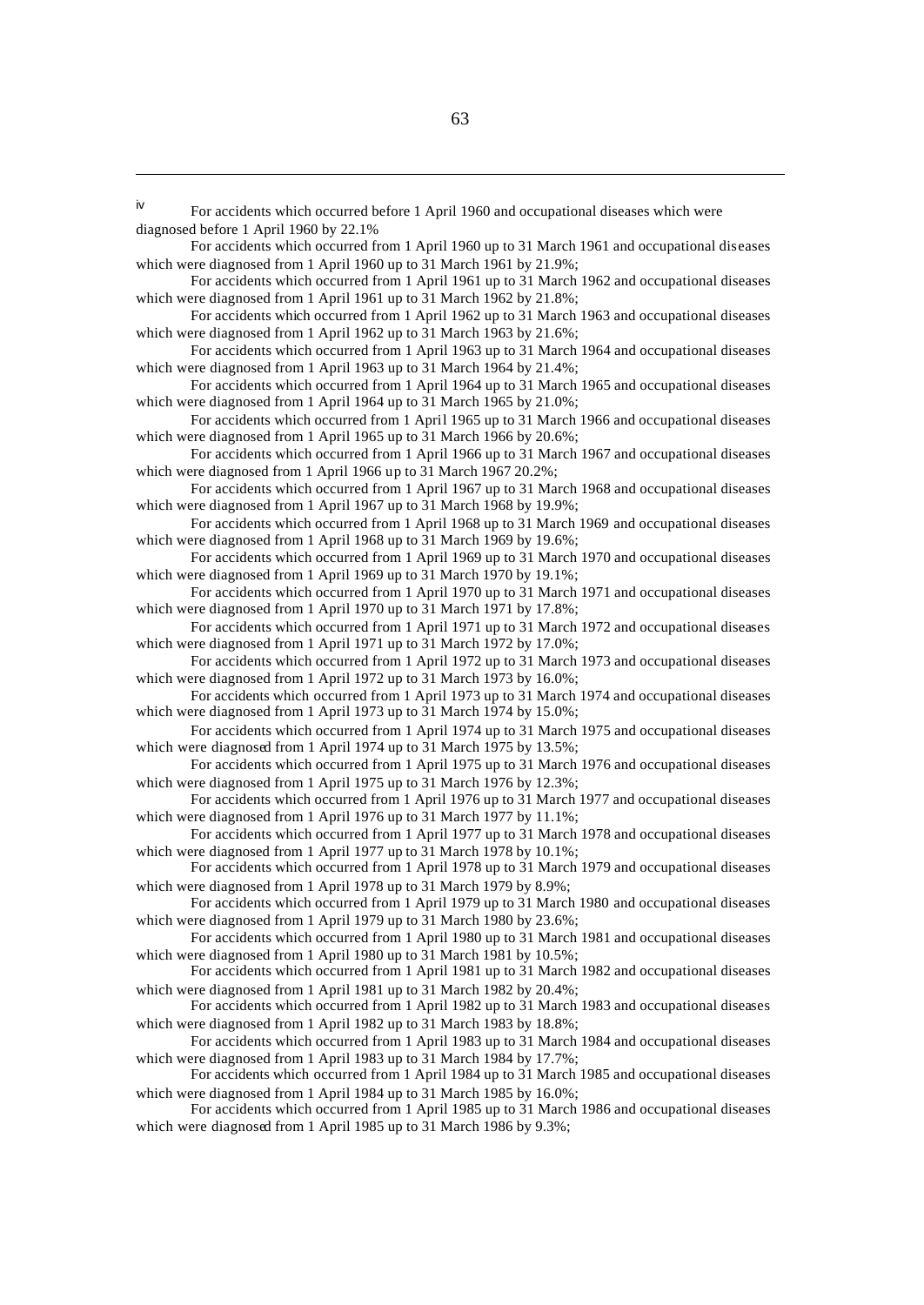All pensions payable in respect of accidents which occurred before 1 April 2004 as well as

- occupational diseases which were diagnosed before 1 April 2004 with effect from 1 April 2005 by 4.8%. **NOTE**
- The following benefit increases will apply for all Federated Employers' Mutual Assurance Company Limited (FEMA) pensioners:

\* For accidents prior to 1 April 2003 and occupational diseases which were diagnosed before 1 April 2003 compensation below the 2003 minimum will be increased to the minimum compensation with effect from 1 April 2005 (based on the 2003 minimum wages per week of R313.62)

\* All pensions payable in respect of accidents which occurred before 1 April 2004 as well as occupational diseases which were diagnosed before 1 April 2004 with effect from 1 April 2005 will be increased by 4.8%.

GN 200 (*GG* 27375) of 11 March 2005 (as corrected by GN 492 (*GG* 27620) of 27 May 2005.

v For accidents which occurred before 1 April 1960 and occupational diseases which were diagnosed before 1 April 1960 by 22.1%

For accidents which occurred from 1 April 1960 up to 31 March 1961 and occupational diseases which were diagnosed from 1 April 1960 up to 31 March 1961 by 21.9%;

For accidents which occurred from 1 April 1961 up to 31 March 1962 and occupational diseases which were diagnosed from 1 April 1961 up to 31 March 1962 by 21.8%;

For accidents which occurred from 1 April 1962 up to 31 March 1963 and occupational diseases which were diagnosed from 1 April 1962 up to 31 March 1963 by 21.6%;

For accidents which occurred from 1 April 1963 up to 31 March 1964 and occupational diseases which were diagnosed from 1 April 1963 up to 31 March 1964 by 21.4%;

For accidents which occurred from 1 April 1964 up to 31 March 1965 and occupational diseases which were diagnosed from 1 April 1964 up to 31 March 1965 by 21.0%;

For accidents which occurred from 1 April 1965 up to 31 March 1966 and occupational diseases which were diagnosed from 1 April 1965 up to 31 March 1966 by 20.6%;

For accidents which occurred from 1 April 1966 up to 31 March 1967 and occupational diseases which were diagnosed from 1 April 1966 up to 31 March 1967 20.2%;

For accidents which occurred from 1 April 1967 up to 31 March 1968 and occupational diseases which were diagnosed from 1 April 1967 up to 31 March 1968 by 19.9%;

For accidents which occurred from 1 April 1968 up to 31 March 1969 and occupational diseases which were diagnosed from 1 April 1968 up to 31 March 1969 by 19.6%;

For accidents which occurred from 1 April 1969 up to 31 March 1970 and occupational diseases which were diagnosed from 1 April 1969 up to 31 March 1970 by 19.1%;

For accidents which occurred fro m 1 April 1970 up to 31 March 1971 and occupational diseases which were diagnosed from 1 April 1970 up to 31 March 1971 by 17.8%;

For accidents which occurred from 1 April 1971 up to 31 March 1972 and occupational diseases which were diagnosed from 1 April 1971 up to 31 March 1972 by 17.0%;

For accidents which occurred from 1 April 1972 up to 31 March 1973 and occupational diseases which were diagnosed from 1 April 1972 up to 31 March 1973 by 16.0%;

For accidents which occurred from 1 April 1973 up to 31 March 1974 and occupational diseases which were diagnosed from 1 April 1973 up to 31 March 1974 by 15.0%;

For accidents which occurred from 1 April 1974 up to 31 March 1975 and occupational diseases which were diagnosed from 1 April 1974 up to 31 March 1 975 by 13.5%;

For accidents which occurred from 1 April 1975 up to 31 March 1976 and occupational diseases which were diagnosed from 1 April 1975 up to 31 March 1976 by 12.3%;

For accidents which occurred from 1 April 1976 up to 31 March 1977 and occupational diseases which were diagnosed from 1 April 1976 up to 31 March 1977 by 11.1%;

For accidents which occurred from 1 April 1977 up to 31 March 1978 and occupational diseases which were diagnosed from 1 April 1977 up to 31 March 1978 by 10.1%;

For accidents which occurred from 1 April 1978 up to 31 March 1979 and occupational diseases which were diagnosed from 1 April 1978 up to 31 March 1979 by 8.9%;

For accidents which occurred from 1 April 1979 up to 31 March 1980 and occupational diseases which were diagnosed from 1 April 1979 up to 31 March 1980 by 23.6%;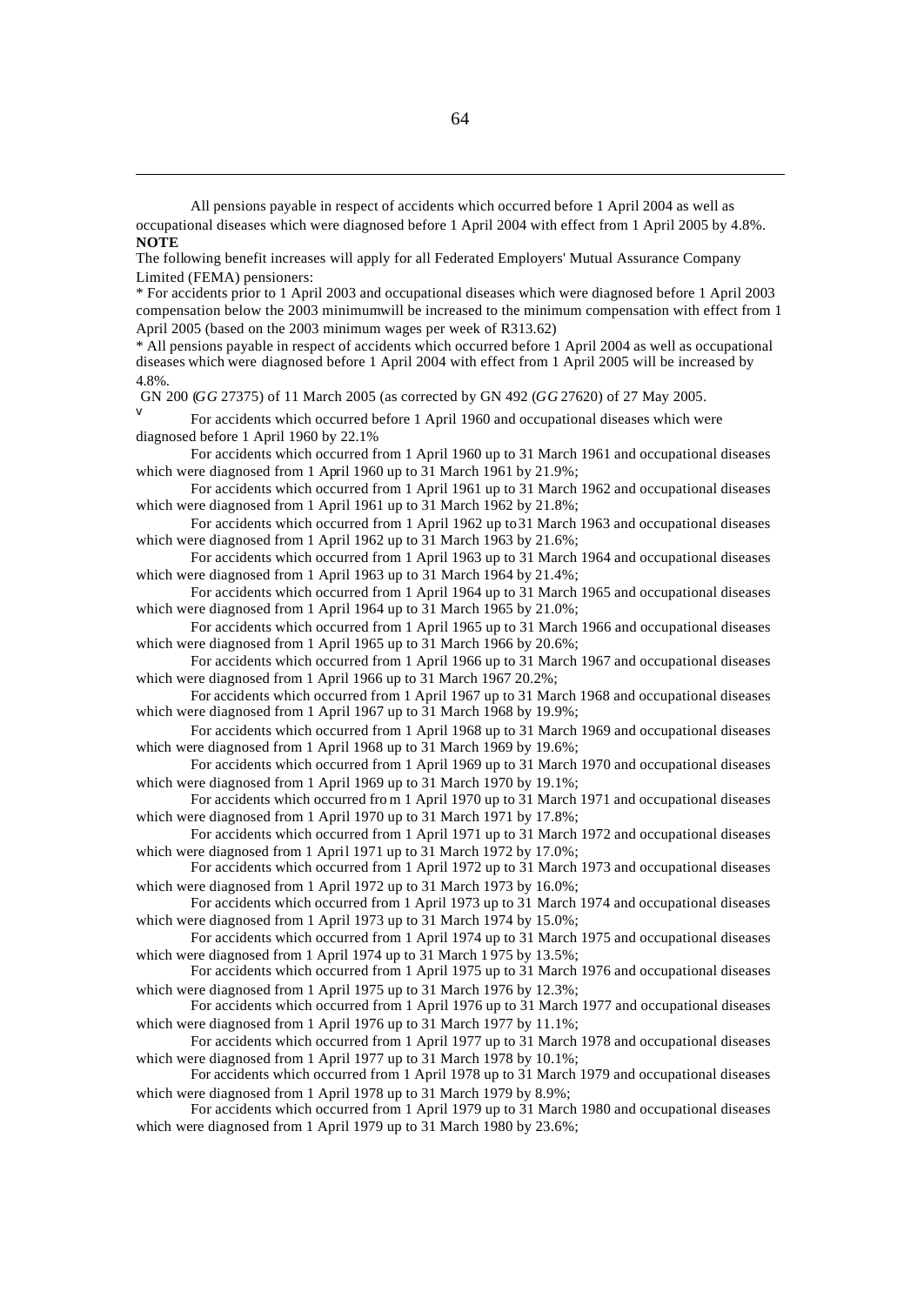For accidents which occurred from 1 April 1980 up to 31 March 1981 and occupational diseases which were diagnosed from 1 April 1980 up to 31 March 1981 by 10.5%;

For accidents which occurred fro m 1 April 1981 up to 31 March 1982 and occupational diseases which were diagnosed from 1 April 1981 up to 31 March 1982 by 20.4%;

For accidents which occurred from 1 April 1982 up to 31 March 1983 and occupational diseases which were diagnosed from 1 April 1982 up to 31 March 1983 by 18.8%;

For accidents which occurred from 1 April 1983 up to 31 March 1984 and occupational diseases which were diagnosed from 1 April 1983 up to 31 March 1984 by 17.7%;

For accidents which occurred from 1 April 1984 up to 31 March 1985 and occupational diseases which were diagnosed from 1 April 1984 up to 31 March 1985 by 16.0%;

For accidents which occurred from 1 April 1985 up to 31 March 1986 and occupational diseases which were diagnosed from 1 April 1985 up to 31 March 1 986 by 9.3%;

All pensions payable in respect of accidents which occurred before 1 April 2004 as well as occupational diseases which were diagnosed before 1 April 2004 with effect from 1 April 2005 by 4.8%. **NOTE**

The following benefit increases will apply for all Federated Employers' Mutual Assurance Company Limited (FEMA) pensioners:

\* For accidents prior to 1 April 2003 and occupational diseases which were diagnosed before 1 April 2003 compensation below the 2003 minimum will be increased to the minimum co mpensation with effect from 1 April 2005 (based on the 2003 minimum wages per week of R313.62)

\* All pensions payable in respect of accidents which occurred before 1 April 2004 as well as occupational diseases which were diagnosed before 1 April 2004 with effect from 1 April 2005 will be increased by 4.8%.

GN 200 (*GG* 27375) of 11 March 2005 (as corrected by GN 492 (*GG* 27620) of 27 May 2005.

For accidents which occurred before 1 April 1960 and occupational diseases which were diagnosed before 1 April 1960 by 22.1%

For accidents which occurred from 1 April 1960 up to 31 March 1961 and occupational diseases which were diagnosed from 1 April 1960 up to 31 March 1961 by 21.9%;

For accidents which occurred from 1 April 1961 up to 31 March 1962 and occupational diseases which were diagnosed from 1 April 1961 up to 31 March 1962 by 21.8%;

For accidents which occurred from 1 April 1962 up to 31 March 1963 and occupational diseases which were diagnosed from 1 April 1962 up to 31 March 1963 by 21.6%;

For accidents which occurred from 1 April 1963 up to 31 March 1964 and occupational diseases which were diagnosed from 1 April 1963 up to 31 March 1964 by 21.4%;

For accidents which occurred from 1 April 1964 up to 31 March 1965 and occupational diseases which were diagnosed from 1 April 1964 up to 31 March 1965 by 21.0%;

For accidents which occurred from 1 April 1965 up to 31 March 1966 and occupational diseases which were diagnosed from 1 April 1965 up to 31 March 1966 by 20.6%;

For accidents which occurred from 1 April 1966 up to 31 March 1967 and occupational diseases which were diagnosed from 1 April 1966 up to 31 March 1967 20.2%;

For accidents which occurred from 1 April 1967 up to 31 March 1968 and occupational diseases which were diagnosed fro m 1 April 1967 up to 31 March 1968 by 19.9%;

For accidents which occurred from 1 April 1968 up to 31 March 1969 and occupational diseases which were diagnosed from 1 April 1968 up to 31 March 1969 by 19.6%;

For accidents which occurred from 1 April 1969 up to 31 March 1970 and occupational diseases which were diagnosed from 1 April 1969 up to 31 March 1970 by 19.1%;

For accidents which occurred from 1 April 1970 up to 31 March 1971 and occupational diseases which were diagnosed from 1 April 1970 up to 31 March 1971 by 17.8%;

For accidents which occurred from 1 April 1971 up to 31 March 1972 and occupational diseases which were diagnosed from 1 April 1971 up to 31 March 1972 by 17.0%;

For accidents which occurred from 1 April 1972 up to 31 March 1973 and occupational diseases which were diagnosed from 1 April 1972 up to 31 March 1973 by 16.0%;

For accidents which occurred from 1 April 1973 up to 31 March 1974 and occupational diseases which were diagnosed from 1 April 1973 up to 31 March 1974 by 15.0%;